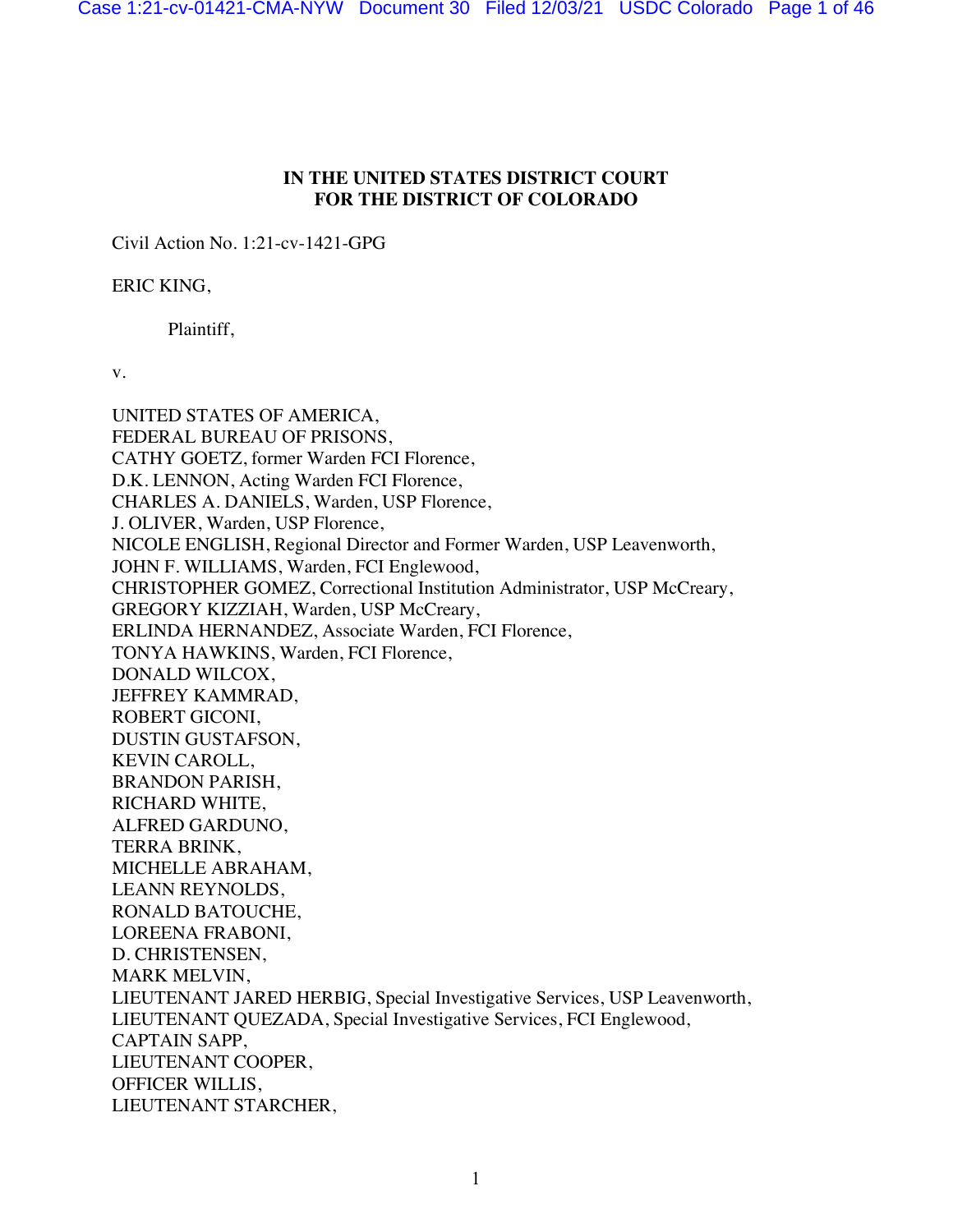BENJAMIN VALLE, JOHN DOES 1-10, Unknown Federal Agents or Employees (FCI Florence Does, USP McCreary Does, USP Leavenworth Does, and USP Lee Does), and JOHN DOES Segregation Review Officials (SRO) for USP Leavenworth, FCI Englewood, and USP McCreary,

Defendants.

# **SECOND AMENDED COMPLAINT FOR VIOLATIONS OF CIVIL RIGHTS/***BIVENS***, FEDERAL TORT CLAIMS ACT, and ADMINISTRATIVE PROCEDURE ACT**

### **JURY TRIAL DEMANDED (for** *Bivens* **and FTCA Claims)**

### **INTRODUCTION**

1. While incarcerated at various federal prisons between the years 2018 and the present, Plaintiff Eric King has been threatened, assaulted, and placed under threat of death and/or serious bodily injury by violent white supremacist prisoners of various facilities, and by the various Bureau of Prisons ("BOP") correctional officer Defendants named in this case. He has been held in substandard and illegal conditions of confinement and denied basic health and hygiene care. Defendants negligently or deliberately disregarded the substantial risk to Plaintiff's health and safety in placing him, in close contact with known white supremacist prisoners. To date, Defendants have kept Plaintiff in segregated housing for over 1000 days, at times with no legitimate penological basis, and without granting him review or other opportunity for adequate due process.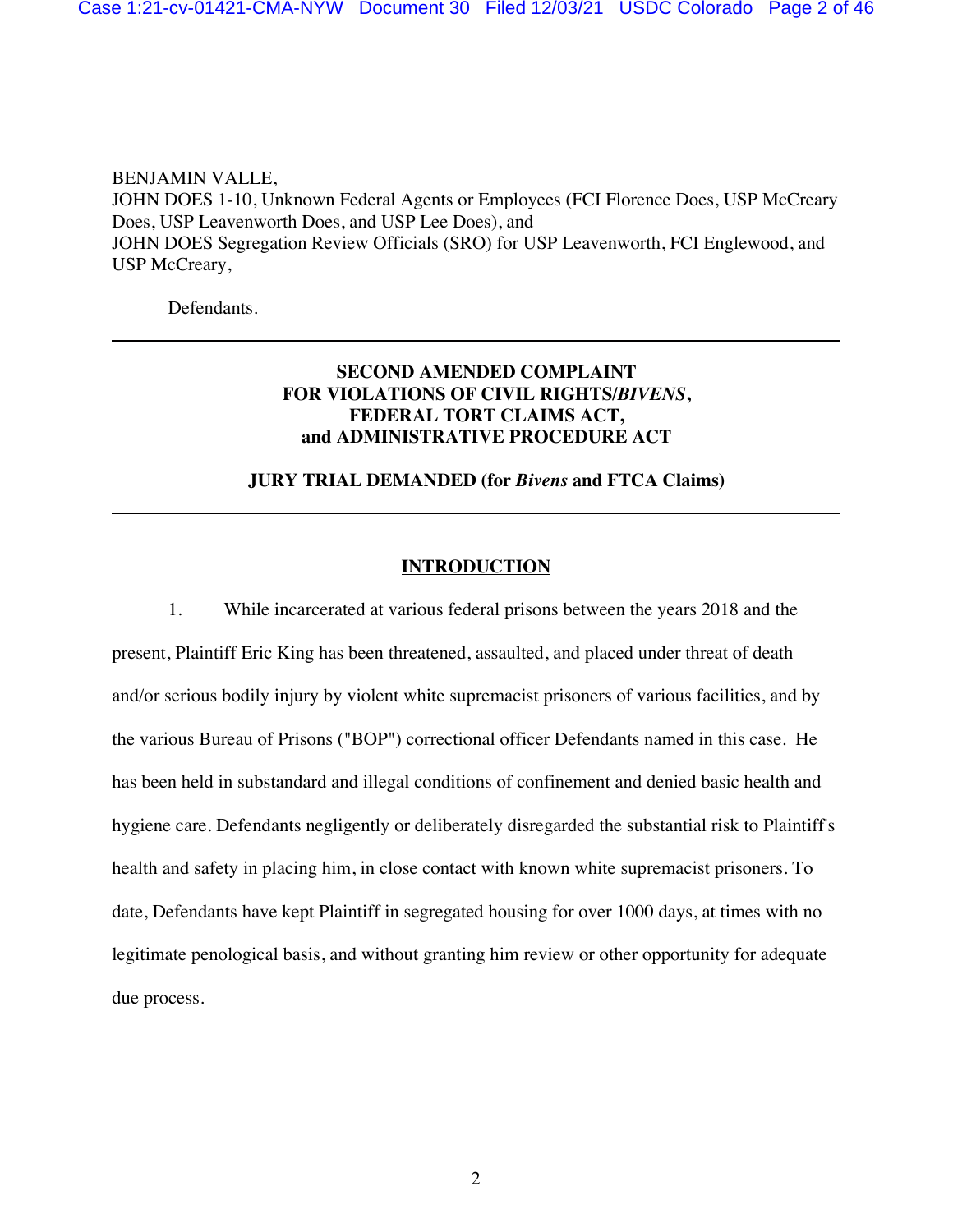### **JURISDICTION AND VENUE**

2. This is a civil rights action arising from a pattern of harassment and abuse violating Plaintiff's constitutional rights, beginning with a physical assault on Plaintiff, on or about August 17, 2018, and continuing through various illegal acts perpetrated by Defendants from that time through the present. Plaintiff sues Defendant United States under the Federal Tort Claims Act ("FTCA"), and Defendant Federal Bureau of Prisons (BOP) under the Administrative Procedure Act. Plaintiff sues the individual named Defendants, and other currently unknown/unidentified federal agents and employees of the United States and the BOP, under both the FTCA and *Bivens v. Six Unnamed Agents of the Federal Bureau of Investigation*, 403 U.S. 388 (1971), and its progeny.

3. Plaintiff filed a tort claim notice under the Federal Tort Claims Act (FTCA) on February 23, 2021, using Standard Form 95. There has been no response. Six months has now passed without response and the claim is therefore constructively denied. 28 U.S.C. § 2675(a).

4. This Court has jurisdiction over this matter pursuant to 28 U.S.C. §§ 1331 and 1346(b) and 5 U.S.C. § 551 *et seq*. (Administrative Procedure Act). Plaintiff brings claims against agents, servants, and employees of BOP, FCI Florence, USP Florence, FCI Englewood, USP Lee, USP Leavenworth, and USP McCreary; and other governmental agents, servants, and employees acting within the scope of their agency and employment under the Fourth and Eighth Amendments to the United States Constitution pursuant to *Bivens v. Six Unknown Named Agents of Fed. Bureau of Narcotics*, 403 U.S. 388, 91 S. Ct. 1999 (1971).

5. Pursuant to 28 U.S.C. § 1391, venue lies in this district because the overwhelming majority of the acts and omissions alleged herein occurred in the District of Colorado.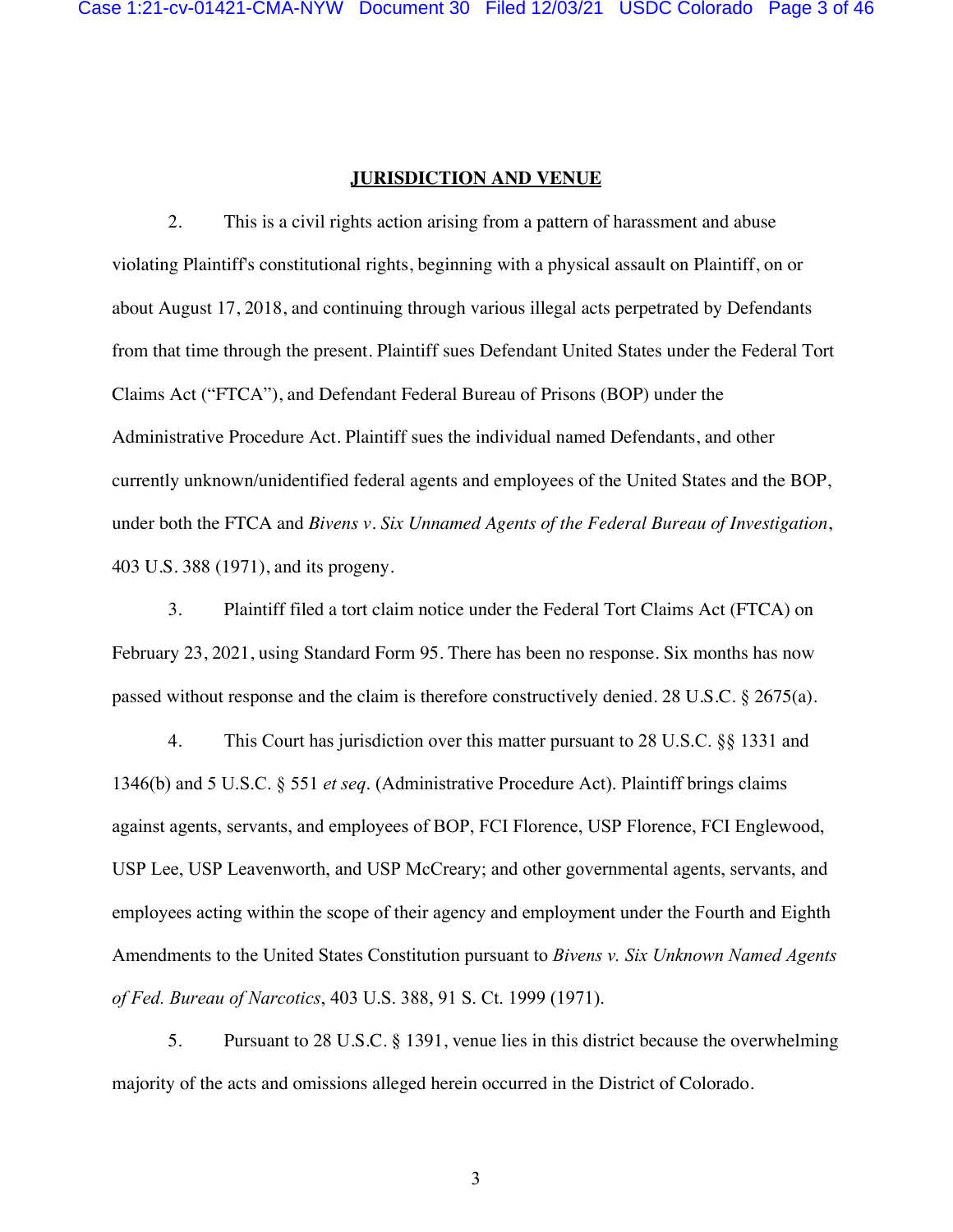### **PARTIES**

6. Plaintiff Eric King (hereafter "Plaintiff") is an individual. Plaintiff is currently incarcerated at the Federal Correctional Institution at Englewood, Colorado (FCI Englewood). His official release date is on or about December 27, 2023. Plaintiff is 35 years old, 5'7" and weighs approximately 150 pounds.

7. Defendants United States and the Federal Bureau of Prisons (BOP) operated, at all relevant times, correctional and detention institutions throughout the United States, including the Federal Correctional Institution at Englewood, Colorado ("FCI Englewood"); the Federal Correctional Institution at Florence, Colorado ("FCI Florence"); the United States Penitentiary at Florence, Colorado ("USP Florence"); the United States Penitentiary at McCreary, Kentucky ("USP McCreary"); the United States Penitentiary at Leavenworth, Kansas ("USP Leavenworth"); and the United States Penitentiary at Lee, Virginia ("USP Lee"); as well as the Federal Transfer Center through which federal prisoners are transported to USP Lee, where the relevant incidents occurred. All aforementioned facilities are federal detention and/or transfer facilities, which hold male prisoners.

8. These facilities are operated by the BOP, a division of the United States Department of Justice, which is itself an agency of Defendant United States.

9. The following Defendants (hereafter "Warden Defendants") were employed as Wardens or Associate Wardens at all times relevant to the complaint, either at FCI Florence or FCI Englewood (as further explained herein): Tonya Hawkins, Cathy Goetz, D.K. Lennon, Charles Daniels, J. Oliver, John F. Williams, and Erlinda Hernandez. A Warden is the chief executive officer of the facility, and is responsible for the total operation of the facility. All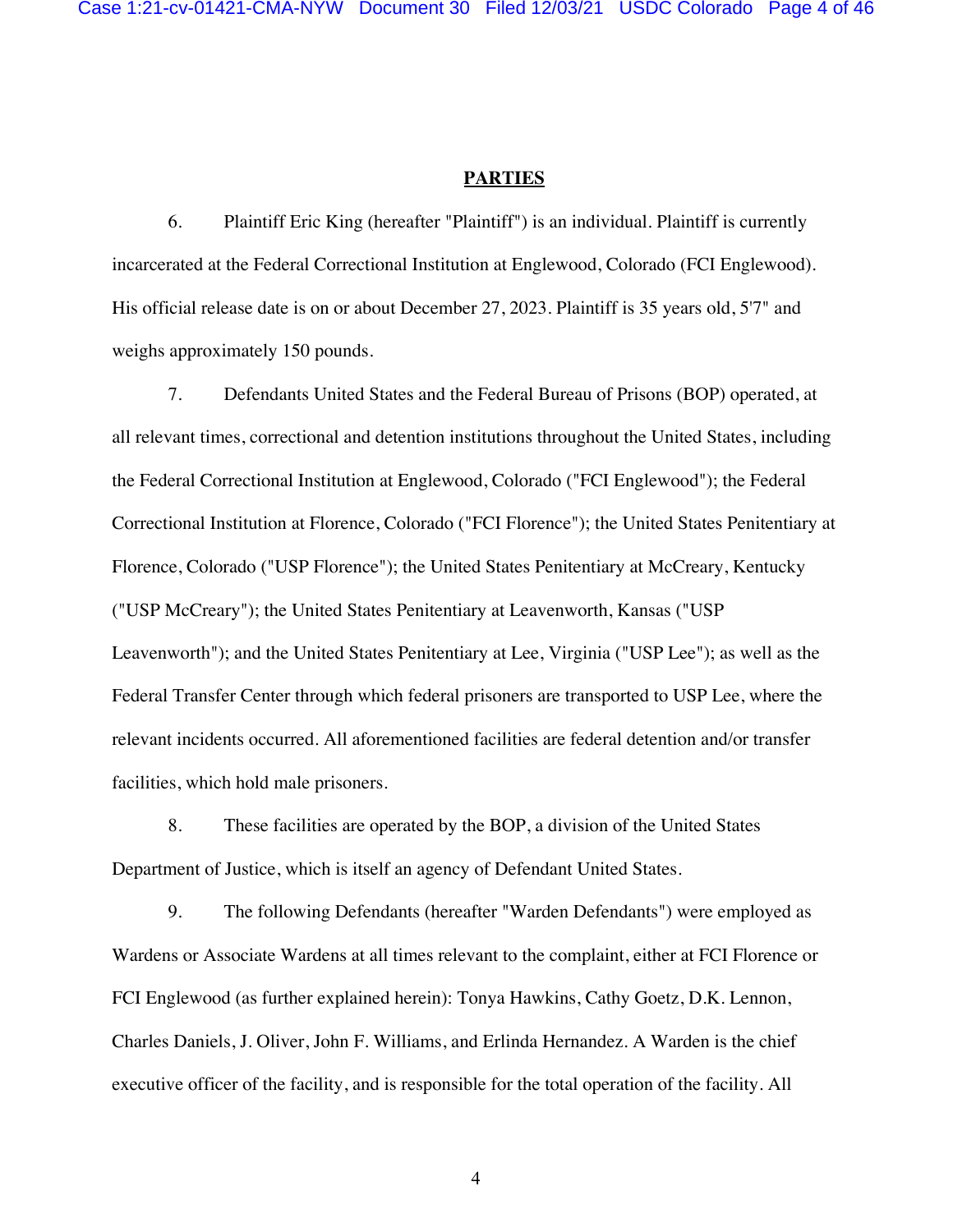employees of the Bureau of Prisons who handle discipline are "the direct subordinates of the warden who reviews their decision." *Cleavinger v. Saxner*, 474 U.S. 193, 204, 106 S. Ct. 496, 502 (1985). The Warden delegates responsibility to executive staff and department heads who assist the Warden in managing the institution. Assistant Wardens act in a supervisory capacity, and delegate responsibility to other employees. The Warden Defendants are sued in their individual capacities.

10. The following Defendants (hereafter "FCI Florence Defendants") are or were correctional officers or employees employed at United States Prisons in the State of Colorado at all times relevant to the complaint, either at FCI Florence or USP Florence, and were acting within the scope of their duties as agents, servants, and employees of the BOP and under color of federal law: Donald Wilcox; Robert Giconi; Benjamin Valle; Jeffrey Kammrad; Kevin Caroll; Brandon Parish; Richard White; Alfred Garduno; Terra Brink; Michelle Abraham; Leann Reynolds; Ronald Batouche; Loreena Fraboni; D. Christensen; and Mark Melvin. On information and belief, as described herein, these Defendants either assaulted, and/or enabled assaults, and/or failed to prevent assaults against Plaintiff, and subsequently conspired with other Defendants together to conceal the assaults and further violate King's civil rights, and took other actions described herein. They are sued in their individual capacities.

11. The following Defendants (hereafter "FCI Englewood Defendants") were or are, at all times relevant to the complaint, correctional officers or employees employed at United States Prisons in the State of Colorado, at FCI Englewood: Lieutenant Cooper; Lieutenant Starcher, Captain Sapp, Lieutenant Quezada, and Dustin Gustafson. On information and belief, these Defendants enabled and/or failed to prevent assaults against Plaintiff/and or assaulted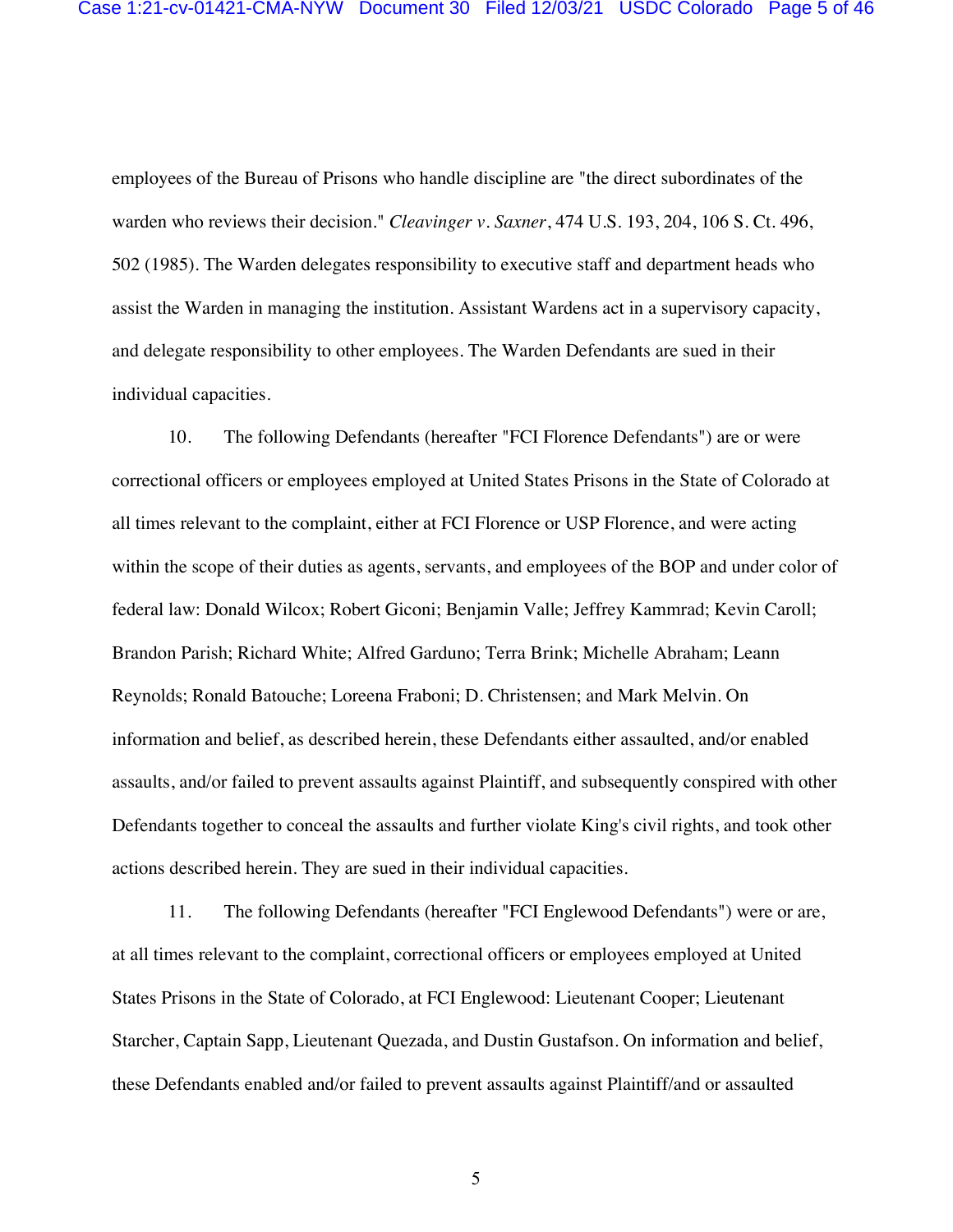Plaintiff, and subsequently conspired with other Defendants together to conceal the assaults and further violate King's civil rights, and took other actions described herein. They are sued in their individual capacities.

12. Defendants Nicole English and Lieutenant Jared Herbig are or were at all times relevant to the complaint employees of USP Leavenworth (hereafter, USP Leavenworth Defendants). Defendant English was the Warden of USP Leavenworth at all relevant times to the complaint. The Warden delegates responsibility to executive staff and department heads who assist the Warden in managing the institution. As Warden, Defendant English was responsible for denying Plaintiff his phone privileges and ordering/maintaining Plaintiff to solitary confinement in the "Special Housing Unit" (SHU); and when she did so she was acting within the scope of her duties as an agent, servant, and employee of the BOP and under color of federal law. Defendant Herbig assisted Warden English in carrying out these actions. They are sued in their individual capacities.

13. Defendants Christopher Gomez and Gregory Kizziah are and were at all times relevant to the complaint Correctional Institution Administrator and Warden of USP McCreary, respectively (hereafter, USP McCreary Defendants). These Defendants are executive officers of the facility, and are responsible for the total operation of the facility. The Warden delegates responsibility to executive staff and department heads who assist the Warden in managing the institution. They are and were acting within the scope of their duties as agents, servants, and employees of the BOP and under color of federal law. They are sued in their individual capacities.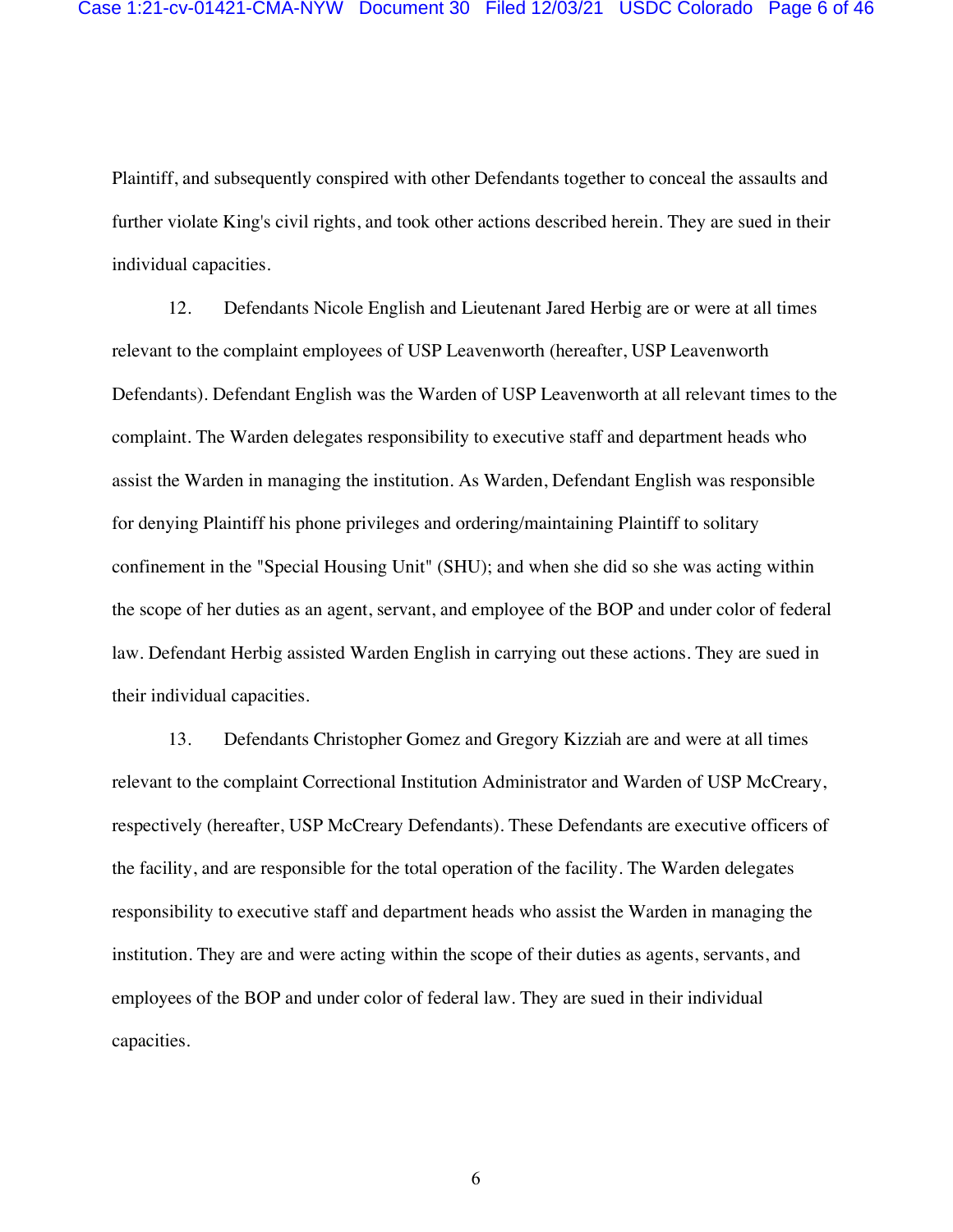14. Plaintiff is ignorant of the true names and capacities of the other agents and employees of the United States and the BOP who are sued herein as FCI Florence Does, USP McCreary Does, USP Leavenworth Does, and USP Lee Does (Does 1-10). Plaintiff also sues herein Doe Segregation Review Officials (SRO) for USP Leavenworth, FCI Englewood, and USP McCreary, specifically for failing to provide any review of Plaintiffs confinement in the SHU, in violation of Plaintiff's procedural due process rights. Plaintiff is informed and believes and thereon alleges that each of said fictitiously named Defendants is responsible in some manner for the actions and damages alleged herein. Plaintiff is furthermore informed and believes and thereon alleges that each of said fictitiously named Defendants was the agent, servant, and employee of Defendant United States and/or its agent BOP, and was acting within the scope and course of his or her agency and employment and with the knowledge, ratification, and consent of each respective Defendant and principal actor. Plaintiff will seek leave to amend this Complaint when their true names and capacities have been ascertained. The Doe defendants are sued in their individual capacities.

### **ALLEGATIONS OF FACT**

15. On June 28, 2016, Plaintiff was sentenced to ten years in prison for an attempted 2014 arson of an elected official's office in Kansas City, Missouri. Plaintiff committed this act in solidarity with the Ferguson uprising and rebellion – a movement that took place over the summer of 2014 in response to the Ferguson police murder of Michael Brown. At his sentencing, Plaintiff spoke on the record about his political motivations for committing his criminal act, saying: "The government in this country is disgusting. The way they treat poor people, the way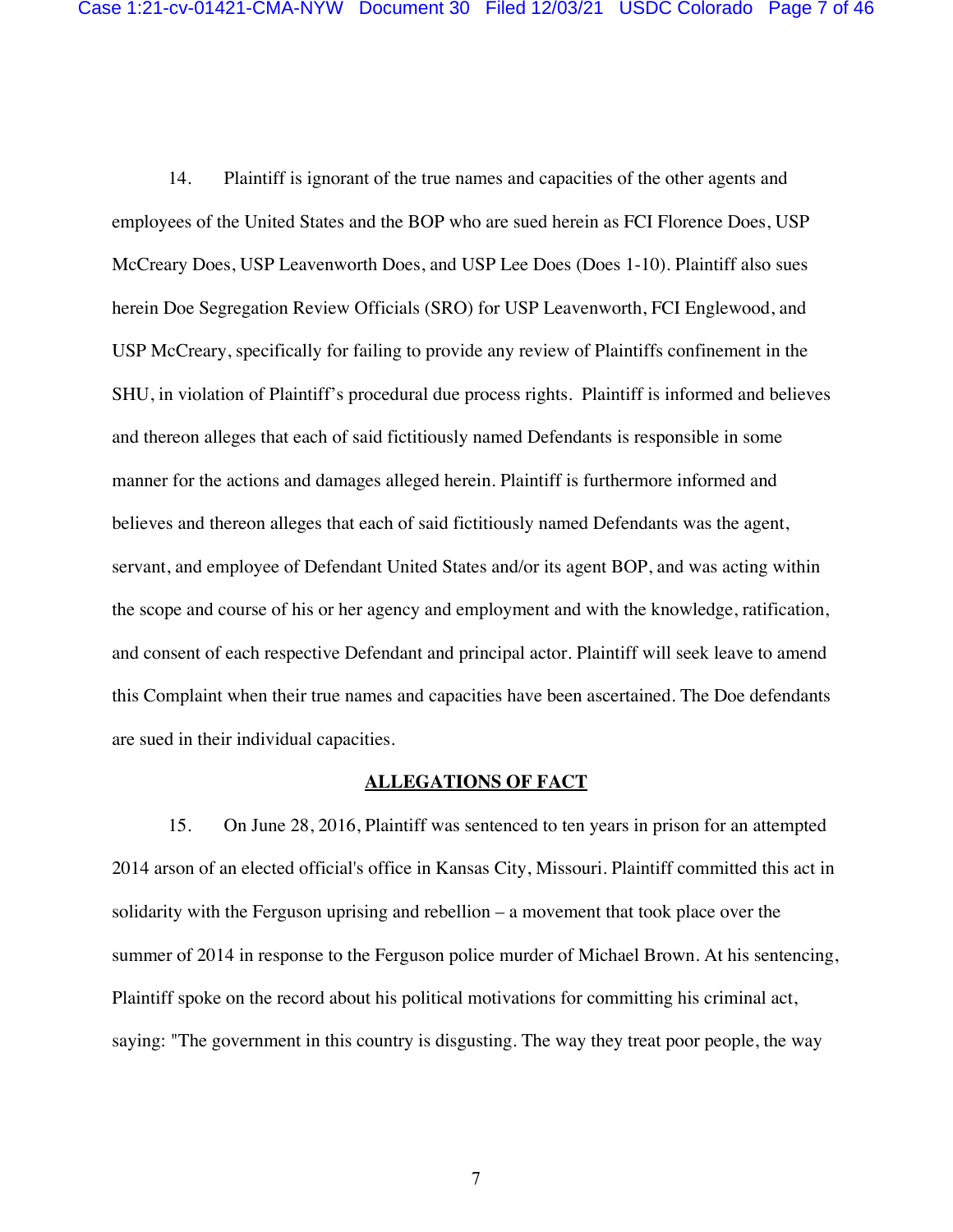they treat brown people, the way they treat everyone that's not in the class of white and male is disgusting, patriarchal, filthy, and racist."

16. Because of both Mr. King's crime of conviction, and because of his outspokenness against systemic inequality, fascism, racism, homophobia, and misogyny, Defendants were motivated to conspire, neglect, assault, and harass Plaintiff.

17. Defendants were also motivated by a "code of silence" to protect guards who commit illegal actions stemming from an us (prison employees) against them (inmates) mentality.<sup>1</sup>

18. Solitary confinement is known in the U.S. Federal Prison system as the Special Housing Unit (SHU).

19. Plaintiff first arrived at the FCI Englewood complex in August 2016 following his

sentencing. He was housed in general population and, aside from one brief stint in 2017, was

never in the SHU until 2018.

20. Beginning in 2018, however, Plaintiff began to be targeted in a pattern of harassment and abuse by BOP employees.

<sup>&</sup>lt;sup>1</sup> See generally Jacobs, Andrea (2004) "Prison Power Corrupts Absolutely: Exploring the Phenomenon of Prison Guard Brutality and the Need to Develop a System of Accountability," California Western Law Review: Vol. 41, No. 1, Article 6, available at: https://scholarlycommons.law.cwsl.edu/cwlr/vol41/iss1/6.

*See also "*Durbin calls for Removal of Federal Prisons Director Amid 'Mounting Crises,'" PBS News Hour, Michael Balsamo, Nov. 18, 2021, available at: https://www.pbs.org/newshour/politics/durbin-calls-for-removal-of-federal-prisons-directoramid-mounting-crises.

*See also* "Workers at federal prisons are committing some of the crimes," AP News, Nov. 14, 2021, available at: https://apnews.com/article/federal-prisons-5be574b4103a2f5420e0d9da2daf5c9c

All last checked December 1, 2021.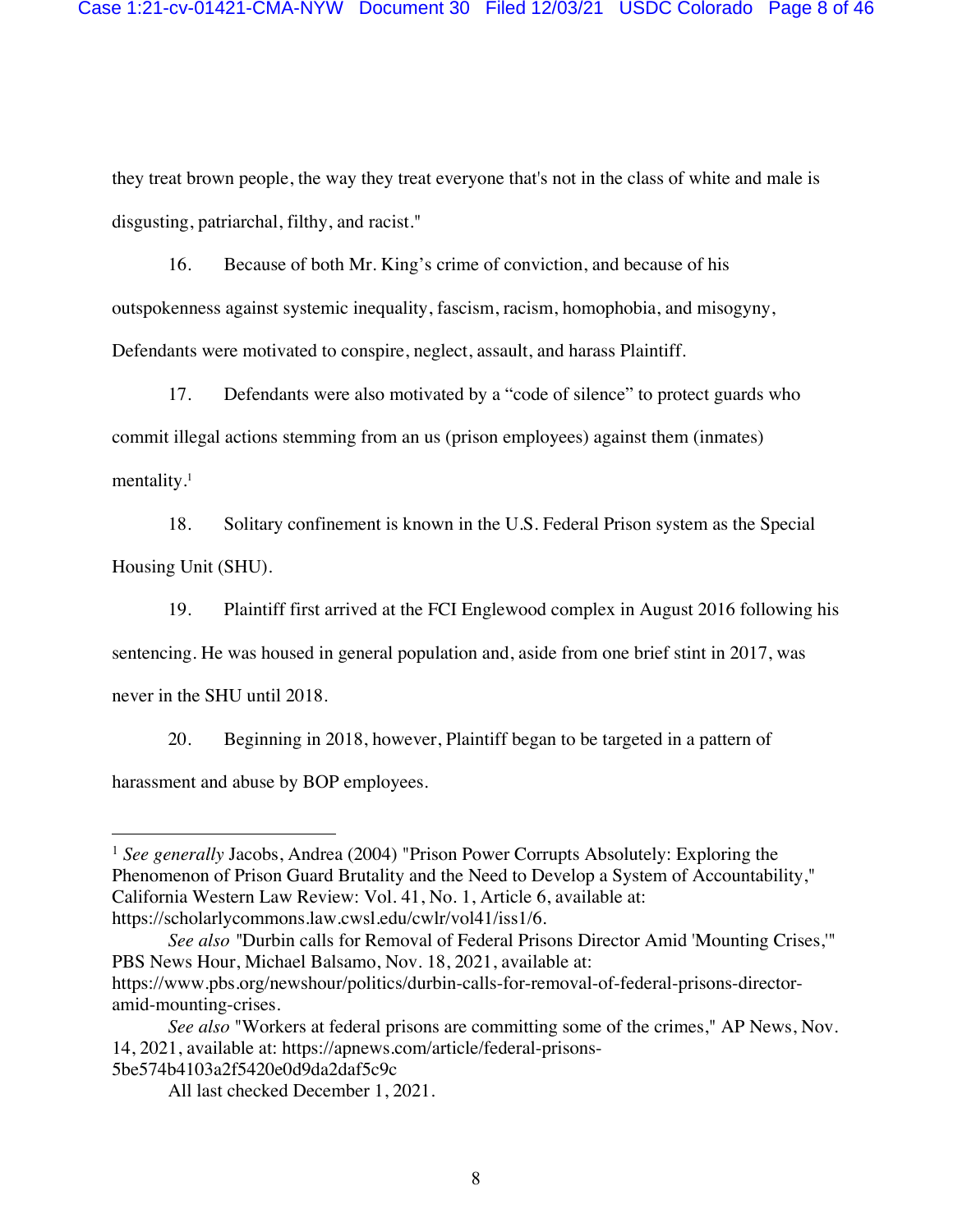21. In part because of his underlying conviction, and in part because of the advocacy and education Plaintiff engages in while incarcerated, upon information and belief, he is known to BOP employees and prisoners as an anti-racist and anarchist.

22. Beginning in 2018 and continuing until the present time, Plaintiff has been targeted, attacked, and retaliated against, and was made to fear for his life and safety.

23. For more than three years, since August 2018 (over 1000 days), Plaintiff has been held in the SHU continuously and with no legitimate explanation or review as required by 28 CFR § 541.26.

24. Plaintiff is one of only 29 people currently in BOP custody who has been held in the SHU for over a year. *See* https://www.bop.gov/about/statistics/statistics\_inmate\_shu.jsp (last checked December 1, 2021).

25. Plaintiff had phone privileges denied at USP Leavenworth, USP Florence, and FCI Englewood, and is currently denied phone privileges. Plaintiff was never given a legitimate reason for or review of these phone denials.

26. Defendants' continued unusually lengthy incarceration of Plaintiff in solitary confinement is the thread that connects the various physical assaults, emotional degradation, intimidation, and other forms of targeted abuse Plaintiff has suffered at the hands of Defendants, establishing a pattern of abuse and neglect.

### *Summary of the Incidents and Timeline*

27. Plaintiff's harassment and abuse at the hands of BOP officials has been continuous and ongoing since 2018. For clarity, an abbreviated summary of all the incidents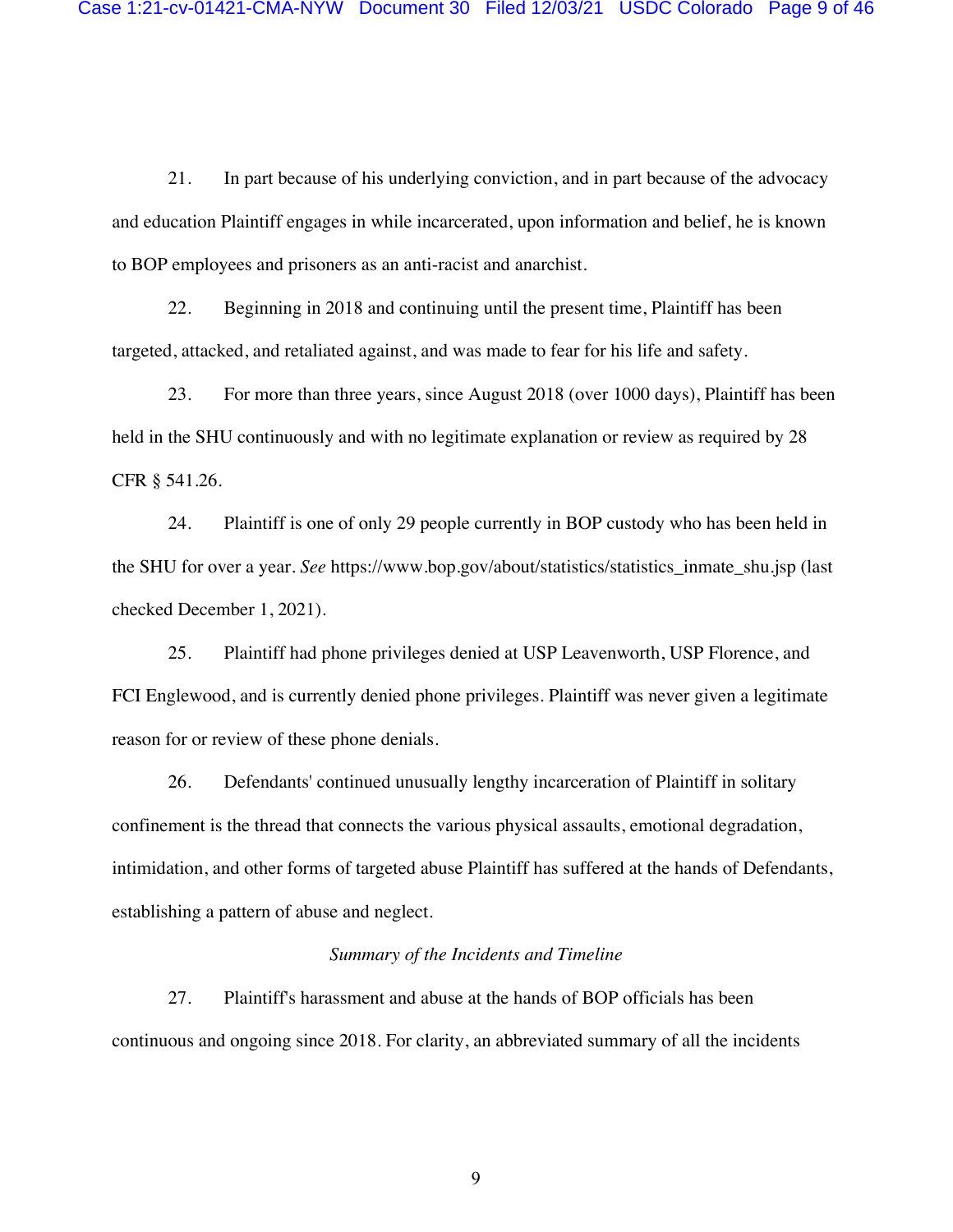included in this complaint follows. This is not meant to be inclusive of all incidents, but rather provides an overview and context for the legal claims.

28. From August 2018 to the present, Plaintiff has been held in the SHU nearly continuously, at different federal facilities, for over 1000 days. Despite Plaintiff submitting formal grievances challenging his SHU placement, he has never been provided a hearing or review.

29. In August of 2018 Plaintiff was physically assaulted at FCI Florence by Defendant Wilcox and other FCI Florence Defendants, as alleged in further detail in paragraphs 38-59.

30. From approximately August 17 through August 20, 2018, Plaintiff was held in solitary confinement at USP Florence without transfer authorization, on the order of FCI Florence Defendants and Warden Defendants as alleged in further detail in paragraphs 60-61.

31. On or about August 20, 2018, Plaintiff was transferred to USP Leavenworth, where he was held in the SHU for about six months at the behest of USP Leavenworth Defendants, and on information and belief at the behest of some FCI Florence Defendants, including Defendant D.K. Lennon and Defendant Cathy Goetz, as alleged in further detail in paragraph 62.

32. In or about February 2019, Plaintiff was again transferred, this time to USP McCreary, where he was again housed continuously in the SHU at the behest of USP McCreary Defendants. While at USP McCreary, Plaintiff was subjected to attacks from known white supremacist prisoners, which, upon information and belief, were orchestrated and abetted by BOP Defendants, as alleged in further detail in paragraphs 68-74.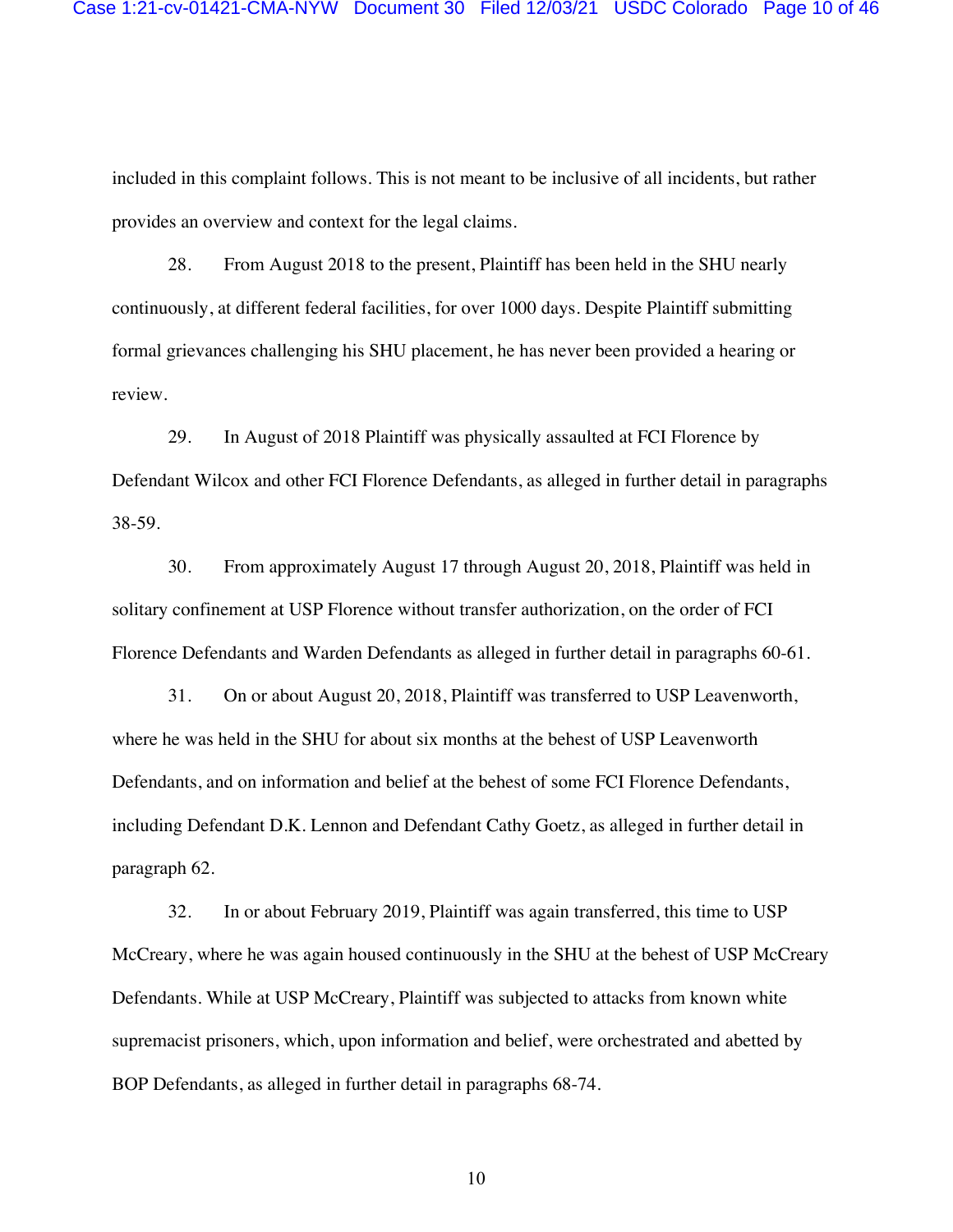33. In or about June 2019, Plaintiff was transferred to USP Lee, where he was held in solitary confinement and denied access to phone, including legal calls, mail, and basic items like a toothbrush and utensils to eat with, at the behest of USP Lee Defendants, as alleged in further detail in paragraph 76.

34. In August 2019, Plaintiff was transferred back to FCI Englewood. He remained in the SHU at the behest of the USP Lee Defendants, the FCI Englewood Defendants and the Defendant Wardens.

35. Upon his return to FCI Englewood, Mr. King was charged with a crime in federal court and has remained in pre-trial SHU detention since August 2019.

36. In late May or early June 2020, Plaintiff was assaulted by Defendant Gustafson, as alleged in further detail in paragraph 84.

37. In June 2020 Plaintiff was assaulted by Defendant Gustafson, as alleged in further detail in paragraphs 86-89.

### *The August 17, 2018, Assault and Torture*

38. On or about August 17, 2018, Plaintiff was ordered to the lieutenants' office at FCI Florence for questioning. Plaintiff was not told why he was being questioned, but suspected that it related to an email he had sent to his wife earlier in the day.

39. When Plaintiff arrived at the lieutenants' office, he was kept waiting outside. Eventually, Defendant Wilcox emerged, and approached Plaintiff with Defendant Kammrad.

40. As soon as Plaintiff saw Defendant Wilcox, he knew that he was likely to be in physical danger. Defendant Wilcox is known as a bully and had harassed Plaintiff in the past.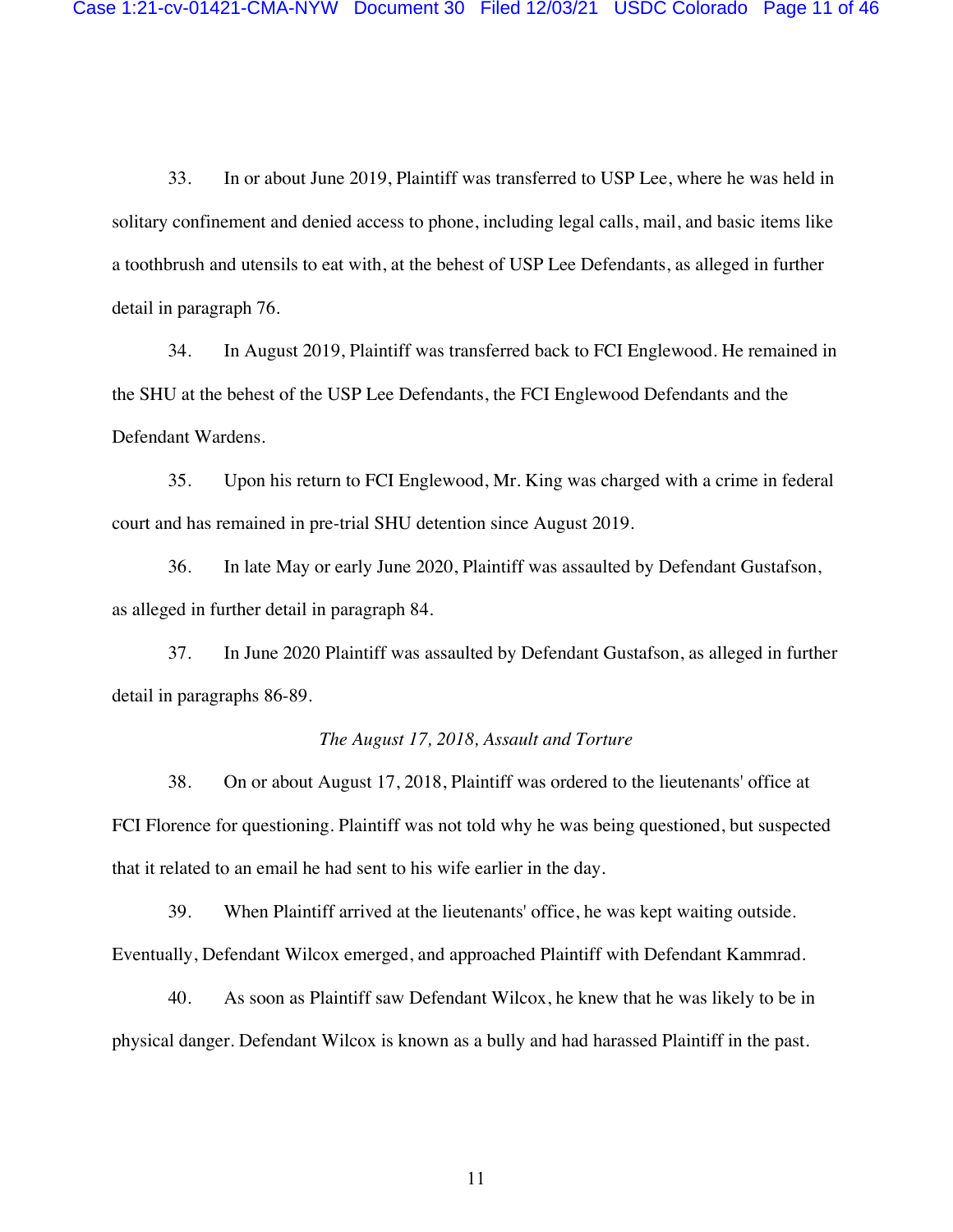Plaintiff's fears were compounded when, after someone asked Defendant Wilcox if he wanted assistance, Wilcox responded, laughing, "No, you don't want to see this."

41. Defendant Wilcox and Kammrad ordered King to accompany him to a room for questioning. From previous experience, and from conversations with other prisoners, Plaintiff knew that there were two rooms lieutenants frequently took prisoners into for questioning: one was a small office; the other functioned as a storage room, with lockers, brooms, and other maintenance items, with no cameras nearby. Plaintiff knew that the small office was commonly used by lieutenants for legitimate investigatory questioning, whereas the storage area was used when officers intended to harass, intimidate, or attack prisoners. As Defendant Wilcox directed Plaintiff to the storage room, Plaintiff feared that he was going to be assaulted.

42. Defendant Wilcox and Defendant Kammrad escorted Plaintiff into this storage room, and immediately backed him into a corner. Defendant Wilcox began screaming and cursing at Plaintiff. Defendant Kammrad was present and did nothing to prevent this harassing behavior.

43. Defendant Wilcox told Defendant Kammrad to leave. Defendant Kammrad left, and Plaintiff believed he would be harmed.

44. As soon as Defendant Kammrad left, Defendant Wilcox moved himself even closer to Plaintiff, so that his chest bumped against Plaintiff's. Plaintiff had to take several steps back to avoid physical contact. Defendant Wilcox then resumed cursing and threatening Plaintiff, this time calling him a "terrorist."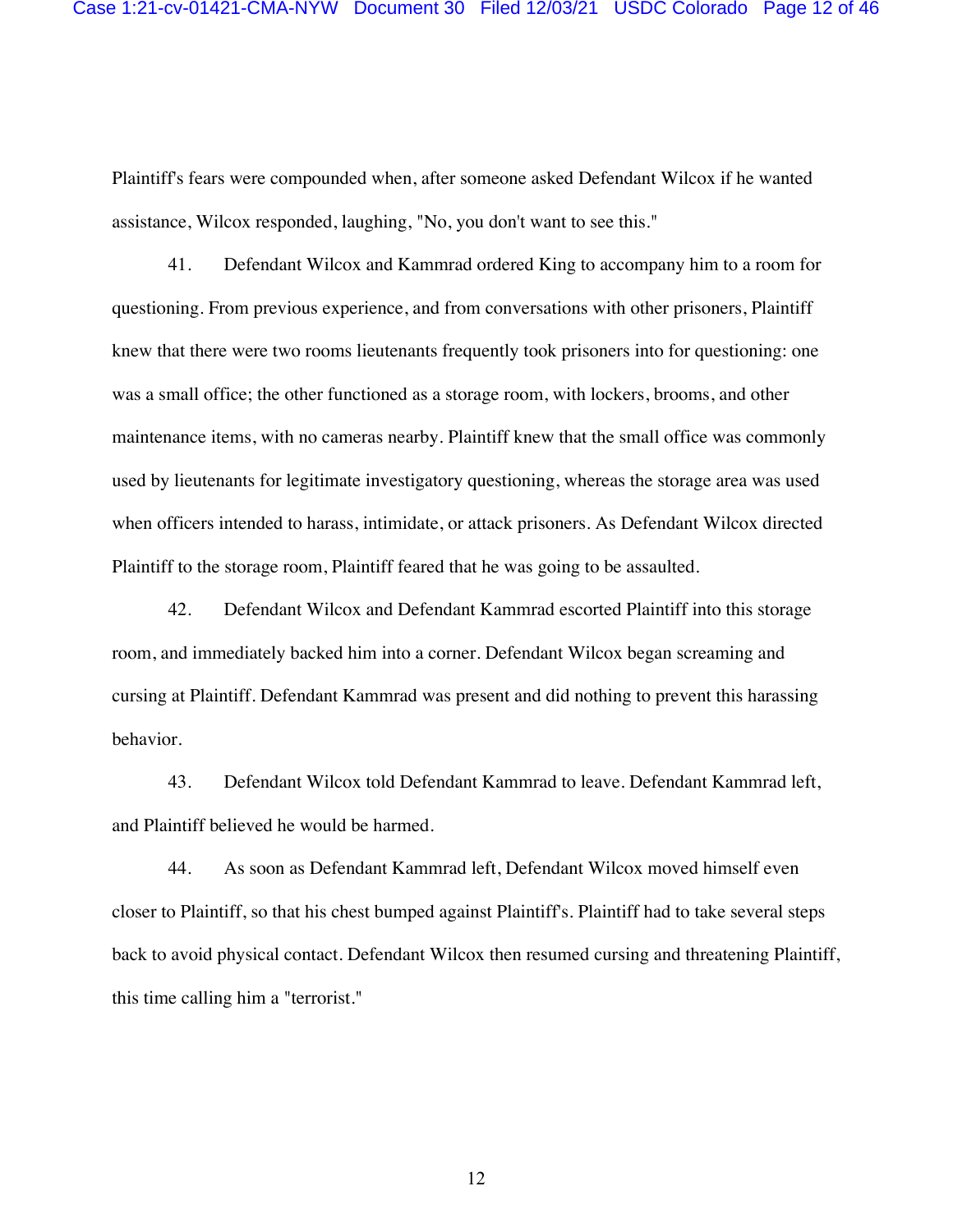45. At this point, Plaintiff was extremely concerned for his physical safety. Not only was Defendant Wilcox in a position of power over him, as a correctional officer, but Defendant Wilcox is considerably larger than Plaintiff.

46. Defendant Wilcox shoved Plaintiff, causing him to fall back and hit the wall.

Defendant Wilcox then punched Plaintiff in the face twice, causing bruising and swelling and a black eye. Four days after this assault, Plaintiff's injuries were still visible.



*Plaintiff above left, in an earlier photograph, and Plaintiff above right, four days after being assaulted* 

47. Defendant Kammrad returned to the room, and found Plaintiff standing submissively with his hands behind his head. Despite the fact that Plaintiff was not an active threat, Kammrad and Wilcox threw Plaintiff to the ground.

48. Shortly thereafter, Defendants Richard White, Leann Reynolds, Terra Brink, and Alfred Garduno, and FCI Florence Doe Defendants arrived, and further assaulted Plaintiff while he was being held down. For several minutes Defendants Kammrad, White, and Reynolds and FCI Florence Doe Defendants kicked, punched, and further assaulted Plaintiff while he was held down.

49. Defendant Giconni requested a restraint chair for Plaintiff, and Defendant Brandon Parrish and FCI Florence Doe Defendants strapped Plaintiff to the chair. They moved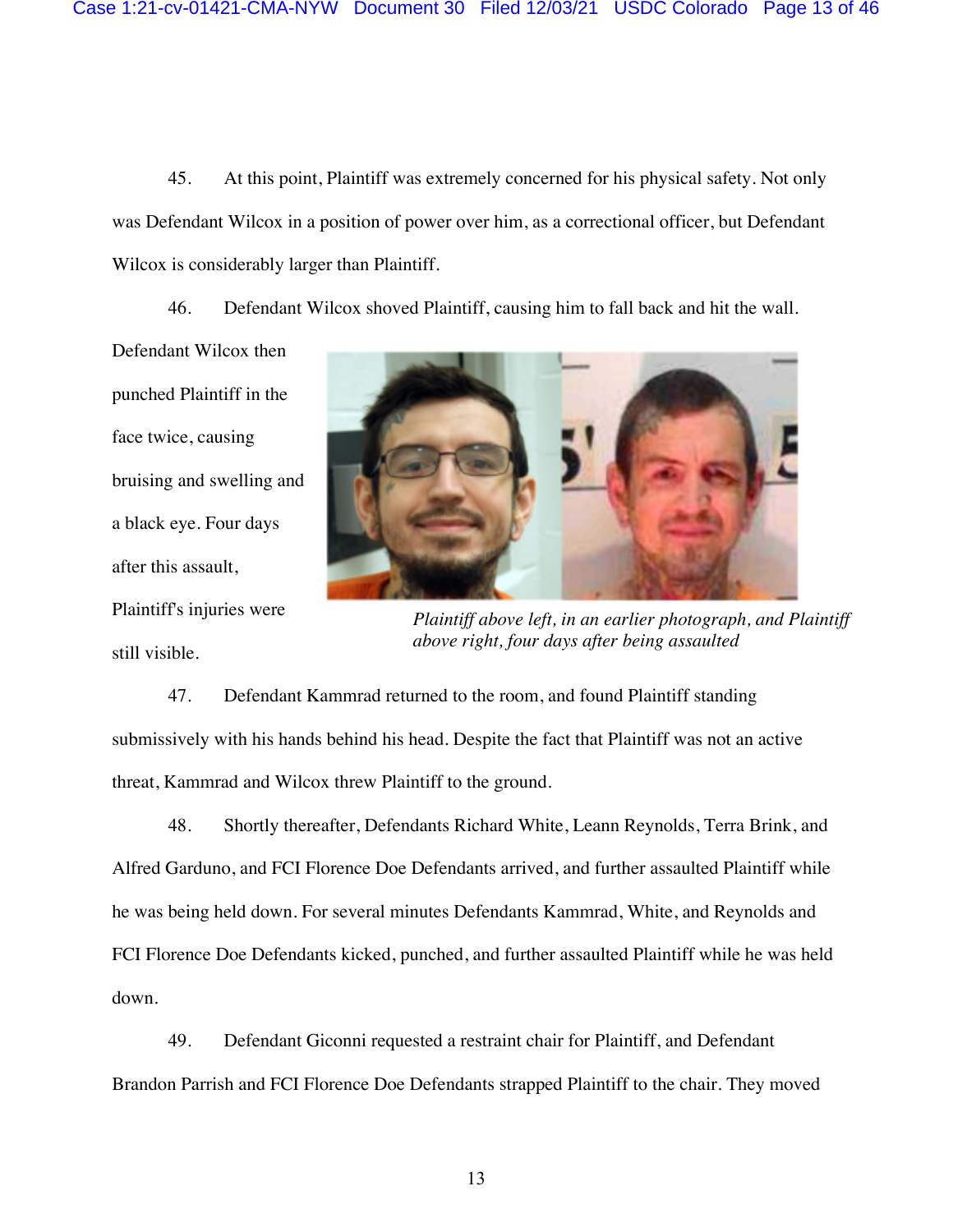Plaintiff to a segregation cell. At no time during these procedures did Plaintiff resist in any way, spit, or do anything else that could be deemed dangerous or resistant.

50. In the segregation cell Defendants Kammrad, Caroll, Melvin, Abraham, Garduno, White, and Parrish, and the FCI Florence Doe Defendants participated in placing and maintaining Plaintiff in hard four-point restraints as punitive retaliation. He was not spitting, attempting physical resistance or assault. Plaintiff was calm and obeyed commands.

51. Defendants Parrish and Garduno, and FCI Florence Doe Defendants participated in stripping Plaintiff of all clothing, except his boxer shorts.

52. According to 28 C.F.R. 552.20-27, and 29 C.F.R. 1910, four-point restraints are intended to be used solely for the purpose of restraining and calming an out-of-control prisoner, and only the Warden may make the decision to place a prisoner in four-point restraints. At the time he was placed in restraints Plaintiff was not out of control, rather he was calm and peaceful. On information and belief, the Warden did not authorize the decision to place Plaintiff in fourpoint restraints, in violation of the C.F.R.'s and BOP regulations. Instead, hard four-point

restraints were ordered by Defendant Kammrad, and later authorized by Defendant Christensen, neither of whom were the Warden or acting Warden at the time. Defendants utilized four-point restraints solely as a retaliatory, humiliating, and punitive



measure against Plaintiff, stripping off his clothing, leaving him nearly naked and exposed.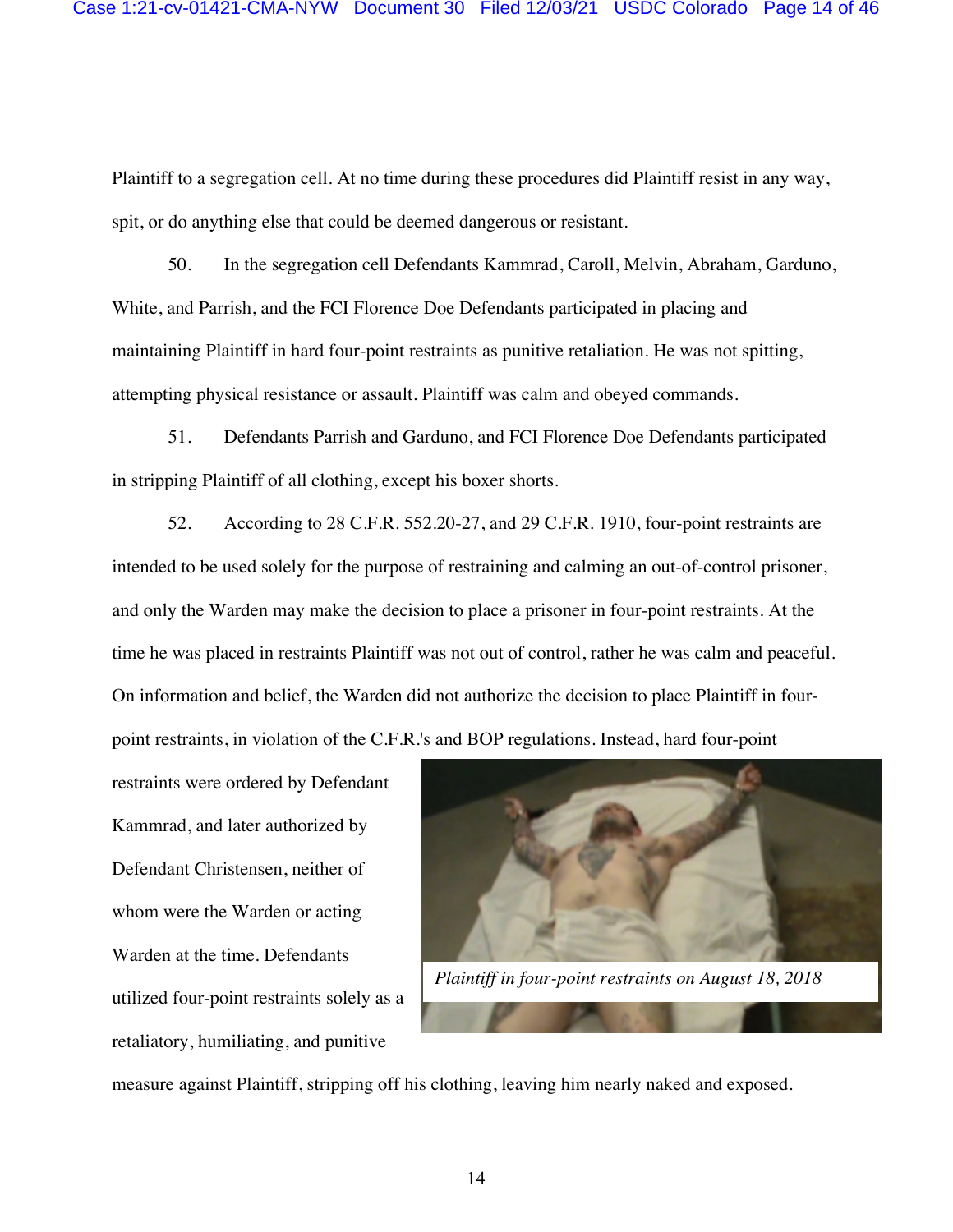53. Defendants left Plaintiff in four-point restraints, with his wrists and feet cuffed to the corners of a platform, for many hours.

54. Plaintiff was left in underwear and without a blanket for a long period of time, in violation of the C.F.R.'s and BOP regulations.

55. During the first hour in the hard four-point restraints, Defendants Giconi and Valle verbally and physically tortured Plaintiff. Defendant Valle first approached Plaintiff, who was helpless and defenseless because of the restraints, and put his hands over Plaintiff's mouth, cutting off his breathing for what felt like at least a minute. At the same time, Defendant Giconi put a shield over Plaintiff's face and pressed it down for several minutes, crushing Plaintiff's nose and further hindering his ability to breathe. Plaintiff was terrified and in significant pain and distress.

56. Defendants Giconi and Valle stood over Plaintiff, taunting and insulting him. They threatened to have him raped by other prisoners and to send him to another BOP facility and tell the violent prisoners there to kill him as soon as he got to the yard. Defendants told Plaintiff that such retaliation was "street justice" and what he deserved. In fact, as discussed *infra* at paragraphs 68-73, Plaintiff was assaulted by known violent prisoners shortly after being transferred to another BOP facility only days after Defendants Giconi and Valle made this threat.

57. A BOP employee operated a camera filming Plaintiff while he was restrained, as required by BOP policy. However, upon information and belief, there is a significant gap in the video footage, and some FCI Florence Doe Defendants conspired to remove footage of the assaults by Defendants Giconi and Valle from the video footage or, in the alternative, conspired to deliberately violate BOP policy, failing to record the assaults. Indeed, criminal discovery in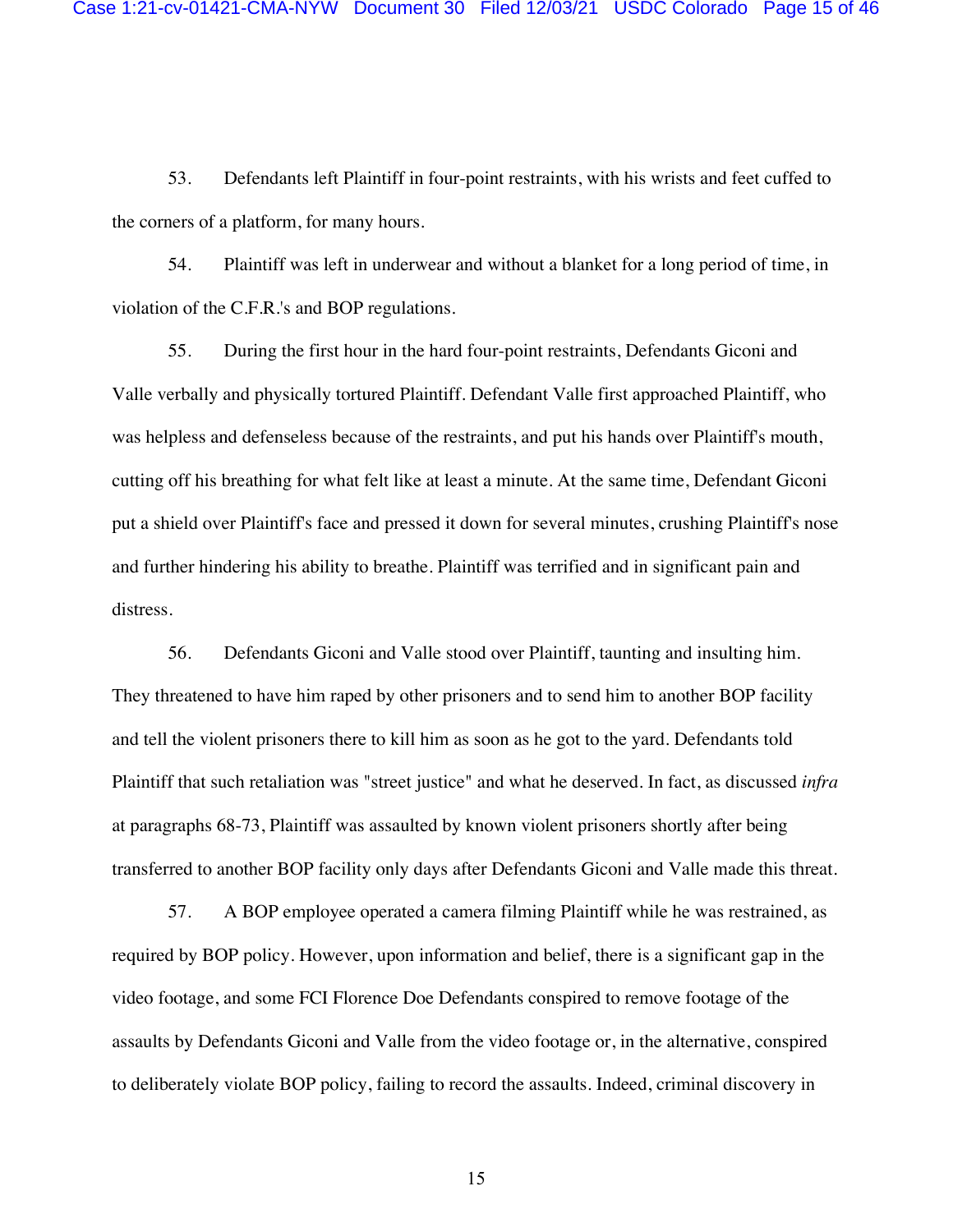Plaintiff's criminal case reveals that the BOP has misplaced, destroyed, and potentially forged other material documents related to the August 17, 2018 incident.

58. At some point during the four-point restraint incident, Defendants Fraboni and Batouche medically examined Plaintiff, and both improperly determined Plaintiff did not need further medical care despite his evident injuries, declined to provide assistance, and declined to intervene in the torture of Plaintiff by other Defendants.

59. Plaintiff was later charged in United States District Court, District of Colorado, on the false allegation that Plaintiff assaulted Defendant Wilcox in violation of 18 U.S.C. § 1114. Case 1:19-cr-00257-WJM. In a recent decision in that case, Judge Martinez found that Plaintiff had suffered "physical punishment and psychological intimidation" at the hands of BOP employees during the three days following the August 17, 2018, assault. *Id*., Document 176 at 16 (filed 11/29/21).

### *Unconstitutional Conditions of Confinement*

60. Following the August 17, 2018, assault and torture, FCI Florence Defendants and Warden Defendants placed Plaintiff in solitary confinement for four days (from a Friday night through Tuesday) at USP Florence, without written or verbal explanation or transfer authorization. He was also denied adequate medical treatment after repeatedly requesting needed medical care for the black eye and bruising he had received at the hands of Defendants. He was held in a cell that did not have functioning facilities; the toilet was clogged with someone else's feces and the cell was covered in the other person's feces. Despite his complaints, nothing was done to ameliorate the extremely unhygienic and dangerous conditions, clearly intended as retaliatory punishment.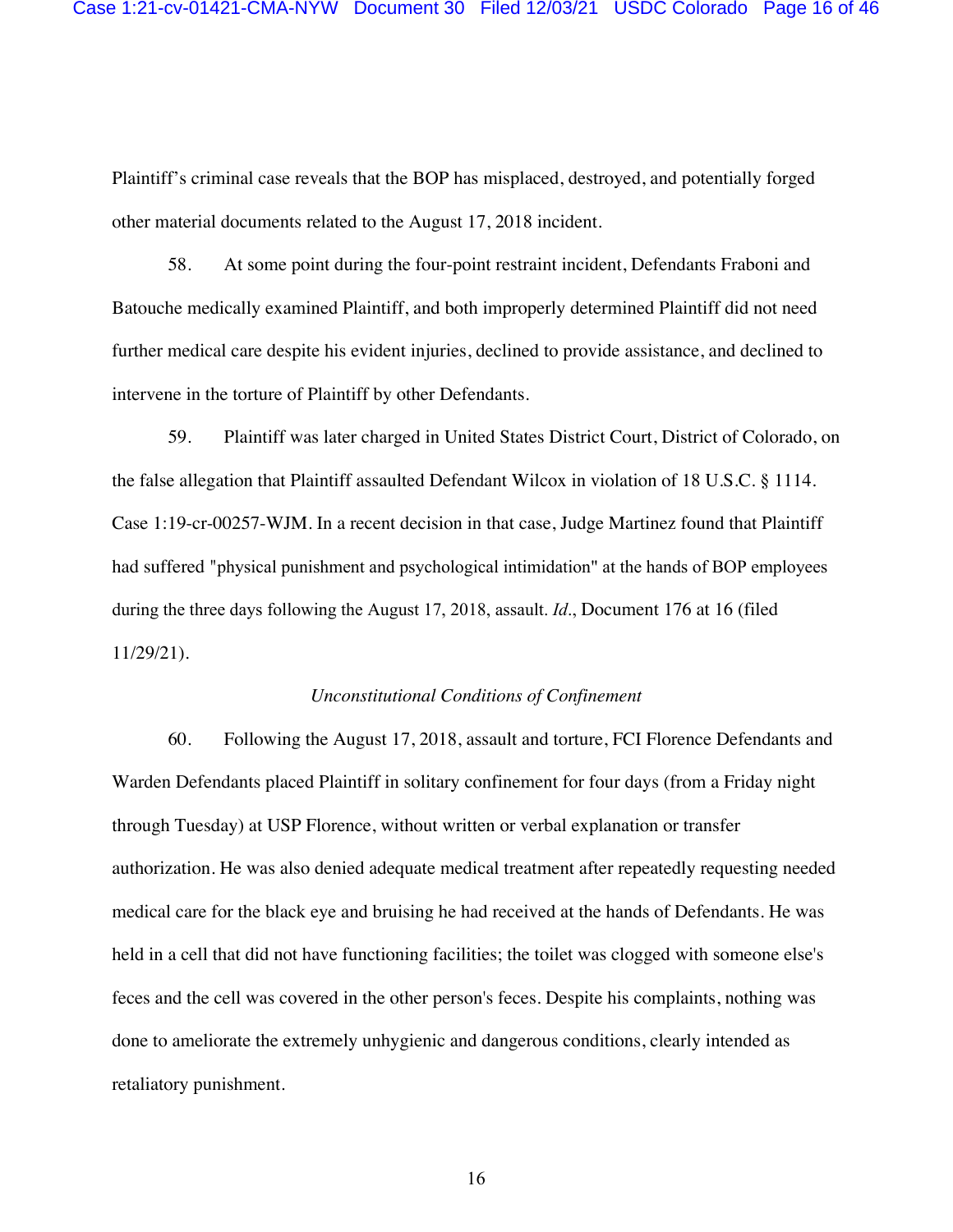61. During the four days Plaintiff was held incommunicado in this torture chamber without explanation or amelioration, he was also denied visits or phone calls with his attorney, despite his and the attorney's repeated requests.

62. After four days, Plaintiff was suddenly transferred to USP Leavenworth without explanation, where he was again placed in solitary confinement without explanation. Upon information and belief, Defendants Goetz, Oliver, Daniels, English, Lennon, and the Doe Segregation Review Official (SRO) for USP Leavenworth authorized Plaintiff's transfer and confinement to the SHU. Plaintiff was held in solitary confinement for six months. Neither he nor his lawyer were ever given an explanation or justification as to the conditions of his confinement, nor was his SHU status reviewed as required by BOP policy and regulations.

63. At USP Leavenworth, Defendant Herbig imposed a "permanent" and total phone ban. SIS Policy requires review of a phone ban every six months, and allows one call per month no matter a prisoner's ban status. Upon information and belief, Defendant English and the Doe Segregation Review Official (SRO) for USP Leavenworth approved this ban. Plaintiff's continued isolation continues to this day, other than weekly phone calls with his attorneys, and a monthly call with his wife.

64. Suddenly in late February of 2018, again with no documentation or explanation, Plaintiff was transferred to USP McCreary, where he was housed in the SHU for four months. Upon information and belief, this transfer and isolation was done at the behest of USP McCreary Defendants, Defendants Gomez and Kizziah, and the Doe Segregation Review Official (SRO) for USP McCreary. He was subsequently transferred to USP Lee for thirteen days, where he was again held in solitary confinement. Finally, he was transferred to FCI Englewood.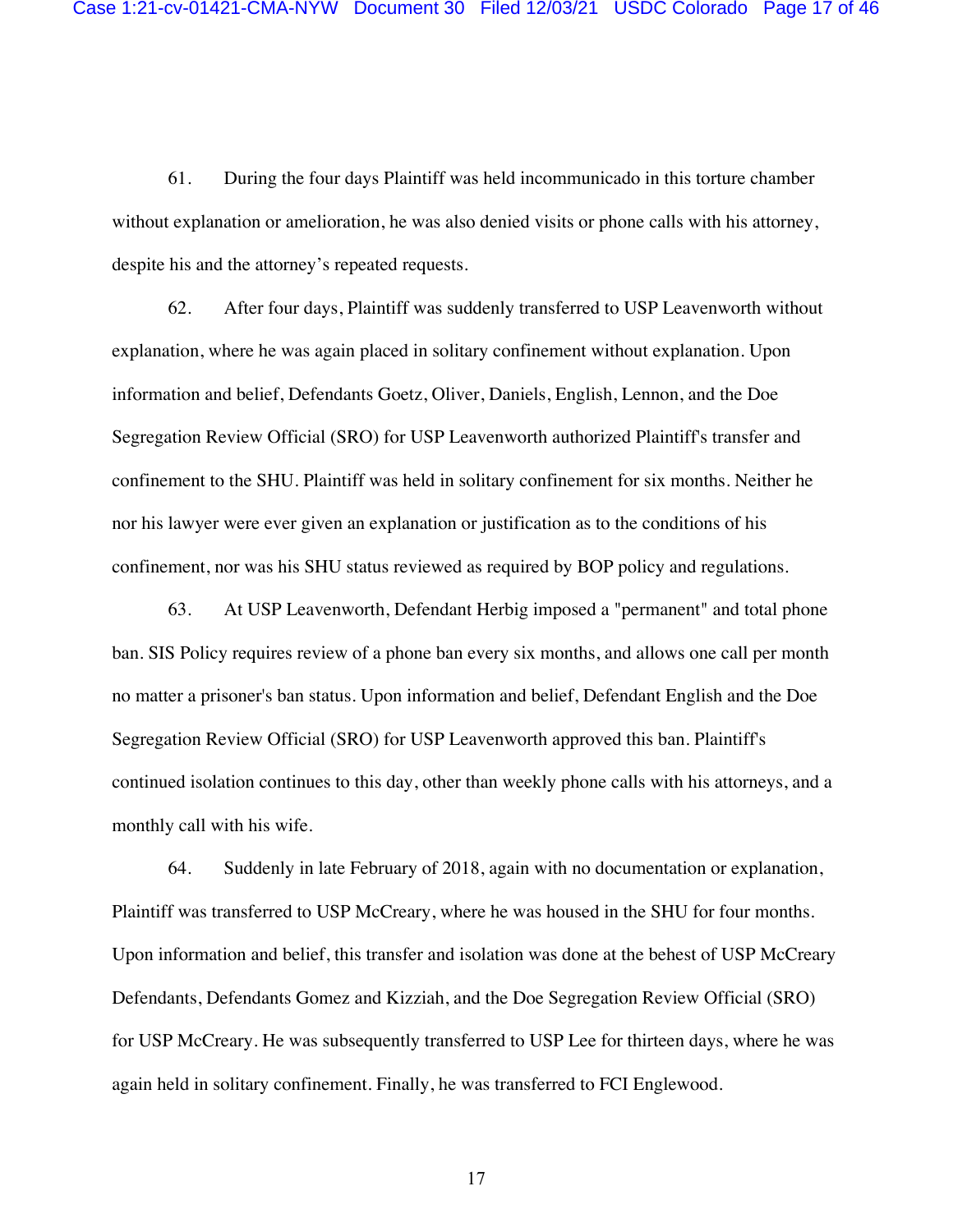65. In addition, Plaintiff was made to spend time at the following transfer facilities (in order): (1) FTC Oklahoma; (2) FTC Atlanta on two separate occasions; and (3) Grady County jail in Oklahoma. On information and belief, this transfer and continued isolation was at the behest and approved by Warden Defendants.

66. Despite filing multiple grievances at every stage, Plaintiff was given no adequate explanation for the transfers or his confinement in the SHU, nor was he ever afforded a review hearing as required by 28 C.F.R. § 541.26.

67. Sudden, inexplicable transfers are a known method of retaliation against prisoners by correctional officers. This sort of retaliation and harassment is known as "diesel therapy."<sup>2</sup> New prisoners stand out and are at increased risk from dangerous gang violence and predation. Plaintiff in particular was placed at increased risk of violence from white supremacist gangs as a result of his many unnecessary and retaliatory transfers, especially given his known political beliefs.

68. While Plaintiff was held at USP McCreary, he became aware that he was in danger from a white supremacist gang that is known to be operating within USP McCreary.

69. During one such incident, Plaintiff was taken out of his cell at 5:00 am by several USP McCreary Doe Defendant correctional officers and brought to a Lieutenant's office holding cell. There USP McCreary Doe Defendants (who were Lieutenants) told Plaintiff they had become aware of threats made against Plaintiff by a white supremacist gang.

<sup>&</sup>lt;sup>2</sup> Diesel Therapy, WIKIPEDIA https://en.wikipedia.org/wiki/Diesel\_therapy; Michael Rothenberg, *The Federal Prisoner Transit System – aka "Diesel Therapy" – Is Hell*, THE MARSHALL PROJECT (Aug. 15, 2019), https://www.themarshallproject.org/2019/08/15/the-federal-prisoner-transitsystem-aka-diesel-therapy-is-hell. (Both last visited December 1, 2021).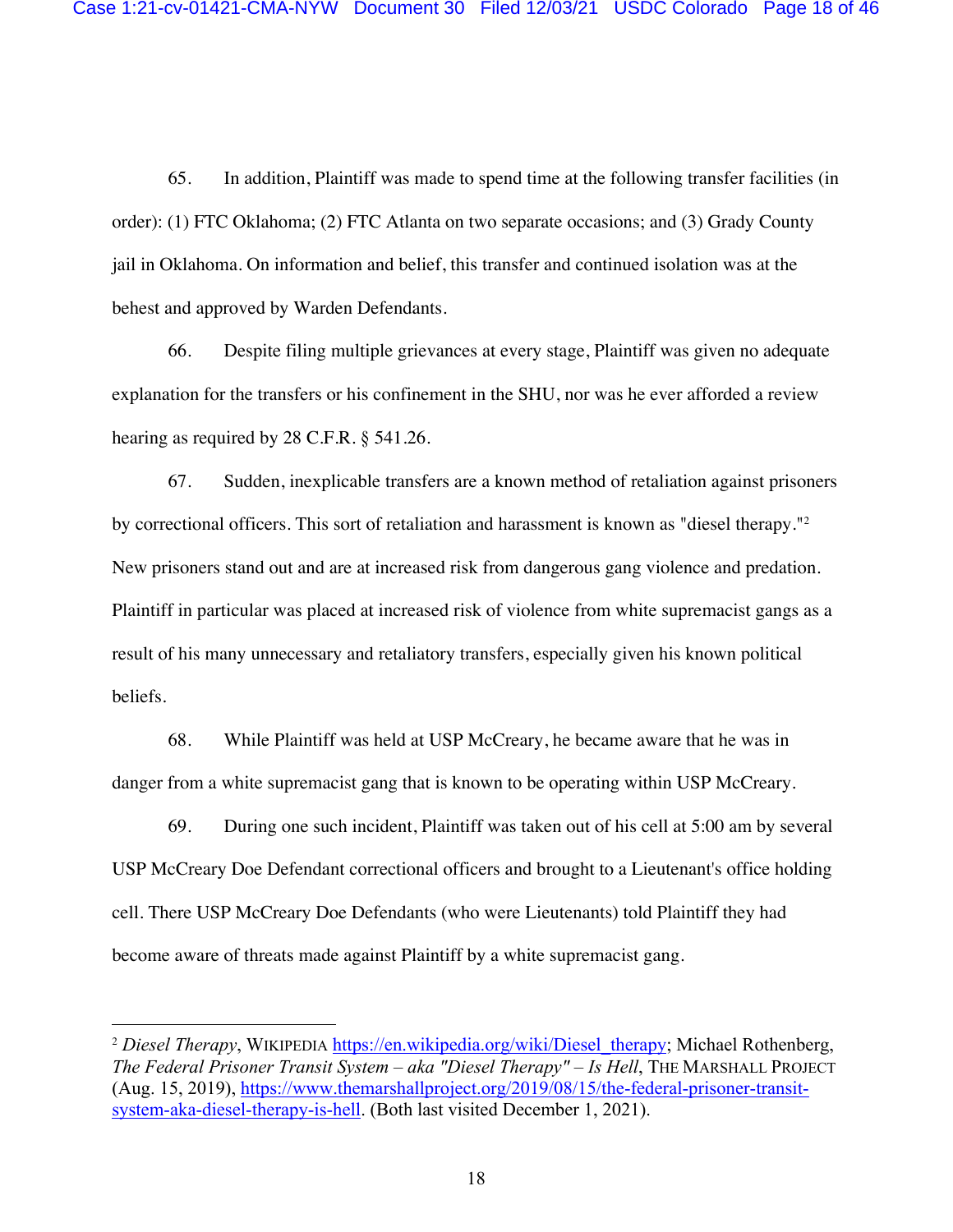70. The USP McCreary Doe lieutenant Defendants told Plaintiff they were aware that a nationally-known violent white supremacist gang, active in prisons across the country, wanted to harm Plaintiff due to his anti-racist political beliefs, but that if Plaintiff felt safe, they would not interfere. At that point, the Doe Defendants told Plaintiff he could leave, but directed him to exit through a different door than the one through which he entered. When Plaintiff walked through the door, he realized that, rather than being in a hallway or a public space on his way back to his cell, he had entered into an enclosed, locked outdoor area. Inside this area was a prisoner known to be a member of the aforementioned gang, who then attacked Plaintiff. The Doe Defendants did nothing to intervene, although they were in close proximity while the attack occurred.

71. As a result of this assault Plaintiff suffered physical injuries, including blows to the head, a black eye, and bruising.

72. Plaintiff also received a disciplinary citation for fighting as a result of this assault.

73. About ten days after the assault, Plaintiff was placed in a cell with another known white supremacist in another attempt to threaten Plaintiff, causing him to suffer fear for his life and severe emotional distress. Next, a known dangerous inmate was moved into Plaintiff's cell, who physically assaulted Plaintiff, causing him to suffer injuries including black eyes, a split lip, and significant bruising again.

74. Despite these two assaults within ten days, Defendant Gomez and the USP McCreary Doe Defendants took no action to protect Plaintiff.

75. A few days later, Plaintiff was transported out of USP McCreary. While in transit to USP Lee, Plaintiff was held in a Federal Transfer Center for a few weeks. While there, he was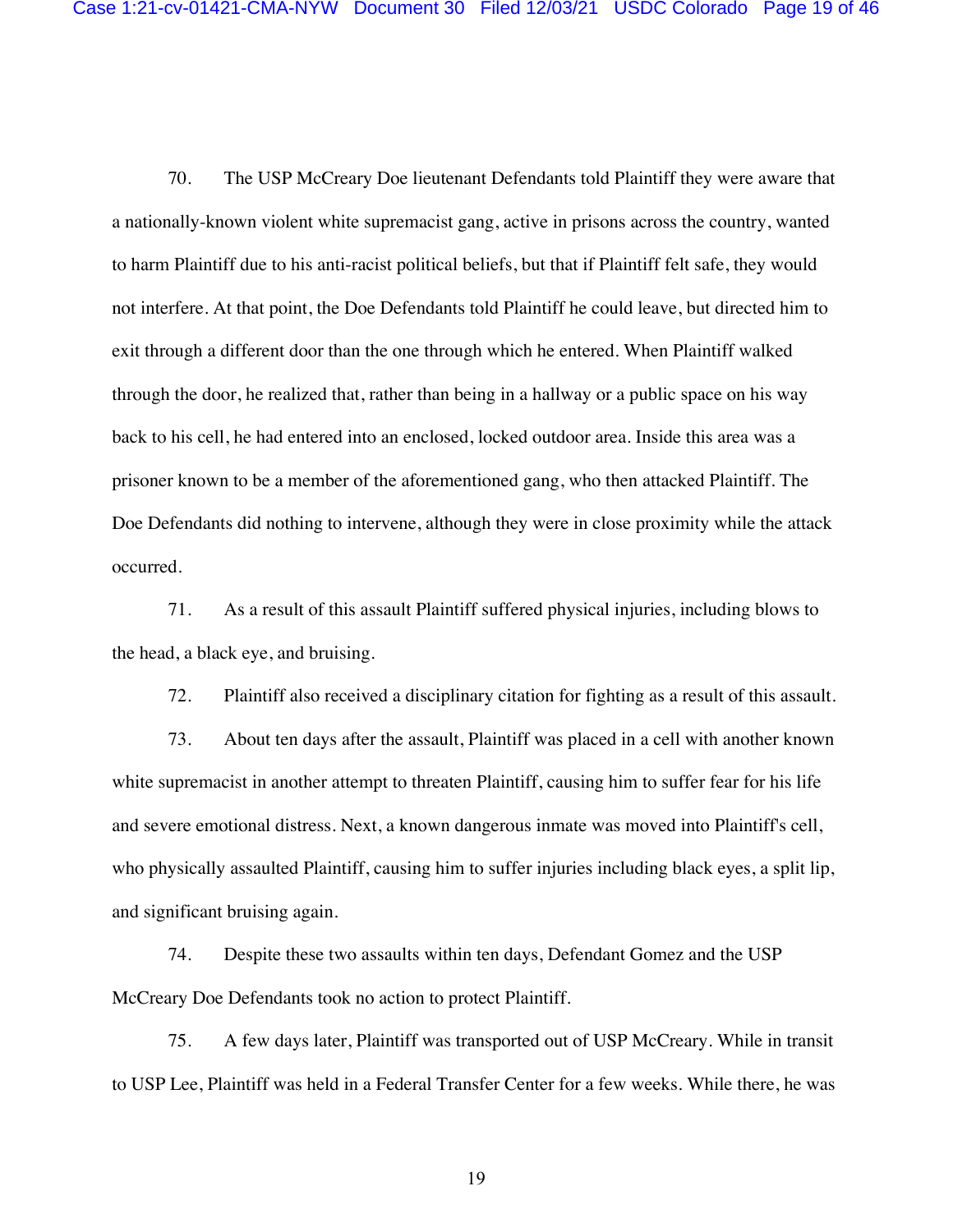placed in the same tier as a prisoner who was known as the leader of another white supremacist gang. Because Plaintiff was known to the gang leader as an anti-racist activist, he told Plaintiff that if he ever saw him in the yard, he would kill him.

76. For the duration of his SHU confinement at USP Lee, Plaintiff was denied legal calls, reading material of any kind, and basic personal hygiene items like toilet paper, a toothbrush, and toothpaste. He was also denied writing materials, which prohibited him from filing timely grievances. Plaintiff does not know the identity of the people who caused these denials and therefore alleges USP Lee Does are responsible for these events.

### *A Continuing Pattern of Mistreatment, Abuse, and Unconstitutional Conditions of Confinement*

77. The events of August 17, 2018, and Plaintiff's subsequent unexplained transfers and solitary confinement are not isolated events. They began a pattern of neglect and abuse by Defendants to mistreat and retaliate against Plaintiff because of his perceived and constitutionally protected political beliefs.

78. As discussed *supra*, Plaintiff has been held in the SHU for more than 1000 days.

79. BOP's policies include Program Statement 5270.11

(https://www.bop.gov/policy/progstat/5270.11.pdf), issued pursuant to 28 C.F.R. §§ 541.10-.33. These federal regulations and Program Statement 5270.07 govern Special Housing Units.

80. According to Program statement 5270.11, prisoners are placed in the SHU for either disciplinary or administrative reasons. Program Statement 5270.11 requires that all prisoners receive notice of the reasons they have been placed in the SHU. The prisoner must receive notice detailing the reasons, depending on the reason for the placement, either within 24 hours of the placement, or at the end of a discipline hearing. 28 C.F.R. § 541.25. The Program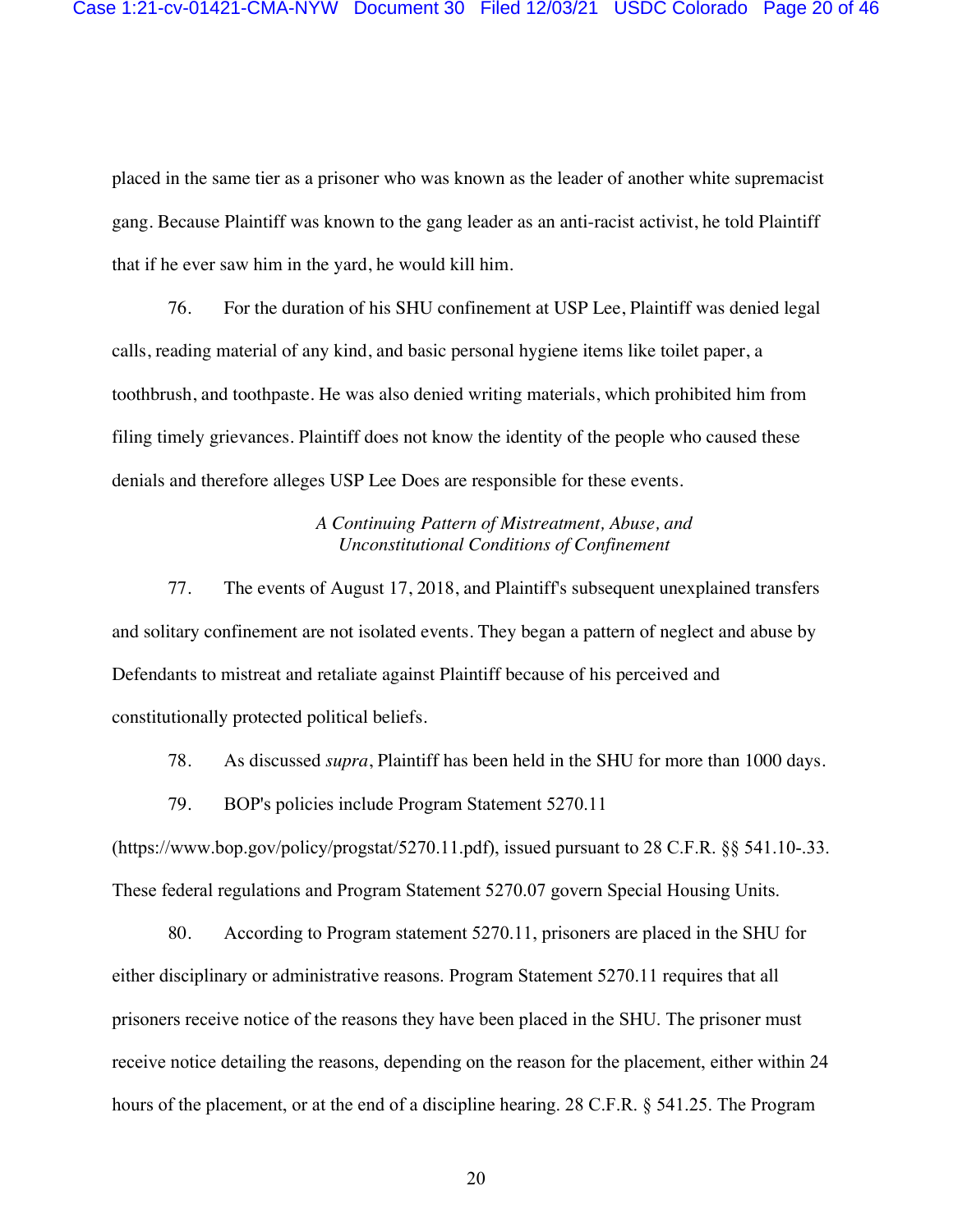Statement also requires that the placement be reviewed by the Segregation Review Official after a certain amount of time, ranging from three to thirty days, depending on the reasons for placement in the SHU. 28 C.F.R. § 541.26. These reviews must be performed at a hearing attended by the prisoner. 28 C.F.R. § 541.26.

81. Plaintiff has challenged his placement in the SHU, pursuant to 28 C.F.R. § 541.26(d). He has not received a response or review at any institution in which he has been held in the SHU. He has never been granted a review hearing. To this day he does not know why he is continually held in the SHU, nor has he ever been given any meaningful mechanism of questioning or challenging his placement, as required by the regulations and the Program Statement.

82. Plaintiff's confinement in the SHU continuously for more than 1000 days, in direct violation of the BOP's regulations and policies, is just one aspect of the pattern of abuse he has faced from BOP officials.

83. Defendant Gustafson in particular has engaged in a pattern of verbally and physically assaulting King while he has been incarcerated in FCI Englewood. Over the course of King's incarceration at FCI Englewood, Defendant Gustafson has verbally harassed him and issued baseless disciplinary citations. Defendant Gustafson would frequently call Plaintiff names and deny him access to the shower and recreation. Frequently these taunting sessions would result in Defendant Gustafson issuing disciplinary citations for fabricated infractions. Sometimes the verbal abuse would rise to physical abuse.

84. In late May or early June 2020, Defendant Gustafson entered Plaintiff's cell and threw a book, hitting Plaintiff. Plaintiff asked for a supervisor and was directed to Defendant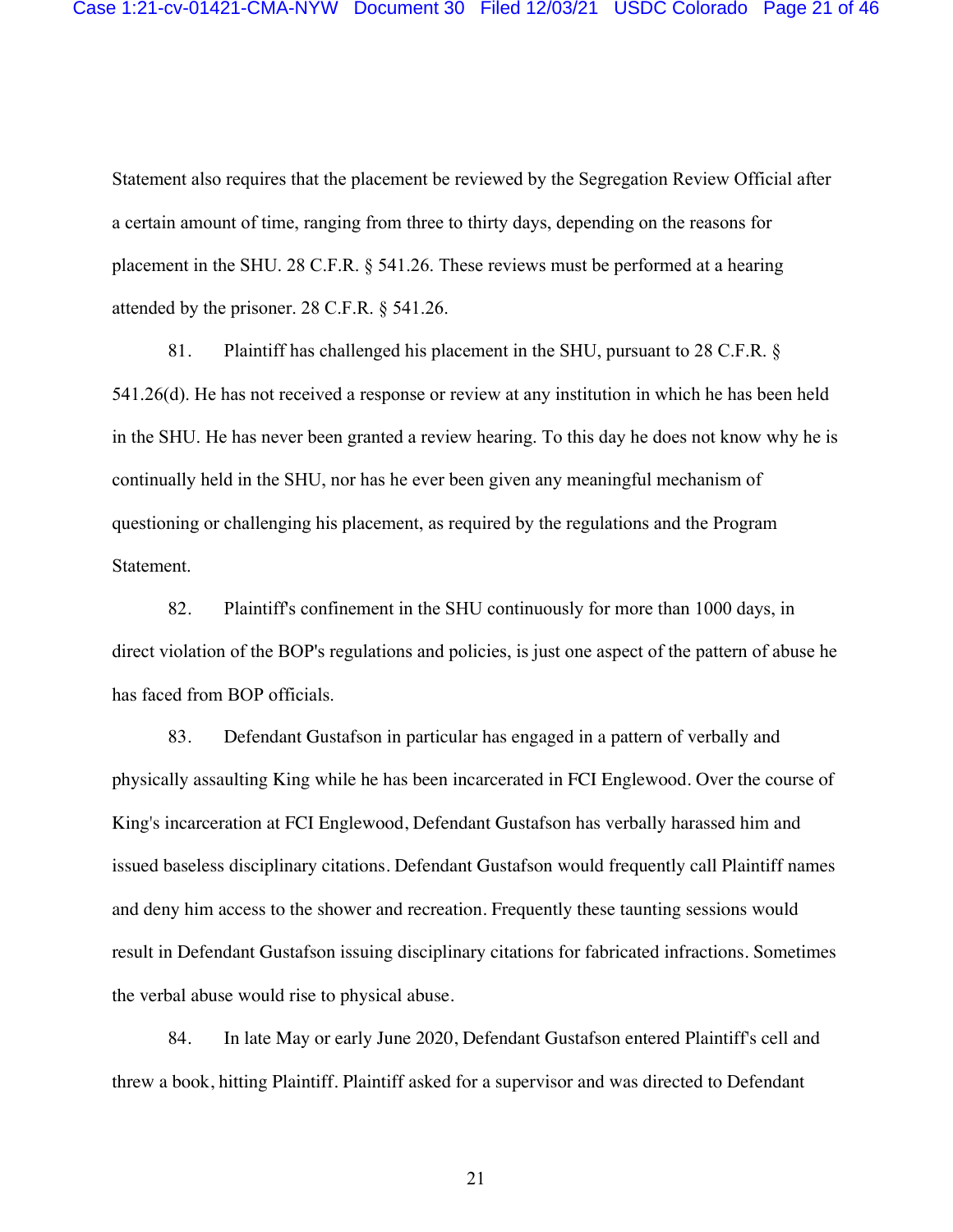Cooper who refused to file a report, as required by BOP policy, and sent Plaintiff to Defendant Starcher. Defendant Starcher, who was also required per BOP policy to file a report and investigate staff conduct, also refused to file a report or permit Plaintiff to file a report on his own behalf.

85. Defendants' failure to followed BOP policy permitted and enabled Defendant Gustafson to assault Plaintiff again.

86. On June 18, 2020, Defendant Gustafson returned to further harass Plaintiff via a baseless search of Plaintiff's cell, removing nearly all of Plaintiff's personal items from his cell, rather than performing a standard search. Plaintiff was in the shower area, directly adjacent to his cell. Plaintiff objected to the nature of the search, and in response, Defendant Gustafson handcuffed Plaintiff with his hands behind his back, physically removed him from the shower, and began a search of Plaintiff's person, with Plaintiff wearing nothing but underwear. Defendant Gustafson assaulted Plaintiff, first with a metal detection wand on the bottoms of his feet and on his ankles, and then by lifting him up and slamming him to the cement ground head-first. Plaintiff was unable to protect his head and face or deflect his fall because his hands were cuffed behind his back. When Plaintiff landed on his head he lost consciousness. He awoke to Defendant Gustafson's knee on his neck. He was covered in blood from the head wound, could barely breathe, and thought Defendant Gustafson would kill him.

87. Defendant Willis watched at least part of the assault and did not intervene.

88. Plaintiff was transported to a medical center where he was given a CT scan and required six stitches to heal his head wound. Plaintiff suffered a serious and painful concussion and severe vertigo for several months, rendering him unable to walk for a period of time.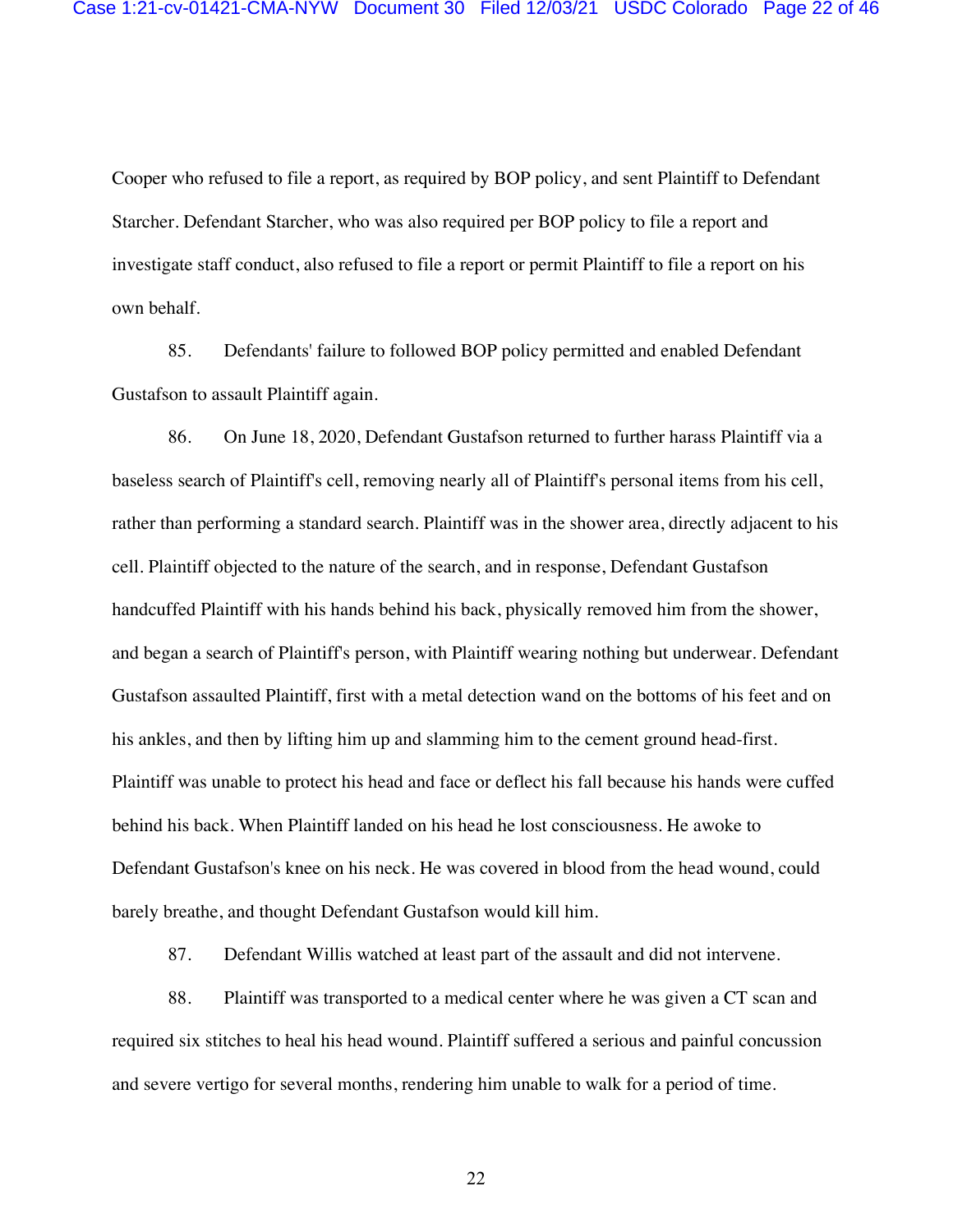89. Defendant Gustafson issued Plaintiff a disciplinary citation for attempted assault to cover up his assault of Plaintiff. Regional Disciplinary Hearing Officer Evelyn Keller found this citation not credible.

90. Defendant Gustafson filed multiple fabricated disciplinary citations as part of his ongoing campaign of retaliation against and abuse of Plaintiff, and Plaintiff has been denied a substantial amount of "good time" as a result of these fabricated citations.

91. Plaintiff has remained in the FCI Englewood SHU for over two years, at the behest of Defendants Quezada, Sapp, Starcher, and Doe Segregation Review Official (SRO) for FCI Englewood.

92. In addition, Defendant Sapp has continued to deny Plaintiff inmate mail privileges.

### *The Physical and Mental Toll*

93. Each of the Defendants were factually and legally responsible for injuries and damages suffered by Plaintiff, as detailed herein. In addition, agents and employees of the United States and the BOP, including but not limited to each of the Defendants sued herein, gave consent, aid, and assistance to each of the Defendants, and ratified and/or authorized the acts or omissions of each Defendant as alleged herein.

94. At all material times, the acts or omissions of each individual Defendant were intentional, willful, malicious, and/or grossly negligent, objectively unreasonable, wanton, reckless, and constituted, at the very least ,deliberate indifference to Plaintiff's rights, as further alleged in each of the legal claims.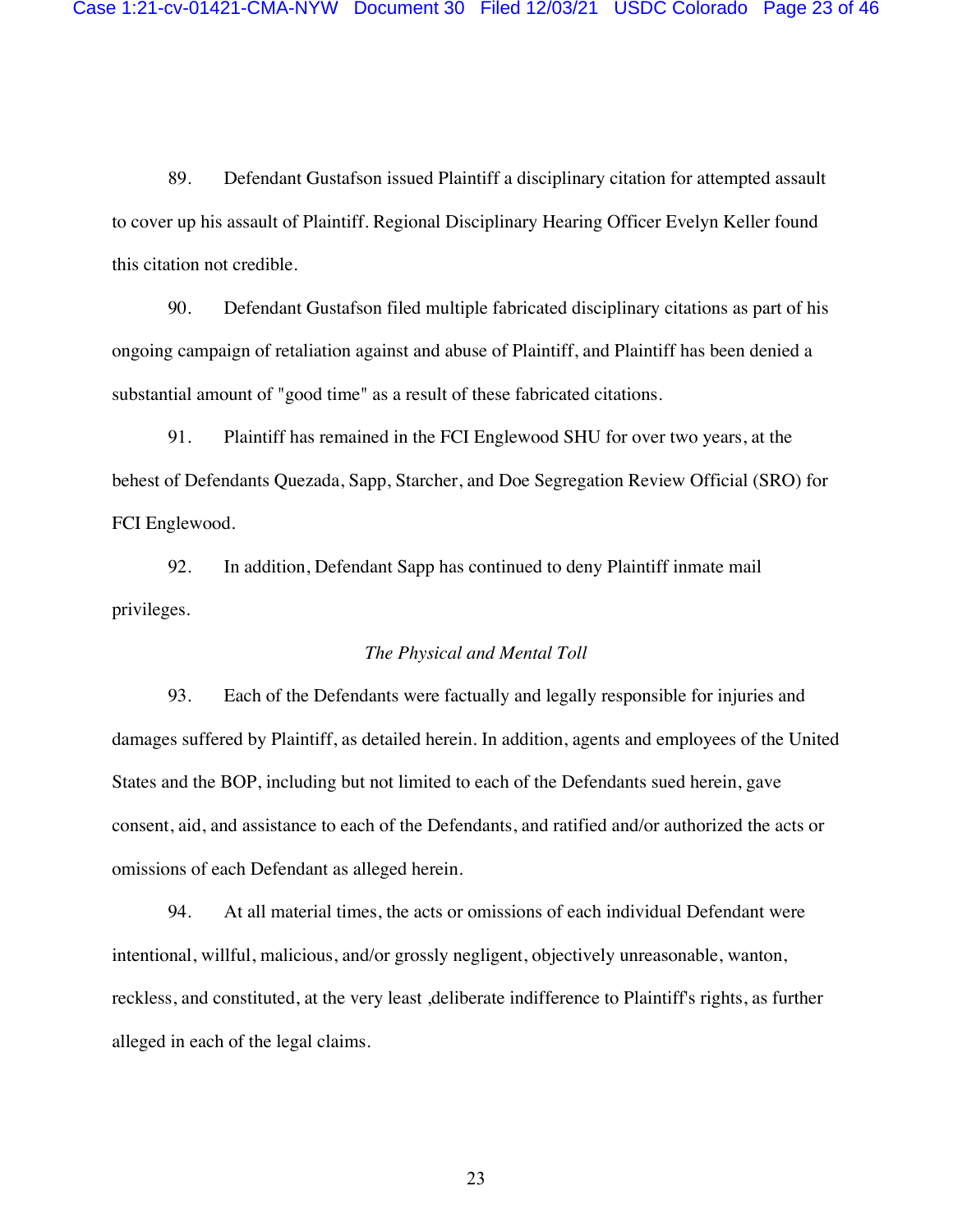### 95. As a result of the foregoing, Plaintiff suffered a wide range of physical, mental

and emotional harms including, but not limited to:

- a. Concussion
- b. Facial lacerations requiring stitches
- c. Multiple contusions of the head, face, and body
- d. Disorientation
- e. Headaches
- f. Vertigo
- g. Memory loss
- h. Inability to concentrate
- i. Sleeplessness
- j. Physical pain
- k. Trauma, emotional suffering, pain, humiliation, emotional distress and loss of enjoyment of life.

96. Plaintiff also suffered damages in the form of decreased "good time" sentence reductions as a result of Defendants' fabricated disciplinary citations, specifically including but not limited to the false citations issued by Defendant Gustafson. It is also foreseeable that Plaintiff will incur special damages (including medical expenses) upon his release from prison due to ongoing physical and emotional consequences of these injuries.

#### *Exhaustion of Administrative Remedies*

97. Plaintiff has attempted to resolve his various complaints through each relevant prison's grievance procedures. He has exhausted all possible administrative appeals, as set forth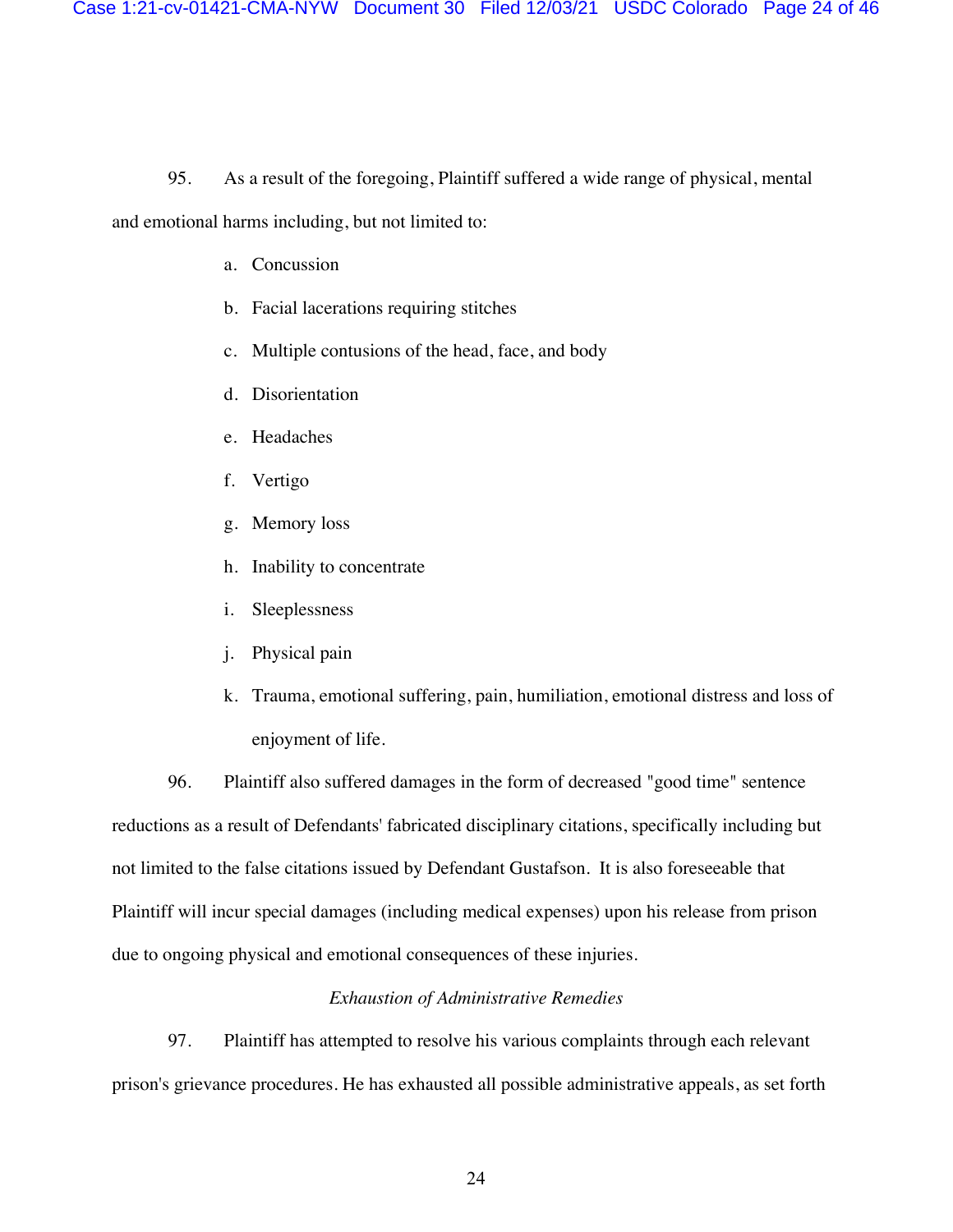in 28 C.F.R. §§ 542.10-19; Administrative Remedy Program, Program Statement 1330.18. Therefore, pursuant to 42 U.S.C. § 1997e(a) he now brings this action for relief.

98. Plaintiff's claims are all timely asserted, as they sufficiently related, arose from the same underlying constitutional violations and/or unlawful actions by Defendants, and are therefore asserted under the continuing violation doctrine. Under the continuing violation doctrine, the statute of limitations will not begin to run until the last violation occurs; therefore, the statute of limitations began to run on the date of the most recent assault, in June 2020.

99. In the alternative, the statute of limitations on Plaintiff's claims related to the assault he suffered on August 17, 2018, has been equitably tolled by the delays in administrative exhaustion, required by 42 U.S.C. § 1997e(a), caused entirely by the BOP and not in any way caused by Plaintiff; and the statute of limitations on Plaintiff's claims related to all subsequent assaults are within the applicable statute of limitations period.

#### **FIRST CAUSE OF ACTION**

## **Count One Conspiracy to Violate Plaintiff's Constitutional Rights –** *Bivens* **claim (against All Defendants)**

100. Plaintiff restates and realleges each and every paragraph of this Complaint as if fully set forth here.

101. By their actions in holding Plaintiff in unlawful conditions of confinement, assaulting him and allowing him to be assaulted, subjecting him to abusive "diesel therapy," and denying him medical care, access to phone and mail, reviews required by law and policy, and a meaningful grievance process, the individual Defendants conspired, and acted in concert with each other, to deprive Plaintiff of his constitutional rights.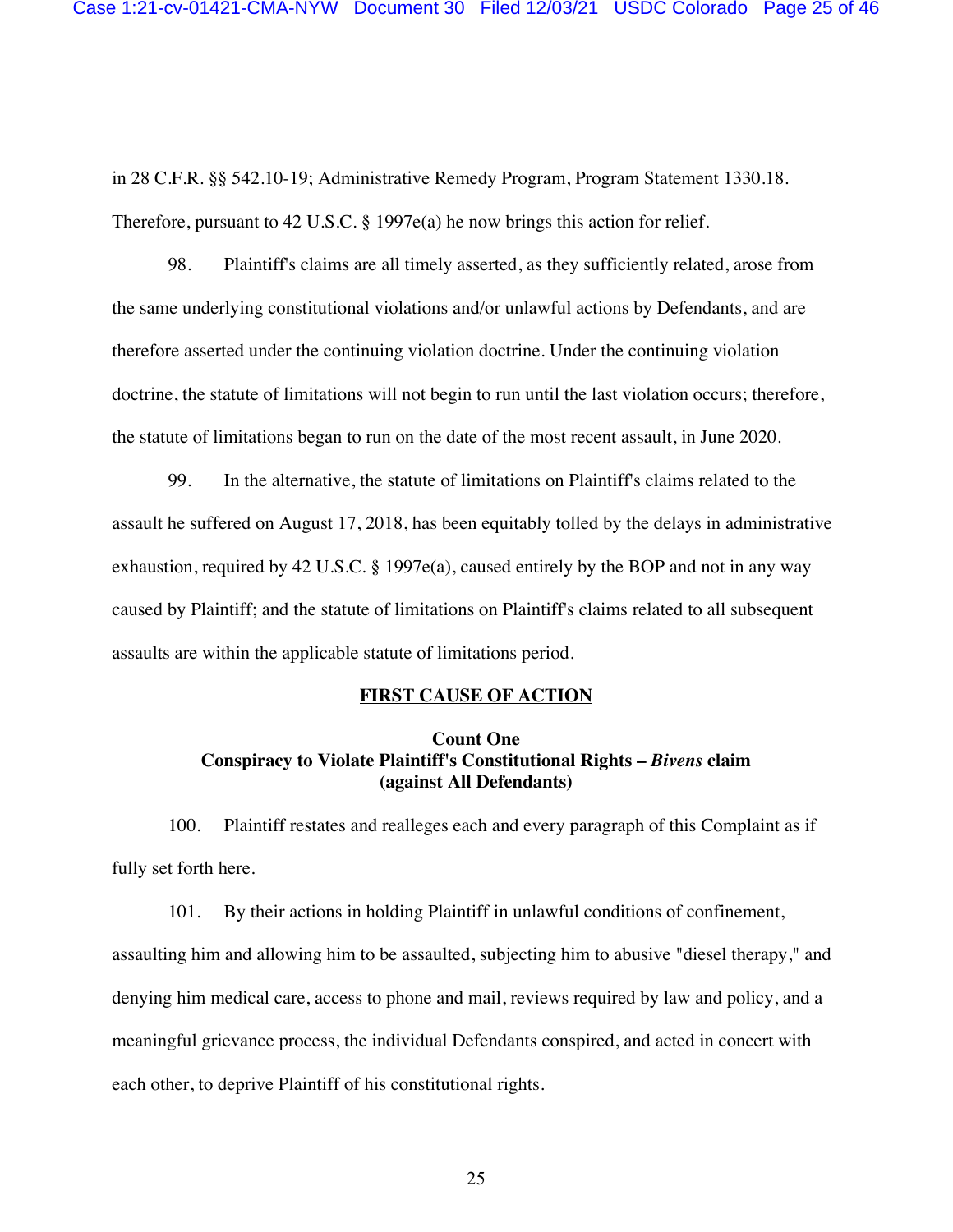102. The conspirators engaged in overt acts in furtherance of the conspiracy, including but not limited to the acts alleged *supra*.

103. The Defendants further conspired to engage in abusive behavior towards Plaintiff, to enable such abusive behavior by others, and to cover up the abusive behavior after the fact.

104. The conspiracy targeted and harmed Plaintiff's rights as protected under the Fourth, Eighth, and Fourteenth Amendments, as described in detail *supra*.

105. The individual Defendants are liable to Plaintiff under *Bivens* for the damages Plaintiff sustained, as alleged herein, including but not limited to compensatory damages for medical bills, physical injury, pain and suffering, humiliation, emotional distress and loss of enjoyment of life, and punitive damages against the individual Defendants in an amount according to proof.

# **Count Two Deliberate Indifference to Plaintiff's Constitutional Rights –** *Bivens* **claim (against All Defendants)**

106. Plaintiff restates and realleges each and every paragraph of this Complaint as if fully set forth here.

107. By their actions in permitting Plaintiff to be held in unlawful conditions of confinement; to be assaulted; and to be denied medical care, access to phone and mail, reviews, and the grievance process, knowing that such deprivations violated his constitutional rights, the individual Defendants acted with deliberate indifference to Plaintiff's constitutional rights.

108. The Defendants further knowingly enabled and were indifferent to the overt acts of others, specifically, other Defendants' physically abusive behavior towards Plaintiff.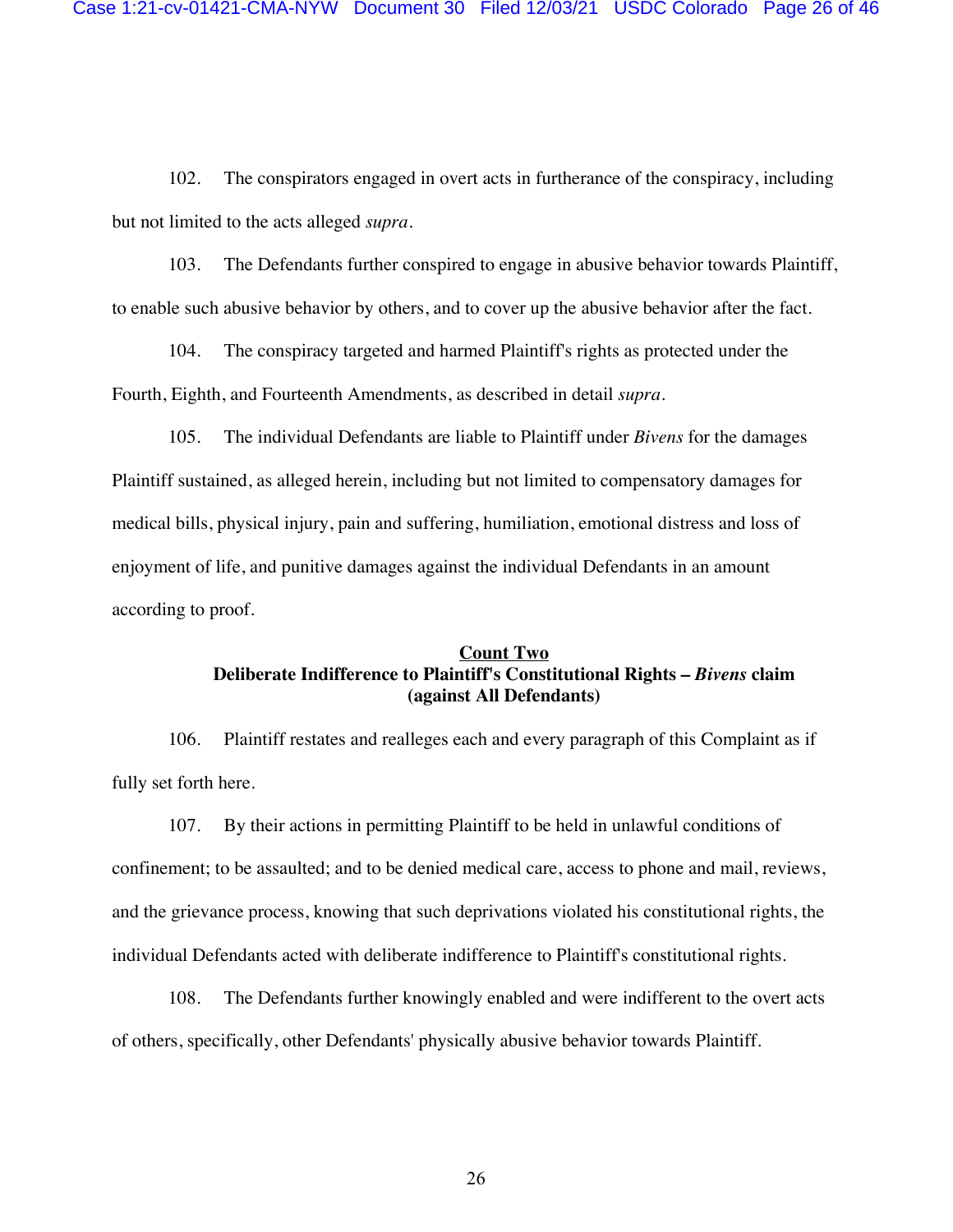109. Such deliberate indifference targeted and harmed Plaintiff's rights as protected under the Fourth, Eighth, and Fourteenth Amendments, as described in detail herein.

110. The individual Defendants are liable to Plaintiff under *Bivens* for the damages Plaintiff sustained, as alleged herein, including but not limited to compensatory damages for medical bills, physical injury, pain and suffering, humiliation, emotional distress and loss of enjoyment of life, and punitive damages against the individual Defendants in an amount according to proof.

# **Count Three Excessive Force –** *Bivens* **claim (against Defendants Wilcox, Giconi, Valle, Gustafson**, **Kammrad, White, Reynolds, Brink, Garduno, and Doe Defendants)**

111. Plaintiff restates and realleges each and every paragraph of this Complaint as if fully set forth here.

112. By their actions as described herein, Defendants Wilcox, Giconi, Valle, Gustafson, Kammrad, White, Reynolds, Brink, and Garduno, and the Doe Defendants (as identified by their behaviors, *supra*), under color of federal authority, subjected Plaintiff to deprivations of rights, privileges, or immunities secured by the Constitution, namely, his right to freedom from excessive force or threat of force.

113. As a direct and proximate cause of the actions described herein, Plaintiff sustained economic and noneconomic damages, including physical and mental pain and suffering and loss of liberty, all in an amount to be ascertained according to proof at trial.

114. The individual Defendants are liable to Plaintiff under *Bivens* for the damages Plaintiff sustained, as alleged herein, including but not limited to compensatory damages for physical injury, pain and suffering, humiliation, emotional distress and loss of enjoyment of life,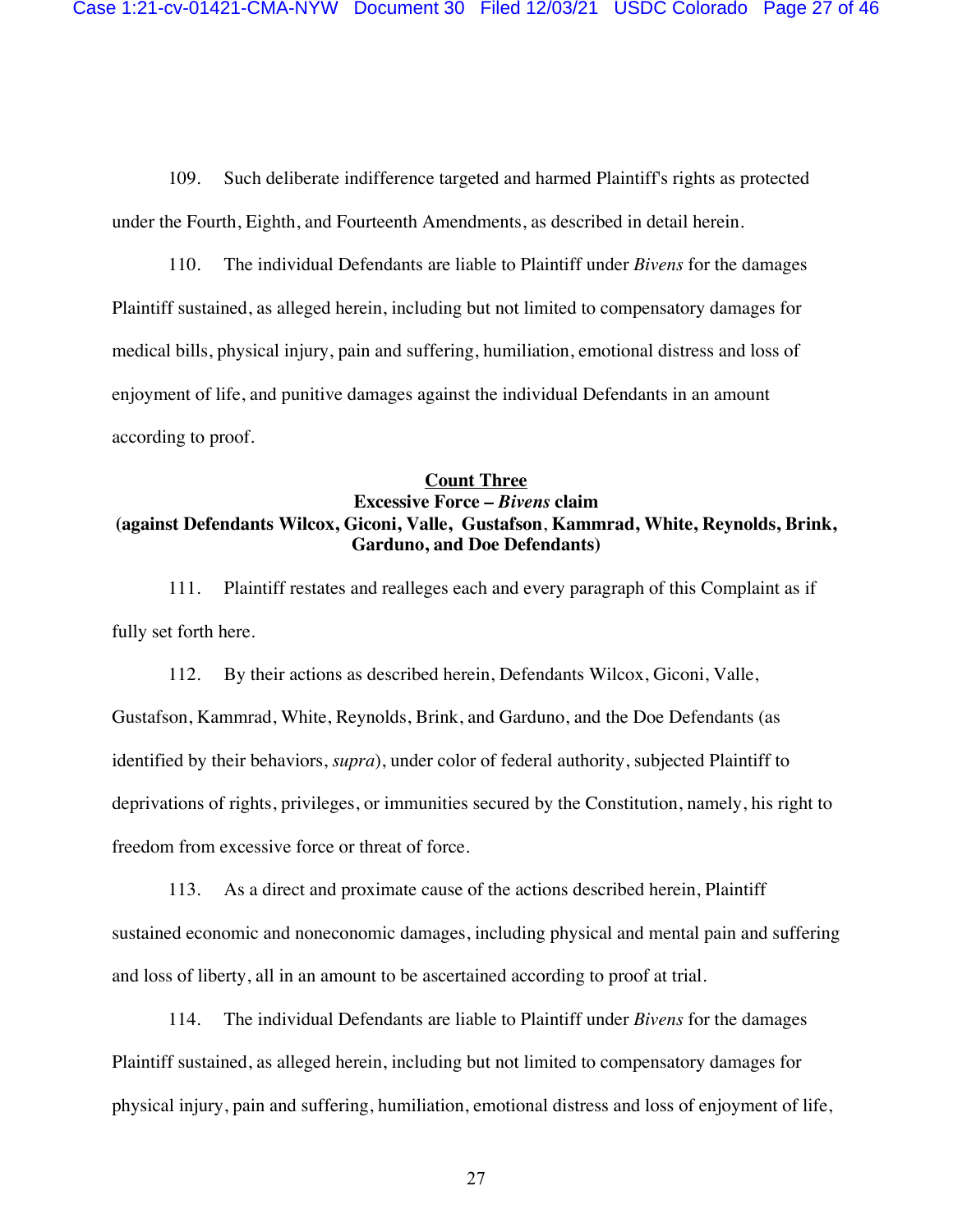medical bills, and punitive damages against the individual Defendants in an amount according to proof.

115. No reasonable federal officer or actor would believe that such conduct was lawful or constitutional.

116. The actions of Defendants Wilcox, Giconi, Valle, Gustafson , Kammrad, White, Reynolds, Brink, and Garduno, and the Doe Defendants were malicious, deliberate, intentional, and embarked upon with the knowledge of, or in conscious disregard of, the harm that would be inflicted against Plaintiff. As a result of this intentional conduct, Plaintiff is entitled to punitive damages against those Defendants, in an amount sufficient to punish them and to deter others from like conduct.

#### **Count Four -- FCI Englewood**

# **Unlawful Conditions of Confinement, Eighth Amendment –** *Bivens* **claim (against FCI Englewood Defendants and Defendant Warden Williams)**

117. Plaintiff restates and realleges each and every paragraph of this Complaint as if fully set forth here.

118. The FCI Englewood Defendants and Defendant Williams confined Plaintiff under cruel and unusual conditions at and FCI Englewood in violation of the Eighth Amendment to the United States Constitution.

119. These Defendants (Lieutenant Cooper; Lieutenant Starcher, Lieutenant Sapp, Lieutenant Quezada, Gustafson, and Warden Williams) intentionally inflicted unnecessary and wanton pain and punishment on Plaintiff by, *inter alia*:

• Intentionally confining him in the SHU for over 700 days, without review,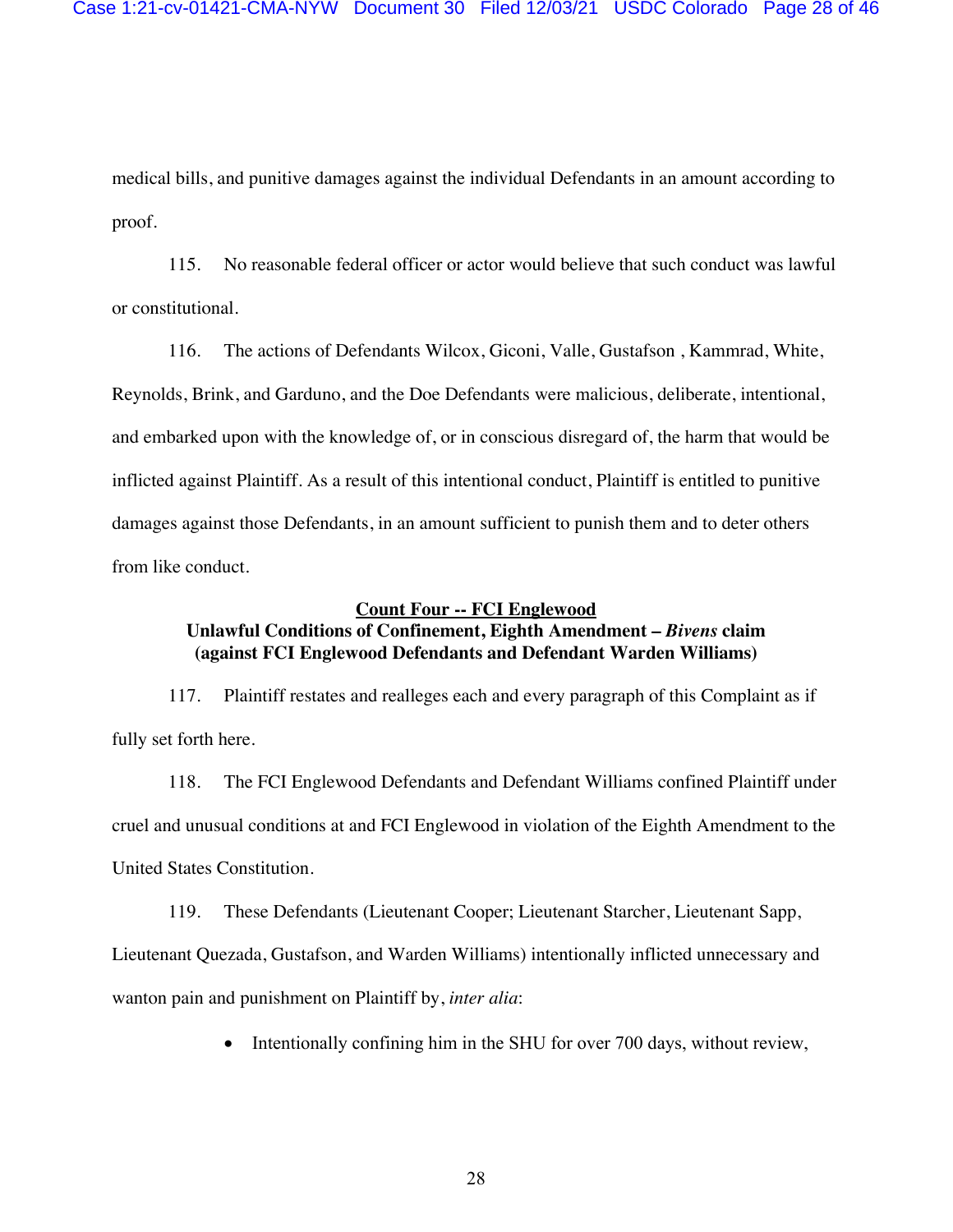- Intentionally imposing punishment on Plaintiff that was contrary to policy and grossly disproportionate to the severity of the alleged offense committed,
- Knowing of, and intentionally and deliberately disregarding, the harmful and destructive physical, mental, emotional, and psychological injuries, and excessive and substantial risk of serious harm to Plaintiff's health and safety, resulting from his being confined in the SHU for over 700 days,
- Intentionally confining Plaintiff to in the SHU absent any permissible or legitimate non-punitive objective,
- Confining Plaintiff to the SHU under conditions amounting to cruel and unusual punishment,
- Confining Plaintiff to in the SHU with the intent to inflict cruel and unusual punishment.

120. By intentionally inflicting unnecessary and wanton pain and punishment upon Plaintiff, the FCI Englewood Defendants and the Warden Defendants violated Plaintiff's rights under the Eighth Amendment to the United States Constitution.

121. As a direct and proximate result of the unnecessary and wanton infliction of pain and punishment on Plaintiff by the FCI Englewood Defendants and Defendant Williams, Plaintiff has suffered, and will continue to suffer, severe physical, mental, emotional, and psychological injuries, as specifically enumerated *supra*.

122. The actions and omissions of the FCI Englewood Defendants and Defendant Williams were intentional, deliberate, knowing, willful, wanton, and malicious, with the specific intent of inflicting punishment upon Plaintiff, in violation of Plaintiff's rights under the Eighth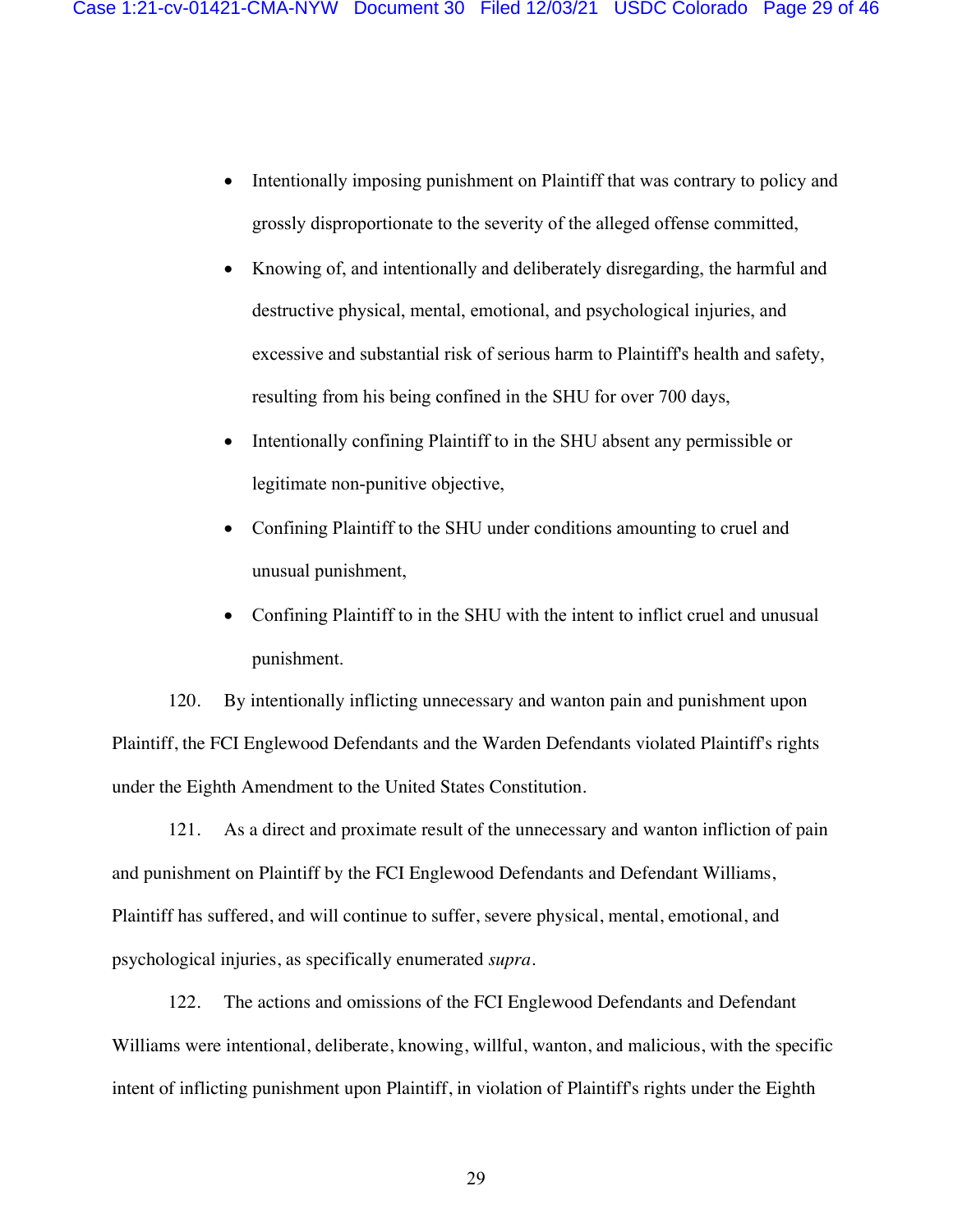Amendment to the United States Constitution, thereby entitling Plaintiff to an award of punitive damages.

123. The individual Defendants are liable to Plaintiff under *Bivens* for the damages Plaintiff sustained, as alleged herein, including but not limited to compensatory damages for medical bills, physical injury, pain and suffering, humiliation, emotional distress and loss of enjoyment of life, and punitive damages against the individual Defendants in an amount according to proof.

# **Count Five -- FCI Florence Unlawful Conditions of Confinement, Eighth Amendment –** *Bivens* **claim (against FCI Florence Defendants and Defendant Wardens)**

124. Plaintiff restates and realleges each and every paragraph of this Complaint as if fully set forth here.

125. The FCI Florence Defendants, the Warden Defendants, and Defendants Giconi, Valle, and Wilcox confined Plaintiff under cruel and unusual conditions at FCI Florence in violation of the Eighth Amendment to the United States Constitution.

126. The FCI Florence Defendants, the Warden Defendants, and Defendants Giconi, Valle, and Wilcox intentionally inflicted unnecessary and wanton pain and punishment on Plaintiff by, *inter alia*:

- Intentionally confining him in the SHU for four days, prior to being moved to USP Leavenworth.
- Intentionally imposing punishment on Plaintiff that was grossly disproportionate to the severity of the alleged offense committed,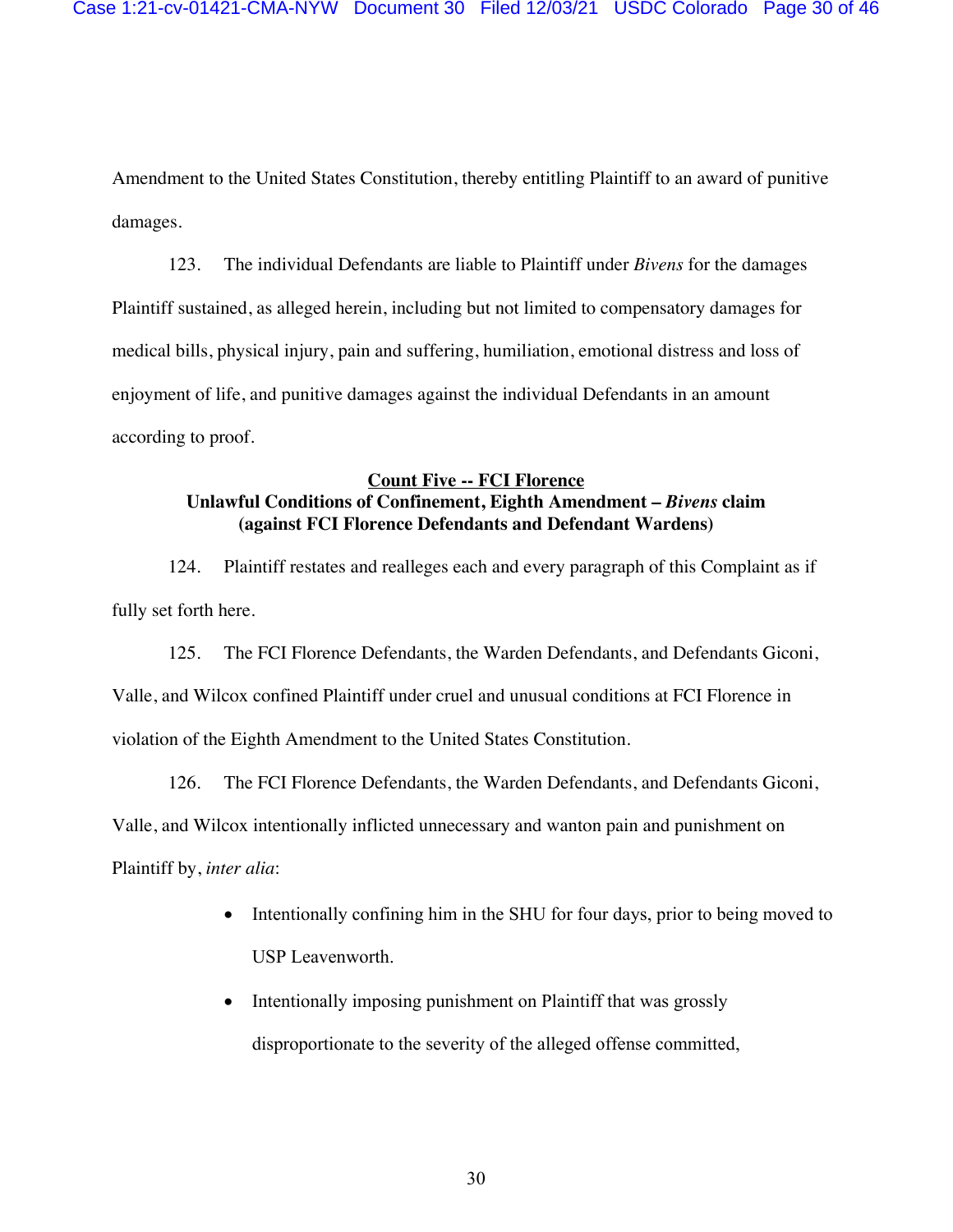- Knowing of, and intentionally and deliberately disregarding, the harmful and destructive physical, mental, emotional, and psychological injuries, and excessive and substantial risk of serious harm to Plaintiff's health and safety, resulting from his being confined in the SHU for over 5 days total after being physically injured by Defendants,
- Intentionally confining Plaintiff to in the SHU absent any permissible or legitimate non-punitive objective, without review,
- Confining Plaintiff to the SHU under conditions amounting to cruel and unusual punishment,
- Confining Plaintiff to in the SHU with the intent to inflict cruel and unusual punishment.

127. In intentionally inflicting unnecessary and wanton pain and punishment upon Plaintiff, the FCI Florence Defendants and the Warden Defendants violated Plaintiff's rights under the Eighth Amendment to the United States Constitution.

128. As a direct and proximate result of the unnecessary and wanton infliction of pain and punishment on Plaintiff by the FCI Florence Defendants and the Warden Defendants, Plaintiff has suffered, and will continue to suffer, severe physical, mental, emotional, and psychological injuries, as specifically enumerated *supra*.

129. The actions and omissions of the FCI Florence Defendants and the Warden Defendants were intentional, deliberate, knowing, willful, wanton, and malicious, with the specific intent of inflicting punishment upon Plaintiff, in violation of Plaintiff's rights under the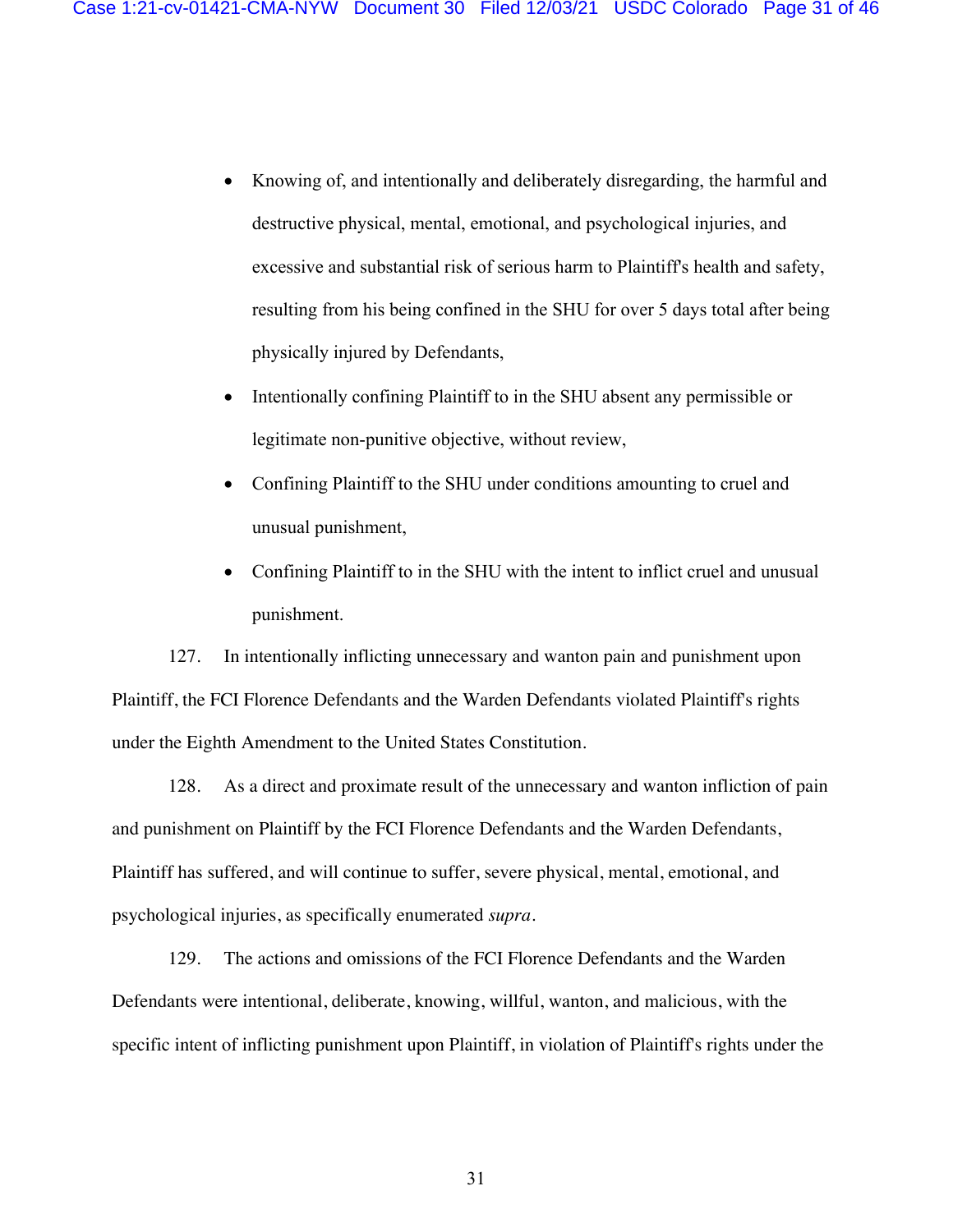Eighth Amendment to the United States Constitution, thereby entitling Plaintiff to an award of punitive damages.

130. The individual Defendants are liable to Plaintiff under *Bivens* for the damages Plaintiff sustained, as alleged herein, including but not limited to compensatory damages for medical bills, physical injury, pain and suffering, humiliation, emotional distress and loss of enjoyment of life, and punitive damages against the individual Defendants in an amount according to proof.

# **Count Six -- FCI Englewood Procedural Due Process/Fifth Amendment violation –** *Bivens* **claim (against the FCI Englewood Defendants and the Warden Defendants)**

131. Plaintiff restates and realleges each and every paragraph of this Complaint as if fully set forth here.

132. Plaintiff had a protected liberty interest in not being confined in the SHU.

133. Plaintiff's extended confinement in the SHU imposed atypical and significant hardship on him in relation to the ordinary incidents of prison life as a direct and proximate result of, *inter alia*:

- Being intentionally confined in the SHU for over 700 days, without review,
- Receiving punishment that was grossly disproportionate to the severity of the alleged offense committed,
- The harmful and destructive physical, mental, emotional, and psychological injuries, and excessive and substantial risk of serious harm to Plaintiff's health and safety, resulting from his being confined in the SHU for more than 700 days,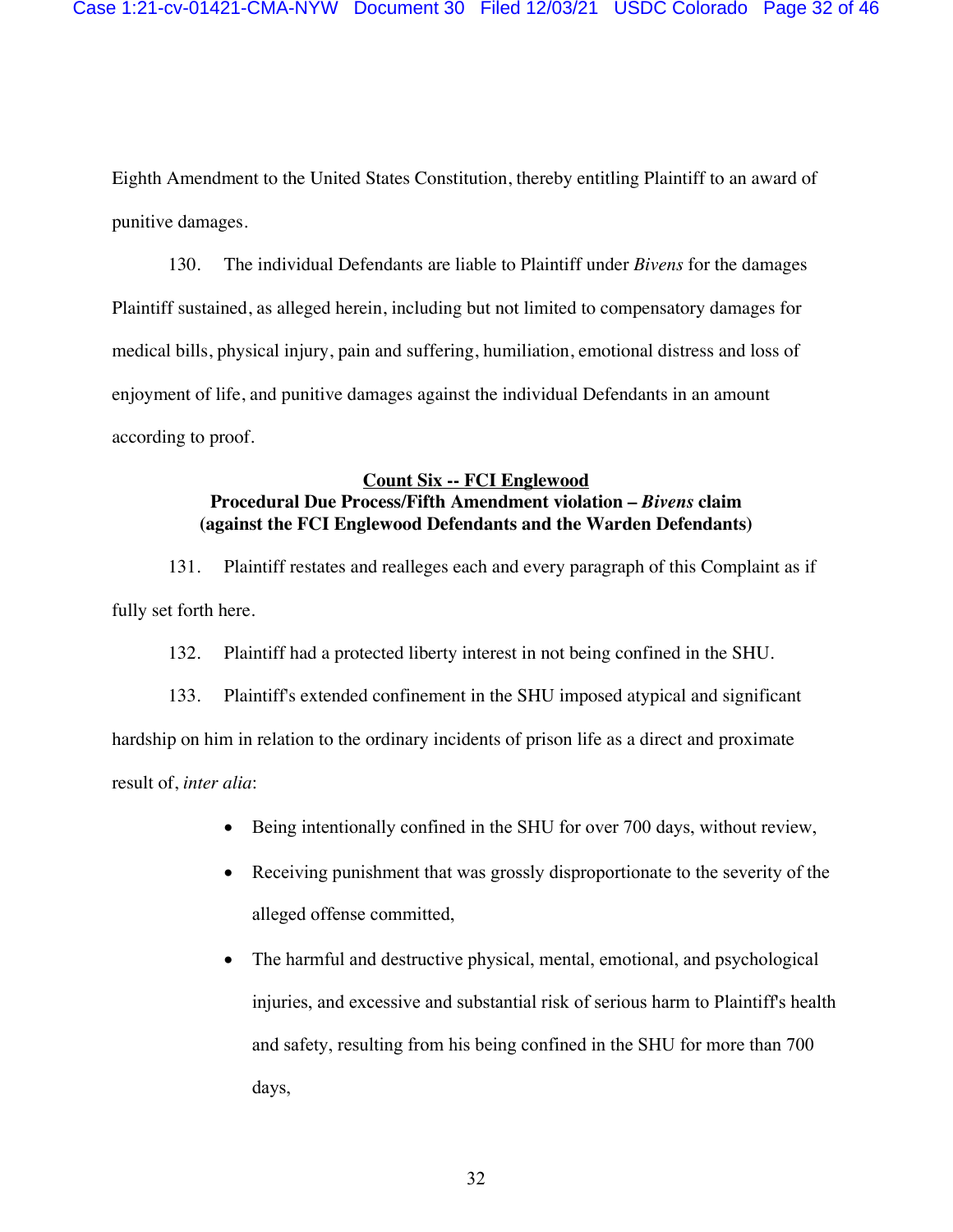- Being intentionally confined to administrative segregation in the SHU in violation of BOP regulations, without review,
- Being intentionally confined to administrative segregation in the SHU absent any permissible or legitimate non-punitive objective, without review,
- Being intentionally confined to administrative segregation in the SHU under conditions amounting to punishment, without review,
- Being confined to administrative segregation in the SHU with the intent by the Defendants to inflict cruel and unusual punishment.

134. The FCI Englewood Defendants and the Warden Defendants deprived Plaintiff of his protected liberty interest without due process of law by, *inter alia*:

- Confining Plaintiff to administrative segregation in the SHU in intentional violation of BOP regulations; and
- Intentionally confining Plaintiff to administrative segregation in the SHU absent any permissible or legitimate non-punitive objective, without review.

135. In depriving Plaintiff of his protected liberty interest without due process of law, the FCI Englewood Defendants and the Warden Defendants violated Plaintiff's rights under the Fifth Amendment to the United States Constitution.

136. As a direct and proximate result of the deprivation by the FCI Englewood Defendants and the Warden Defendants, of Plaintiff's protected liberty interest without due process of law, in violation of Plaintiff's rights under the Fifth Amendment to the United States Constitution, Plaintiff has suffered, and will continue to suffer from, severe physical, mental, emotional, and psychological injuries, as specifically enumerated herein.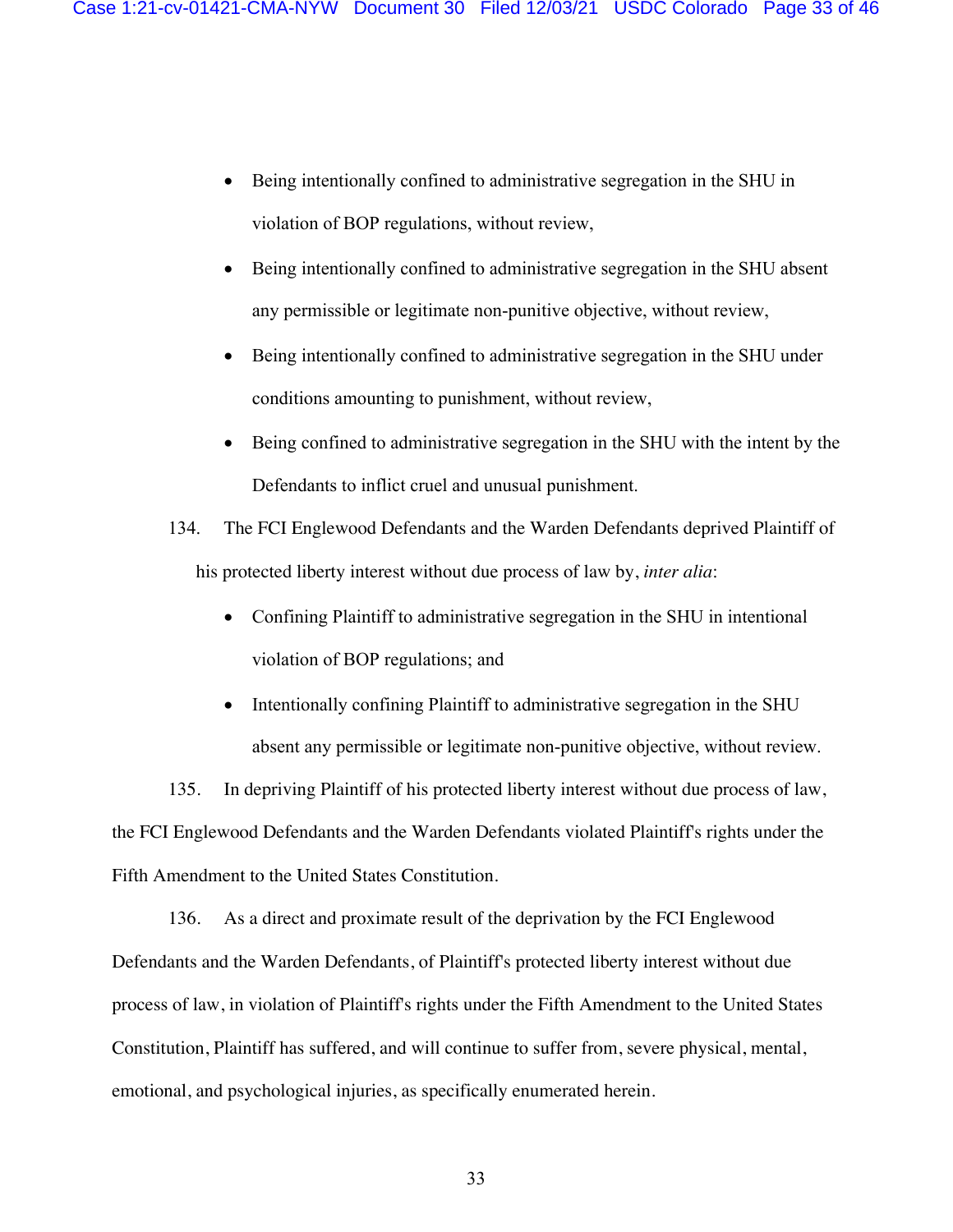137. Each individual FCI Englewood Defendant and Warden Defendant is liable to Plaintiff under *Bivens* for the damages Plaintiff sustained, as alleged herein, including but not limited to compensatory damages for medical bills, physical injury, pain and suffering, humiliation, emotional distress and loss of enjoyment of life, and punitive damages against the individual Defendants in an amount according to proof.

138. The actions and omissions of the FCI Englewood Defendants, and the Warden Defendants were intentional, deliberate, knowing, willful, wanton, and malicious, with the specific intent of inflicting punishment upon Plaintiff, in violation of Plaintiff's rights under the Fifth Amendment to the United States Constitution, thereby entitling Plaintiff to an award of punitive damages.

### **Count Seven -- FCI Florence**

# **Procedural Due Process/Fifth Amendment violation –** *Bivens* **claim (against the FCI Florence Defendants and the Warden Defendants)**

139. Plaintiff restates and realleges each and every paragraph of this Complaint as if fully set forth here.

140. Plaintiff had a protected liberty interest in not being confined in the SHU.

141. Plaintiff's extended confinement in the SHU imposed atypical and significant hardship on him in relation to the ordinary incidents of prison life as a direct and proximate result of, *inter alia*:

- Being intentionally confined in the SHU for four days,
- Receiving punishment that was grossly disproportionate to the severity of the alleged offense committed,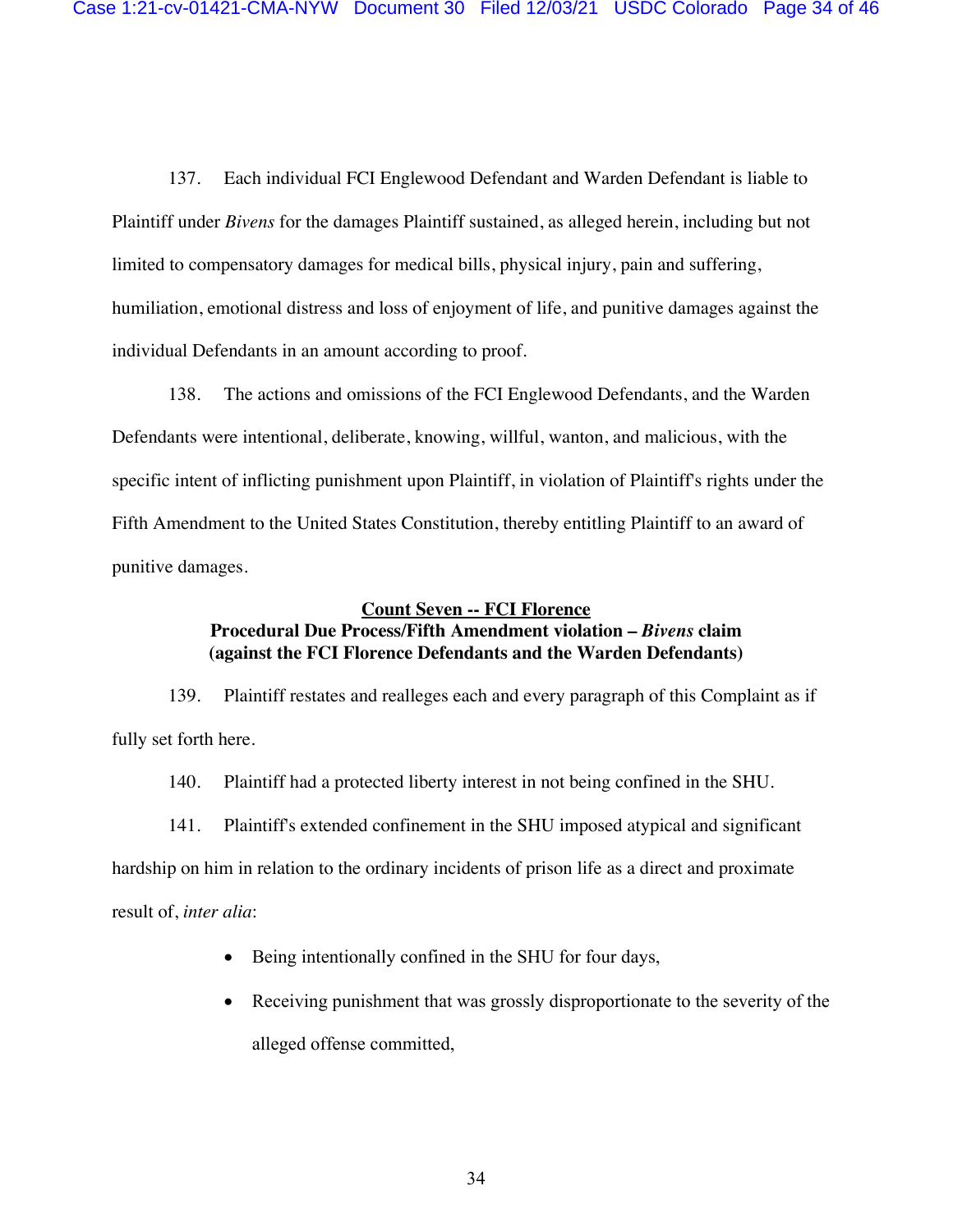- The harmful and destructive physical, mental, emotional, and psychological injuries, and excessive and substantial risk of serious harm to Plaintiff's health and safety, resulting from his being confined in the SHU for more than 1000 days cumulatively,
- Being intentionally confined to administrative segregation in the SHU in violation of BOP regulations, without review,
- Being intentionally confined to administrative segregation in the SHU absent any permissible or legitimate non-punitive objective, without review,
- Being intentionally confined to administrative segregation in the SHU under conditions amounting to punishment, without review,
- Being confined to administrative segregation in the SHU with the intent by the Defendants to inflict cruel and unusual punishment.
- 142. The FCI Florence Defendants and the Warden Defendants, deprived Plaintiff of his protected liberty interest without due process of law by, *inter alia*:
	- Confining Plaintiff to administrative segregation in the SHU in intentional violation of BOP regulations; and
	- Intentionally confining Plaintiff to administrative segregation in the SHU absent any permissible or legitimate non-punitive objective, without review.

143. In depriving Plaintiff of his protected liberty interest without due process of law, the FCI Florence Defendants and the Warden Defendants, violated Plaintiff's rights under the Fifth Amendment to the United States Constitution.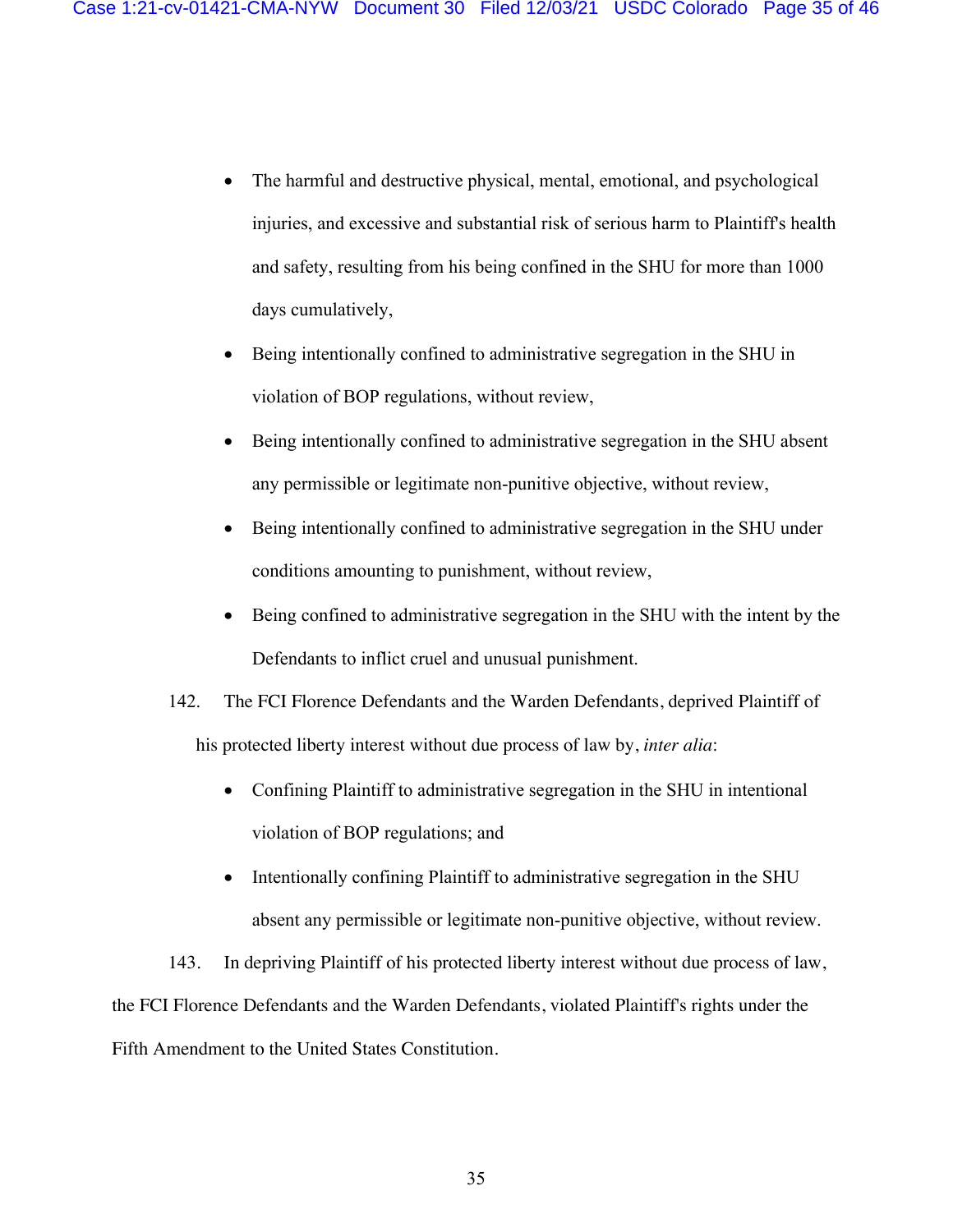144. As a direct and proximate result of the deprivation by the FCI Florence Defendants and the Warden Defendants of Plaintiff's protected liberty interest without due process of law, in violation of Plaintiff's rights under the Fifth Amendment to the United States Constitution, Plaintiff has suffered, and will continue to suffer from, severe physical, mental, emotional, and psychological injuries, as specifically enumerated herein.

145. Each individual FCI Florence Defendant and Warden Defendant is liable to Plaintiff under *Bivens* for the damages Plaintiff sustained, as alleged herein, including but not limited to compensatory damages for medical bills, physical injury, pain and suffering, humiliation, emotional distress and loss of enjoyment of life, and punitive damages against the individual Defendants in an amount according to proof.

146. The actions and omissions of the FCI Florence Defendants and the Warden Defendants were intentional, deliberate, knowing, willful, wanton, and malicious, with the specific intent of inflicting punishment upon Plaintiff, in violation of Plaintiff's rights under the Fifth Amendment to the United States Constitution, thereby entitling Plaintiff to an award of punitive damages.

### **Count Eight -- USP McCreary Unlawful Conditions of Confinement, Eighth Amendment –** *Bivens* **claim (against USP McCreary Defendants)**

147. Plaintiff restates and realleges each and every paragraph of this Complaint as if fully set forth here.

148. USP McCreary Defendants confined Plaintiff under cruel and unusual conditions at USP McCreary in violation of the Eighth Amendment to the United States Constitution.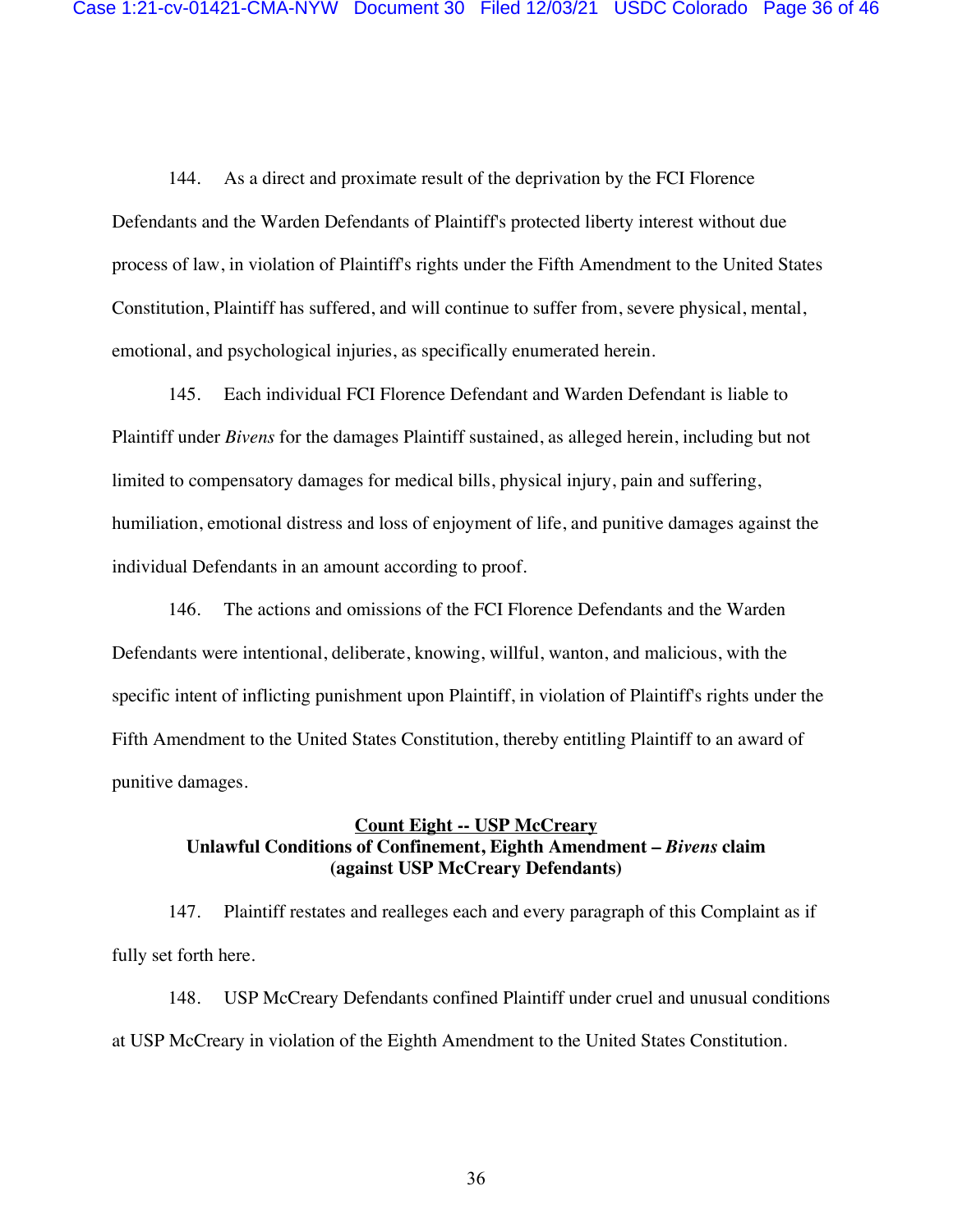149. Defendants intentionally inflicted unnecessary and wanton pain and punishment on Plaintiff by, *inter alia*:

- Intentionally confining him in the SHU for over 120 days, without review,
- Intentionally imposing punishment on Plaintiff that was grossly disproportionate to the severity of the alleged offense committed,
- Knowing of, and intentionally and deliberately disregarding, the harmful and destructive physical, mental, emotional, and psychological injuries, and the excessive and substantial risk of serious harm to Plaintiff's health and safety resulting from his being confined in the SHU for over 120 days,
- Intentionally confining Plaintiff to administrative segregation in the SHU absent any permissible or legitimate non-punitive objective,
- Confining Plaintiff to administrative segregation in the SHU under conditions amounting to cruel and unusual punishment, without review,
- Confining Plaintiff to administrative segregation in the SHU with the intent to inflict cruel and unusual punishment, without review,
- Notifying and conspiring with violent prisoners whom Defendants knew presented a substantial risk of serious harm to Plaintiff, due to Plaintiff's known political and anti-racist activism,
- Intentionally and/or recklessly failing to abate or take any other reasonable measure to abate the known substantial risk of serious harm faced by Plaintiff in remaining confined in the SHU, or other holding areas along with the violent prisoners against whom Plaintiff was known for anti-racist ideology,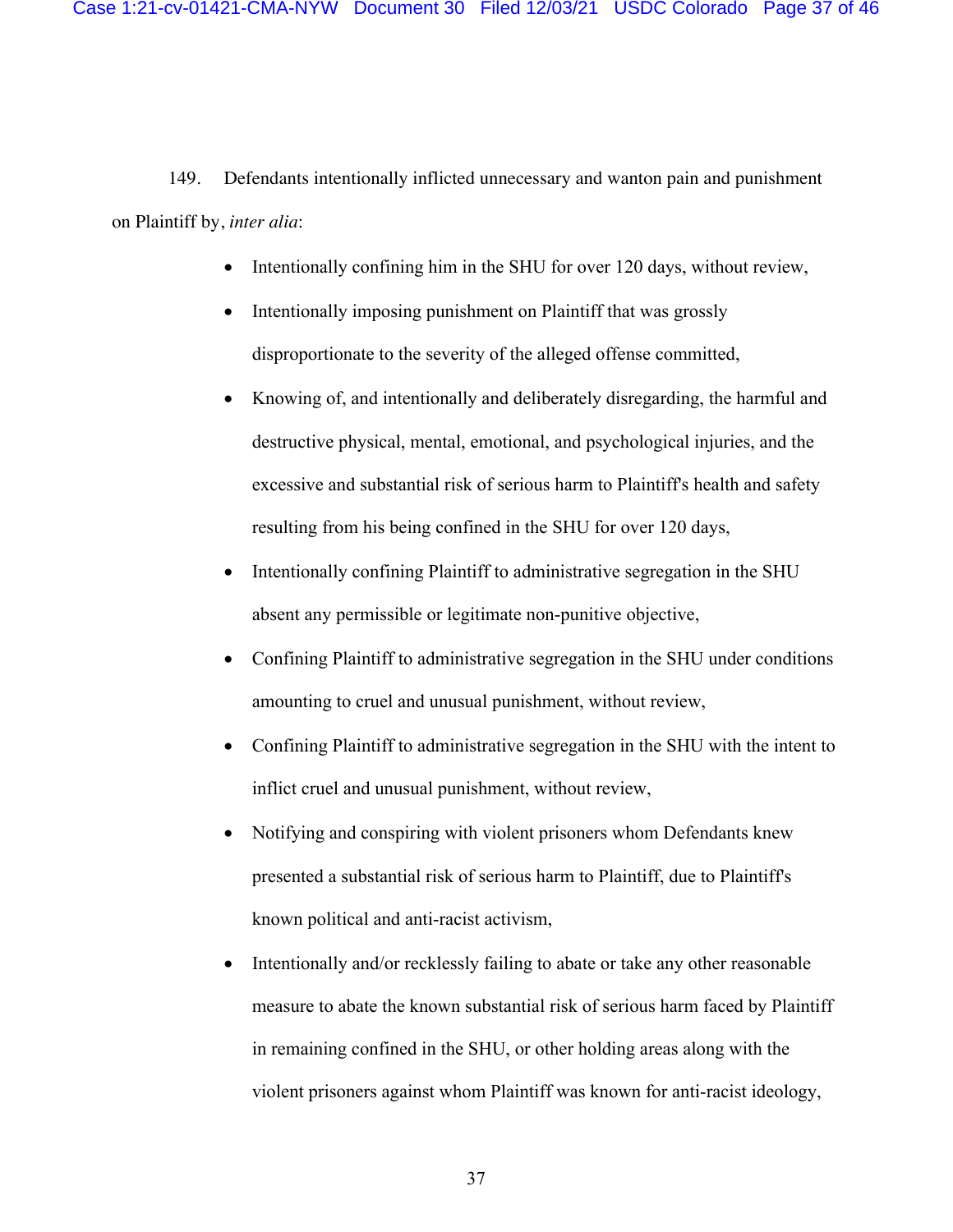and were known to Defendants as presenting overt threats of violence to Plaintiff,

- Intentionally placing Plaintiff in a locked room with a violent white supremacist prisoner, knowing that such prisoner knew of and had threatened Plaintiff,
- Intentionally placing Plaintiff in a locked cell with another known violent prisoner, knowing that such prisoner had a history of assaulting his cellmates.

150. By intentionally inflicting unnecessary and wanton pain and punishment upon Plaintiff, USP McCreary Defendants violated Plaintiff's rights under the Eighth Amendment to the United States Constitution.

151. As a direct and proximate result of the unnecessary and wanton infliction of pain and punishment on Plaintiff by USP McCreary Defendants, Plaintiff has suffered, and will continue to suffer from, severe physical, mental, emotional, and psychological injuries, as specifically enumerated above.

152. The actions and omissions of USP McCreary Defendants were intentional, deliberate, knowing, willful, wanton, malicious, with the specific intent of inflicting punishment upon Plaintiff, in violation of Plaintiff's rights under the Eighth Amendment to the United States Constitution, thereby entitling Plaintiff to an award of punitive damages.

153. Each individual USP McCreary Defendant is liable to Plaintiff under *Bivens* for the damages Plaintiff sustained, as alleged herein, including but not limited to compensatory damages for medical bills, physical injury, pain and suffering, humiliation, emotional distress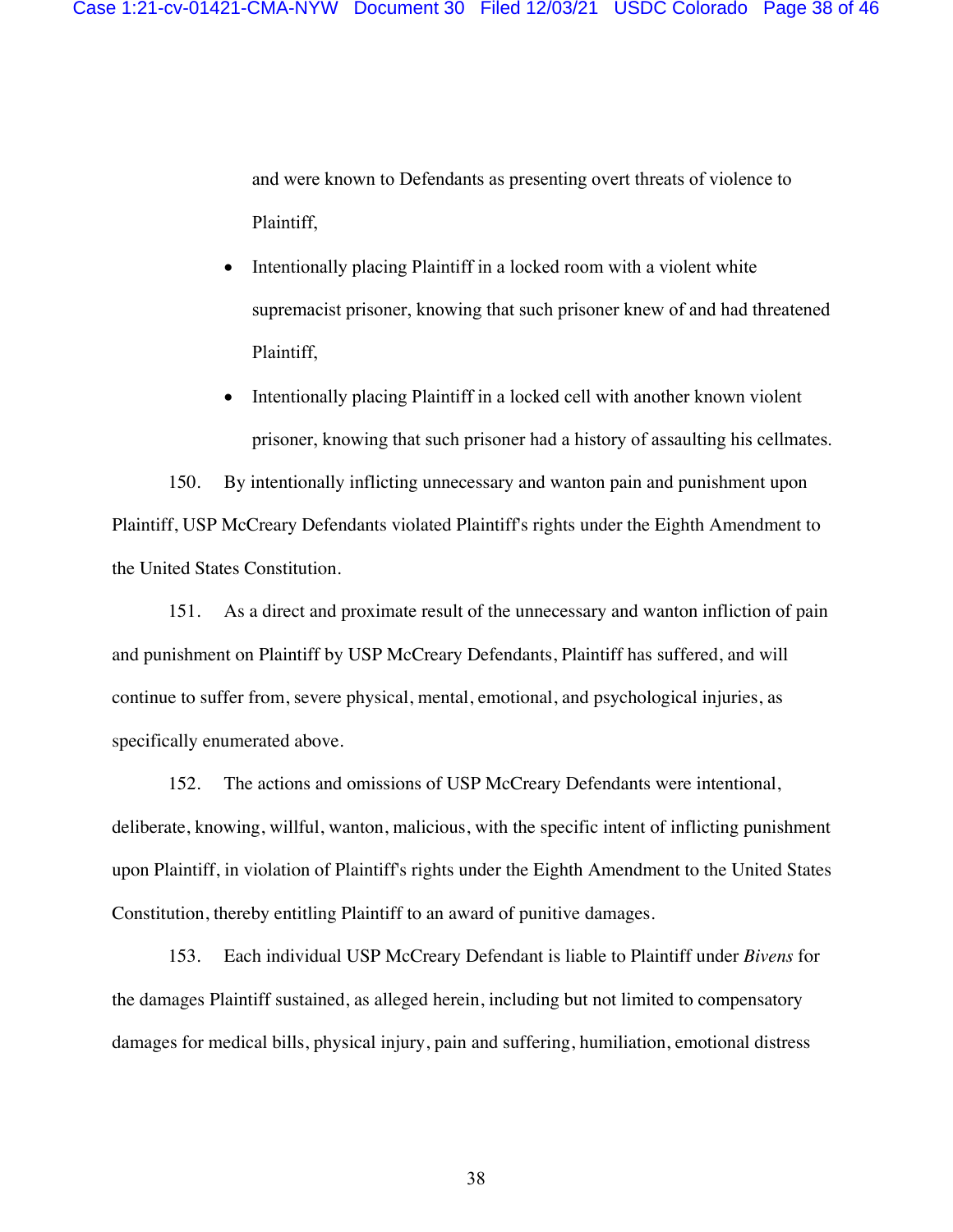and loss of enjoyment of life, and punitive damages against the individual Defendants in an amount according to proof.

# **Count Nine -- USP Leavenworth Unlawful Conditions of Confinement, Eighth Amendment –** *Bivens* **claim (against USP Leavenworth Defendants and USP Leavenworth Doe Defendants)**

154. Plaintiff restates and realleges each and every paragraph of this Complaint as if fully set forth here.

155. USP Leavenworth Defendants and USP Leavenworth Doe Defendants confined Plaintiff under cruel and unusual conditions at USP Leavenworth in violation of the Eighth Amendment to the United States Constitution.

156. Defendants intentionally inflicted unnecessary and wanton pain and punishment on Plaintiff by, *inter alia*:

- Intentionally confining him in the SHU for over 186 days, without review,
- Intentionally imposing punishment on Plaintiff that was grossly disproportionate to the severity of the alleged offense committed,
- Knowing of, and intentionally and deliberately disregarding, the harmful and destructive physical, mental, emotional, and psychological injuries, and the excessive and substantial risk of serious harm to Plaintiff's health and safety resulting from his being confined in the SHU for over 186 days,
- Intentionally confining Plaintiff to administrative segregation in the SHU absent any permissible or legitimate non-punitive objective, without review,
- Confining Plaintiff to administrative segregation in the SHU under conditions amounting to cruel and unusual punishment,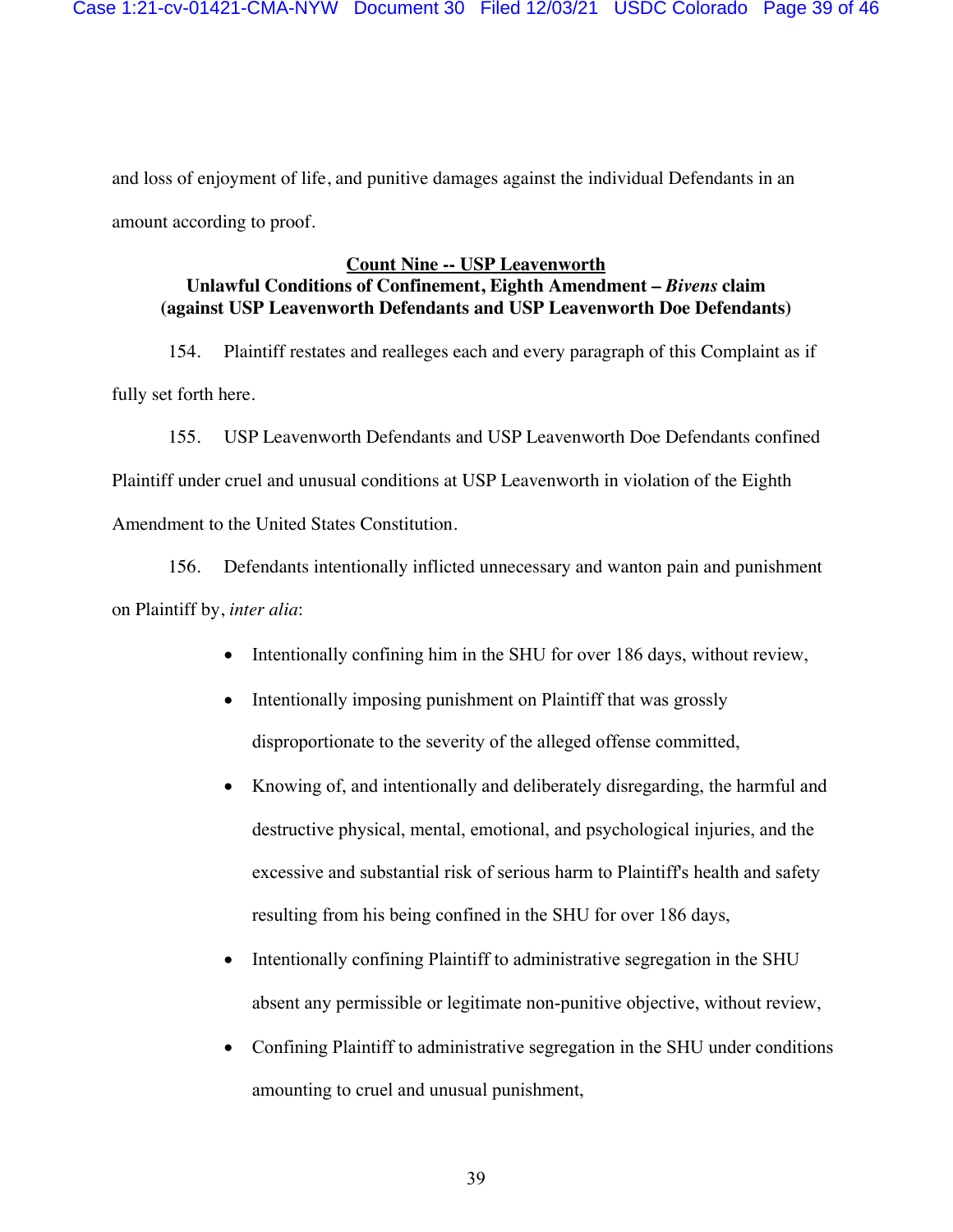• Confining Plaintiff to administrative segregation in the SHU with the intent to inflict cruel and unusual punishment,

157. USP Leavenworth Defendants and USP Leavenworth Doe Defendants violated Plaintiff's rights under the Eighth Amendment to the United States Constitution.

158. As a direct and proximate result of the unnecessary and wanton infliction of pain and punishment on Plaintiff by USP Leavenworth Defendants and USP Leavenworth Doe Defendants, Plaintiff has suffered, and will continue to suffer from, severe physical, mental, emotional, and psychological injuries, as specifically enumerated above.

159. The actions and omissions of USP Leavenworth Defendants and USP Leavenworth Doe Defendants were intentional, deliberate, knowing, willful, wanton, and malicious, with the specific intent of inflicting punishment upon Plaintiff, in violation of Plaintiff's rights under the Eighth Amendment to the United States Constitution, thereby entitling Plaintiff to an award of punitive damages.

160. The individual Defendants are liable to Plaintiff under *Bivens* for the damages Plaintiff sustained, as alleged herein, including but not limited to compensatory damages for medical bills, physical injury, pain and suffering, humiliation, emotional distress and loss of enjoyment of life, and punitive damages against the individual Defendants in an amount according to proof.

# **Count Ten -- USP Lee Unlawful Conditions of Confinement, Eighth Amendment –** *Bivens* **claim (against USP Lee Doe Defendants)**

161. Plaintiff restates and realleges each and every paragraph of this Complaint as if fully set forth here.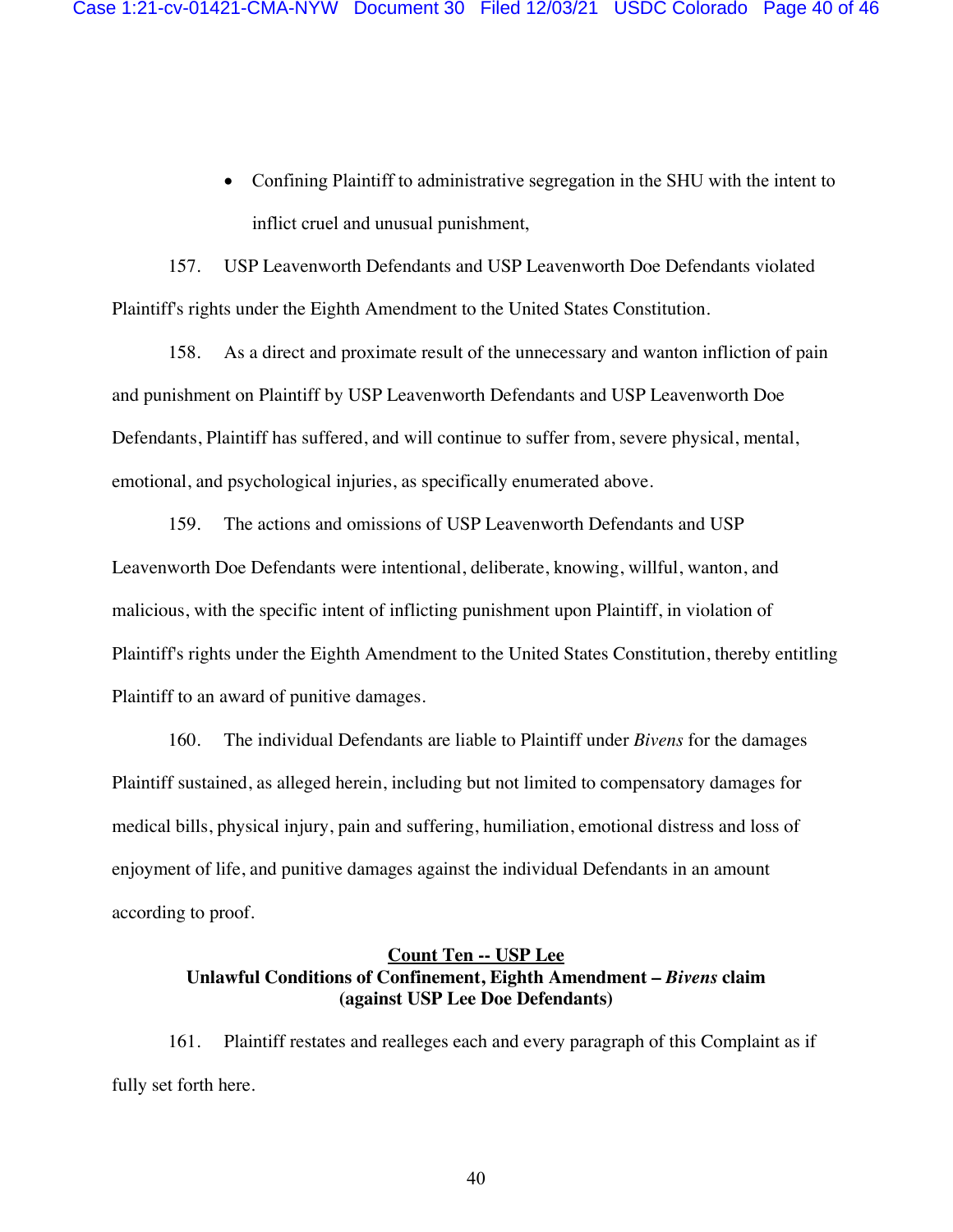162. USP Lee Doe Defendants confined Plaintiff under cruel and unusual conditions at USP Lee in violation of the Eighth Amendment to the United States Constitution.

163. Defendants intentionally inflicted unnecessary and wanton pain and punishment on Plaintiff by, *inter alia*:

- Intentionally confining him in the SHU for 13 days, without review,
- Intentionally imposing punishment on Plaintiff that was grossly disproportionate to the severity of the alleged offense committed,
- Knowing of, and intentionally and deliberately disregarding, the harmful and destructive physical, mental, emotional, and psychological injuries, and the excessive and substantial risk of serious harm to Plaintiff's health and safety resulting from his being confined in the SHU for 13 days,
- Intentionally confining Plaintiff to administrative segregation in the SHU absent any permissible or legitimate non-punitive objective,
- Confining Plaintiff to administrative segregation in the SHU under conditions amounting to cruel and unusual punishment,
- Being confined to administrative segregation in the SHU with the intent to inflict cruel and unusual punishment,

164. In intentionally inflicting unnecessary and wanton pain and punishment upon USP Lee Doe Defendants violated Plaintiff's rights under the Eighth Amendment to the United States Constitution.

165. As a direct and proximate result of the unnecessary and wanton infliction of pain and punishment on Plaintiff by USP Lee Doe Defendants, Plaintiff has suffered, and will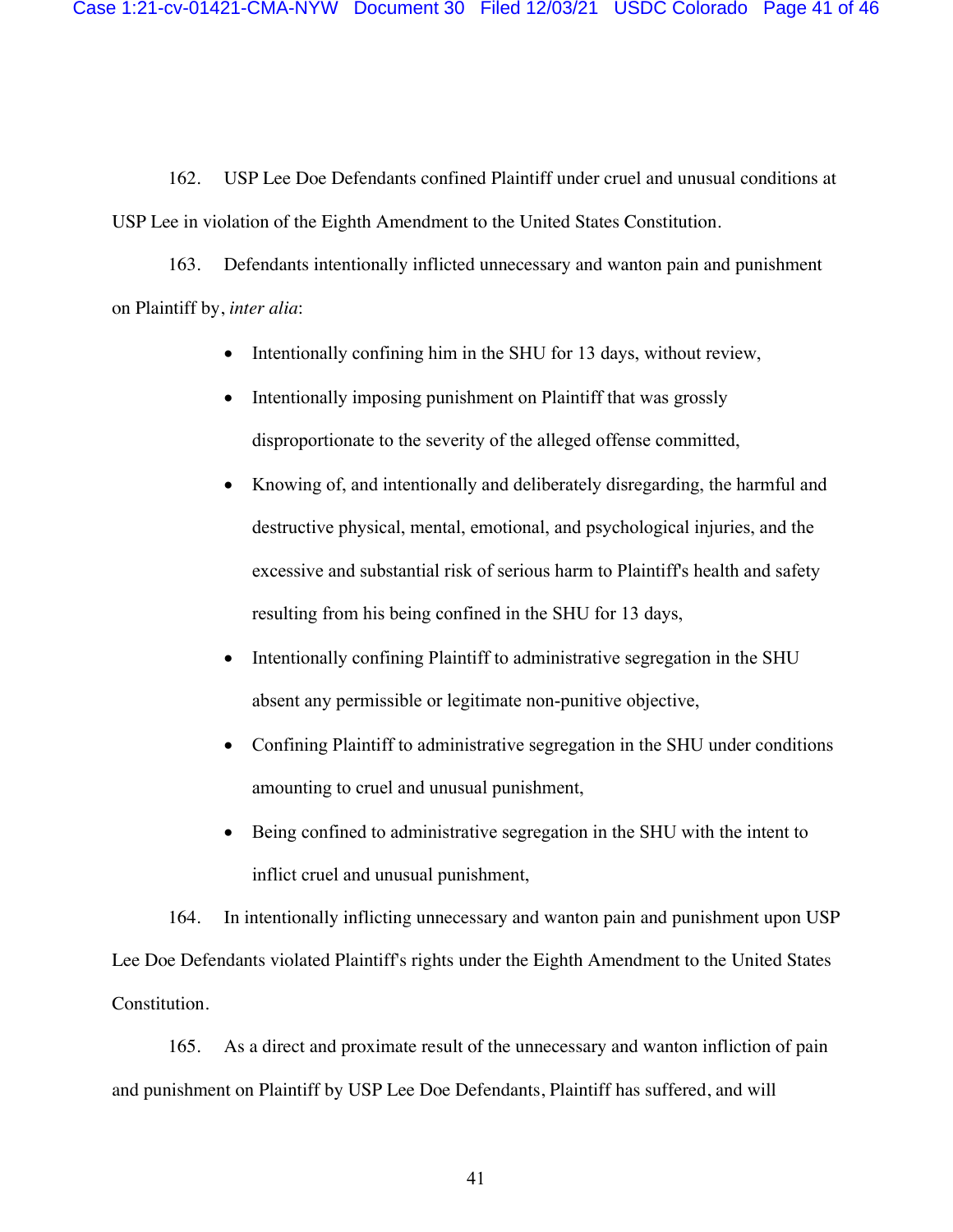continue to suffer from, severe physical, mental, emotional, and psychological injuries, as specifically enumerated above.

166. The actions and omissions of USP Lee Doe Defendants were intentional, deliberate, knowing, willful, wanton, and malicious, with the specific intent of inflicting punishment upon Plaintiff, in violation of Plaintiff's rights under the Eighth Amendment to the United States Constitution, thereby entitling Plaintiff to an award of punitive damages.

167. The individual Defendants are liable to Plaintiff under *Bivens* for the damages Plaintiff sustained, as alleged herein, including but not limited to compensatory damages for medical bills, physical injury, pain and suffering, humiliation, emotional distress and loss of enjoyment of life, and punitive damages against the individual Defendants in an amount according to proof.

### **SECOND CAUSE OF ACTION 5 U.S.C. § 702 / APA**

168. Plaintiff realleges and incorporates each and every allegation contained in the preceding paragraphs.

169. Defendant BOP is an agency that is generally subject to the Administrative Procedure Act (APA). *Simmat v. U.S. Bureau of Prisons*, 413 F.3d 1225, 1239 (10th Cir. 2005).

170. The APA requires that agencies follow their own procedures where the rights of individuals are affected. 5 U.S.C. § 706(2)(D).

171. Plaintiff has been held in the SHU for over 1000 days, without review, in violation of the BOP's own procedures and federal regulations and statutes.

172. By denying Plaintiff any hearings relating to his status in the SHU, by not giving him notice of his status as it relates to his continual housing in the SHU, and by declining to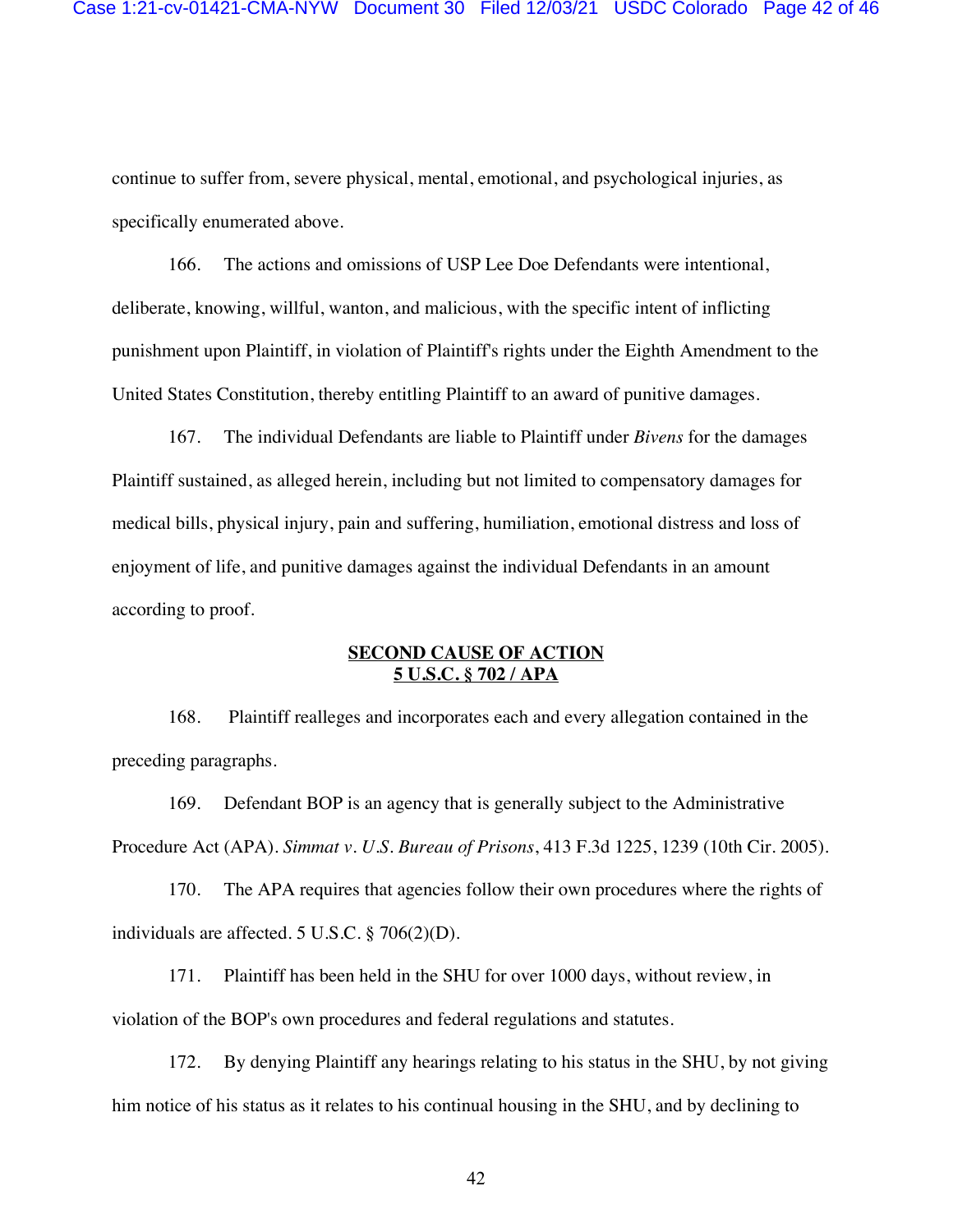continually review his status and provide updates, Defendant BOP is violating its own Program Statement 5270.11, 18 U.S.C. §§ 4042(a)(2)-(3), and 28 C.F.R. §§ 541.20-33.

173. The purported permanent phone ban also violates BOP's policies and the statutes and regulations authorizing those policies.

174. Plaintiff is entitled to a declaration that Defendant BOP violated the APA by violating its own procedures and the regulations and statutes that govern its operations.

175. In addition, Plaintiff is entitled to such relief as the Court deems just and proper, including but not limited to: an order that BOP must comply with its rules regarding placing prisoners in the SHU; setting aside the orders that placed Plaintiff in the SHU; immediately granting Plaintiff the hearings and/or reviews he has been denied; ordering that Plaintiff be immediately released from solitary confinement and placed in general population, with restoration of all rights and privileges; ordering that Plaintiff be moved to a low-security BOP facility; ordering all disciplinary convictions stemming from Defendants' fabricated citations be expunged from Plaintiff's institutional record; revoking the purported permanent phone ban; and ordering that any "good time" that was previously denied him as a result of the convictions be restored.

176. Defendant BOP is liable to Plaintiff for statutory attorneys' fees and costs according to proof, pursuant to 28 U.S.C. § 2412.

# **THIRD CAUSE OF ACTION 28 U.S.C. § 1346 / Federal Tort Claims Act Assault, Battery, Negligence (against Defendant Gustafson)**

177. Plaintiff restates and realleges each and every paragraph of this Complaint as if fully set forth here.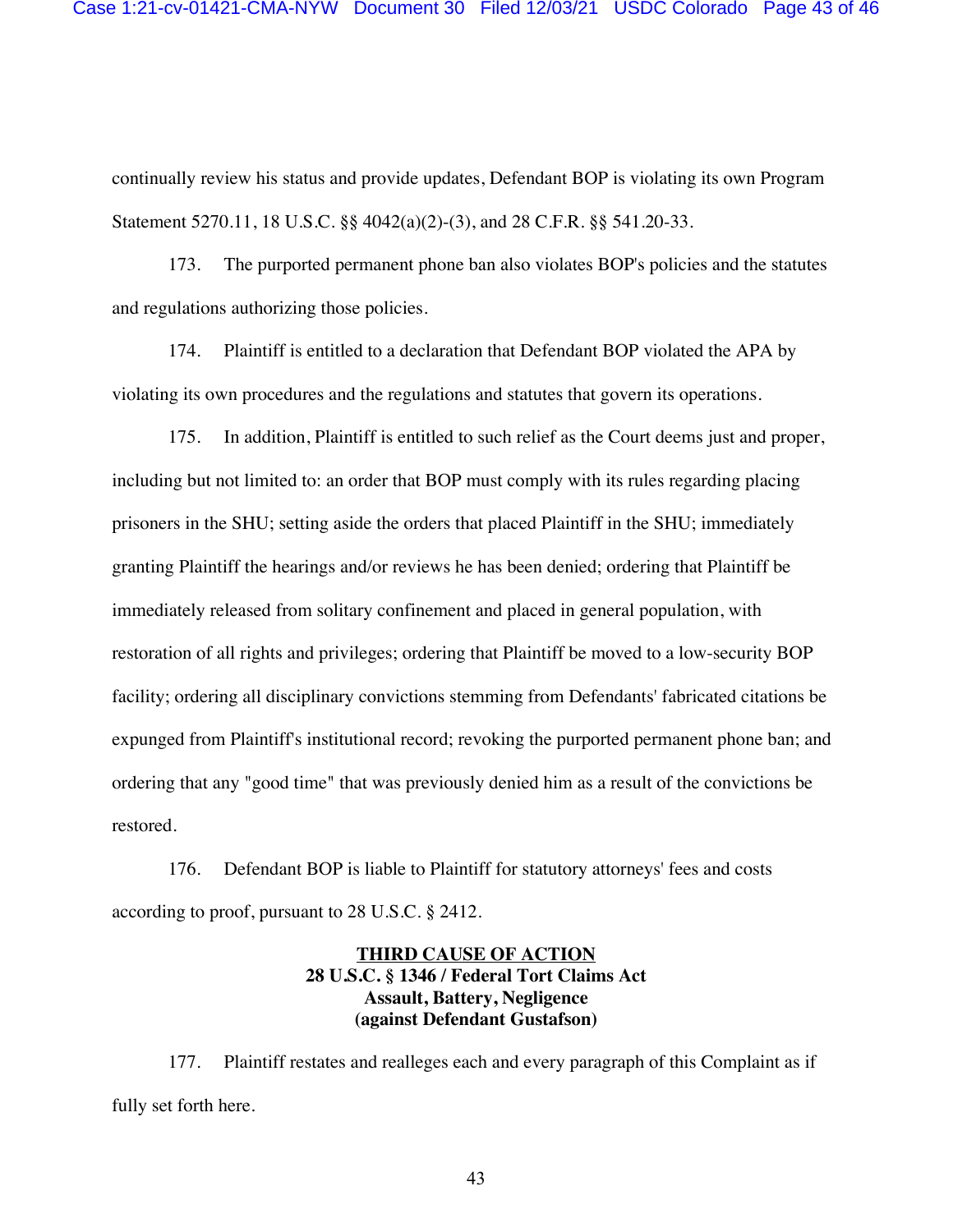178. Plaintiff brings this cause of action pursuant to the FTCA, 28 U.S.C. §§ 1346 and 2671 *et. seq*., for damages caused to Plaintiff as a result of being physically assaulted and injured by Defendant Gustafson, an agent of the United States.

179. The FTCA provides, in relevant part, that the "United States shall be liable . . . in the same manner and to the same extent as a private individual under like circumstances."

180. Plaintiff has complied with the procedural requirements of the FTCA. On February 23, 2021, less than two years after the 2020 assaults by Gustafson, and more than six months ago, Plaintiff served an FTCA claim on Defendant United States by and through the Western Regional Office of the BOP.

181. The United States, through the BOP, has not yet responded to his claim. Accordingly, Plaintiff's Complaint complies with the requirements of the FTCA and is timely.

182. By attacking Plaintiff, during the 2020 incidents, described *supra* at paragraphs 84-89, Defendant Gustafson intentionally and without justification committed the torts of assault and battery.

183. As a result of Defendant Gustafson's offensive and harmful physical contact with Plaintiff, Plaintiff suffered damages, including physical injury and emotional distress.

184. Defendant Gustafson is liable to Plaintiff under the FTCA for the damages Plaintiff sustained, as alleged herein, including but not limited to compensatory damages for medical bills, pain and suffering, humiliation, emotional distress and loss of enjoyment of life, and punitive damages in an amount according to proof.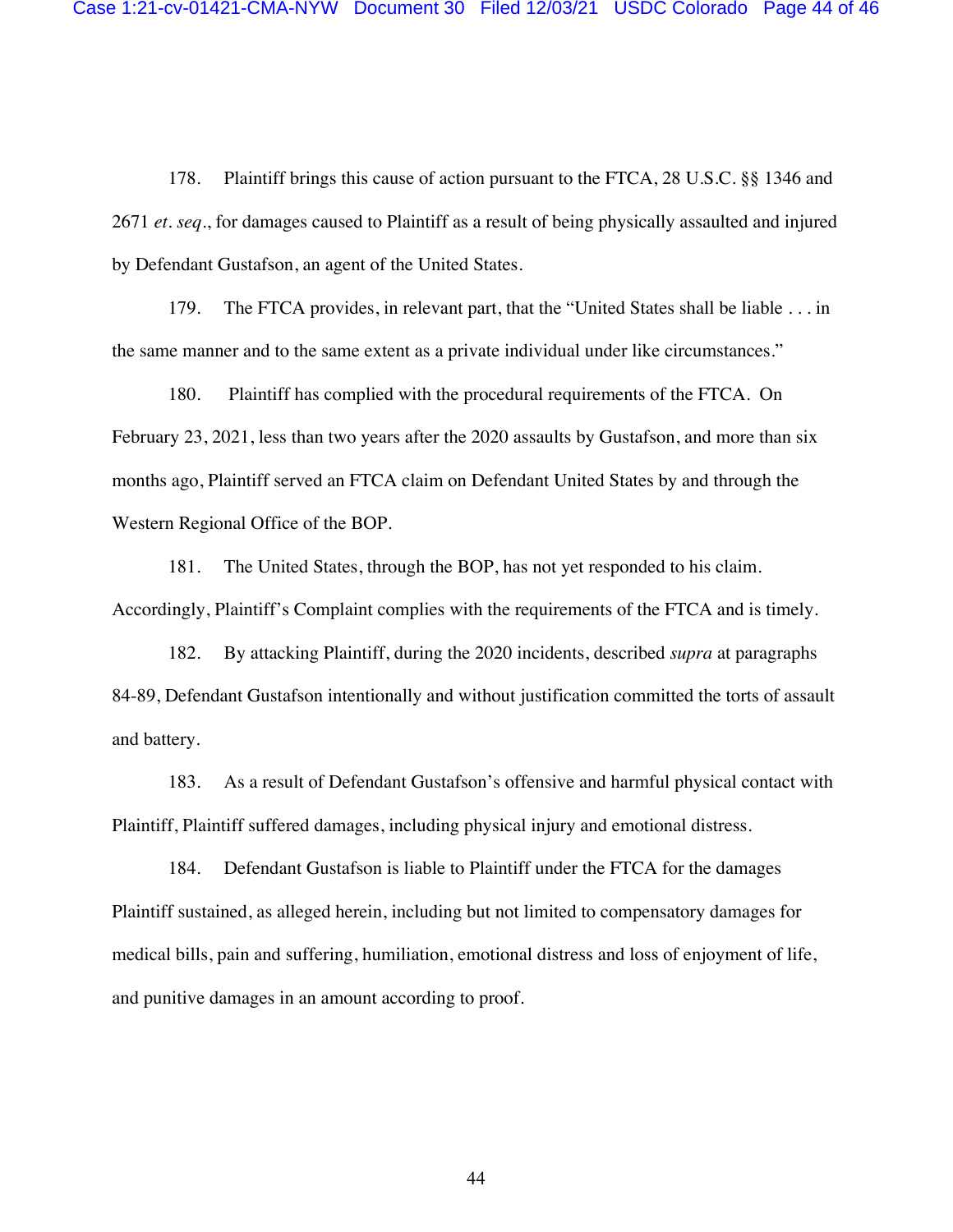Case 1:21-cv-01421-CMA-NYW Document 30 Filed 12/03/21 USDC Colorado Page 45 of 46

### **PRAYER FOR RELIEF**

WHEREFORE, Plaintiff prays that this Court enter judgment against Defendants, and each of them, as follows:

- (1) Economic and noneconomic damages, as alleged herein (*Bivens* and FTCA claims only);
- (2) Punitive damages against the individual Defendants in an amount according to proof (on the *Bivens* claims only);
- (3) Declaratory relief on the APA claim;
- (4) Injunctive relief on the APA claim, including but not limited to ordering that:
	- 1. BOP must comply with its rules regarding placing prisoners in the SHU;
	- 2. Plaintiff be immediately released from solitary confinement and placed in general population, with restoration of all rights and privileges;
	- 3. Plaintiff be moved to a low-security BOP facility;
	- 4. All disciplinary convictions stemming from Defendants' fabricated citations be expunged from Plaintiff's institutional record, and any "good time" that was previously denied him as a result of the convictions be restored;
	- 5. Revocation of the purported permanent phone ban;
	- 6. In the alternative, that Plaintiff be immediately granted the hearings and/or reviews he has been denied; and